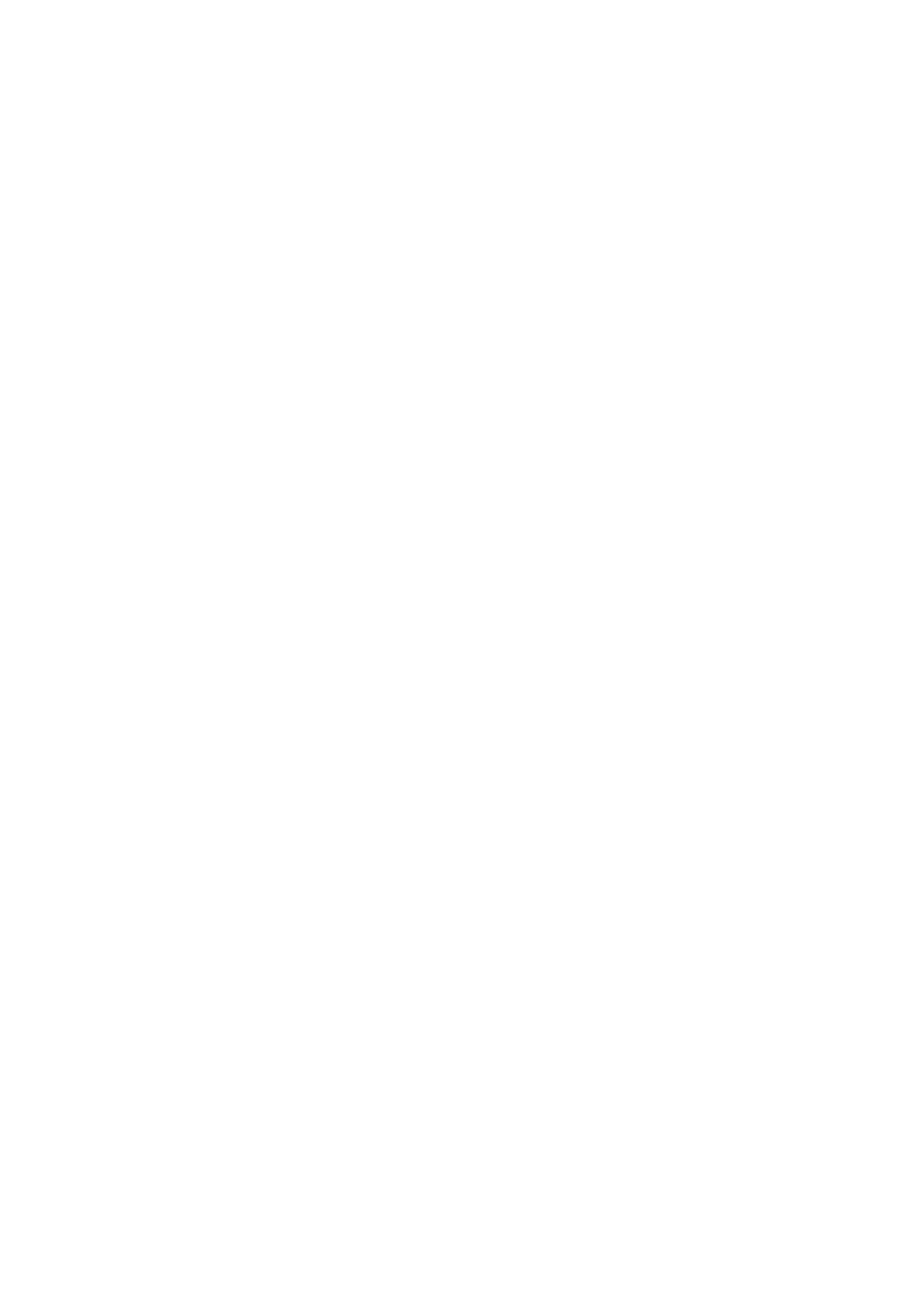## **Summary of framework**

- 1 An investigation of software preservation has been carried out by Curtis+Cartwright Consulting Limited, in partnership with the Software Sustainability Institute (SSI), on behalf of the JISC.<sup>1</sup> The aim of the study was to raise awareness and build capacity throughout the Further and Higher Education (FE/HE) sector to engage with preservation issues as part of the process of software development. Part of this involved examining the purpose and benefits of employing preservation measures in relation to software, both at the development stage and retrospectively to legacy software. The study built on the JISC-funded 'Significant Properties of Software' study<sup>2</sup> that produced an excellent introduction and comprehensive framework to software preservation.
- 2 This is a framework document that assists developer groups and their sponsoring bodies to understand and gauge the benefits or disbenefits of allocating effort to:
	- ensuring that preservation measures are built into software development processes;
	- actively preserving legacy software.
- 3 We have condensed the key information from the framework into a two-side crib sheet<sup>3</sup>; this document is the full, detailed version intended for reference.

## **Purposes, benefits and scenarios**

4 A key challenge in digital preservation is being able to articulate, and ideally prove, the need for preservation. A clear framework of purposes and benefits facilitates making the case for preservation. Our framework also includes a range of scenarios for each purpose to give some illustrative examples of where the purpose and accompanying benefits might be relevant.

| <b>Purpose</b>              | <b>Benefits</b>                     | <b>Scenarios</b>                          |
|-----------------------------|-------------------------------------|-------------------------------------------|
| Encourage software<br>reuse | Reduced development cost            | Continuing operational use in institution |
|                             | Reduced development risk            | Increasing uptake elsewhere               |
|                             | Accelerated development             | Promoting good software                   |
|                             | Increased quality and dependability |                                           |
|                             | Focused use of specialists          |                                           |
|                             | Standards compliance                |                                           |
|                             | Reduced duplication                 |                                           |
|                             | Learning from others                |                                           |
|                             | Opportunities for commercialisation |                                           |

 $\frac{1}{1}$  <http://www.jisc.ac.uk/fundingopportunities/funding\_calls/2010/02/softwarepreservation.aspx> accessed 4 April 2010.

 $\overline{2}$ The Significant Properties of Software: A Study, Matthews et al, STFC, March 2008.

<sup>3</sup> See <http://www.software.ac.uk/resources> for the crib sheet and related materials.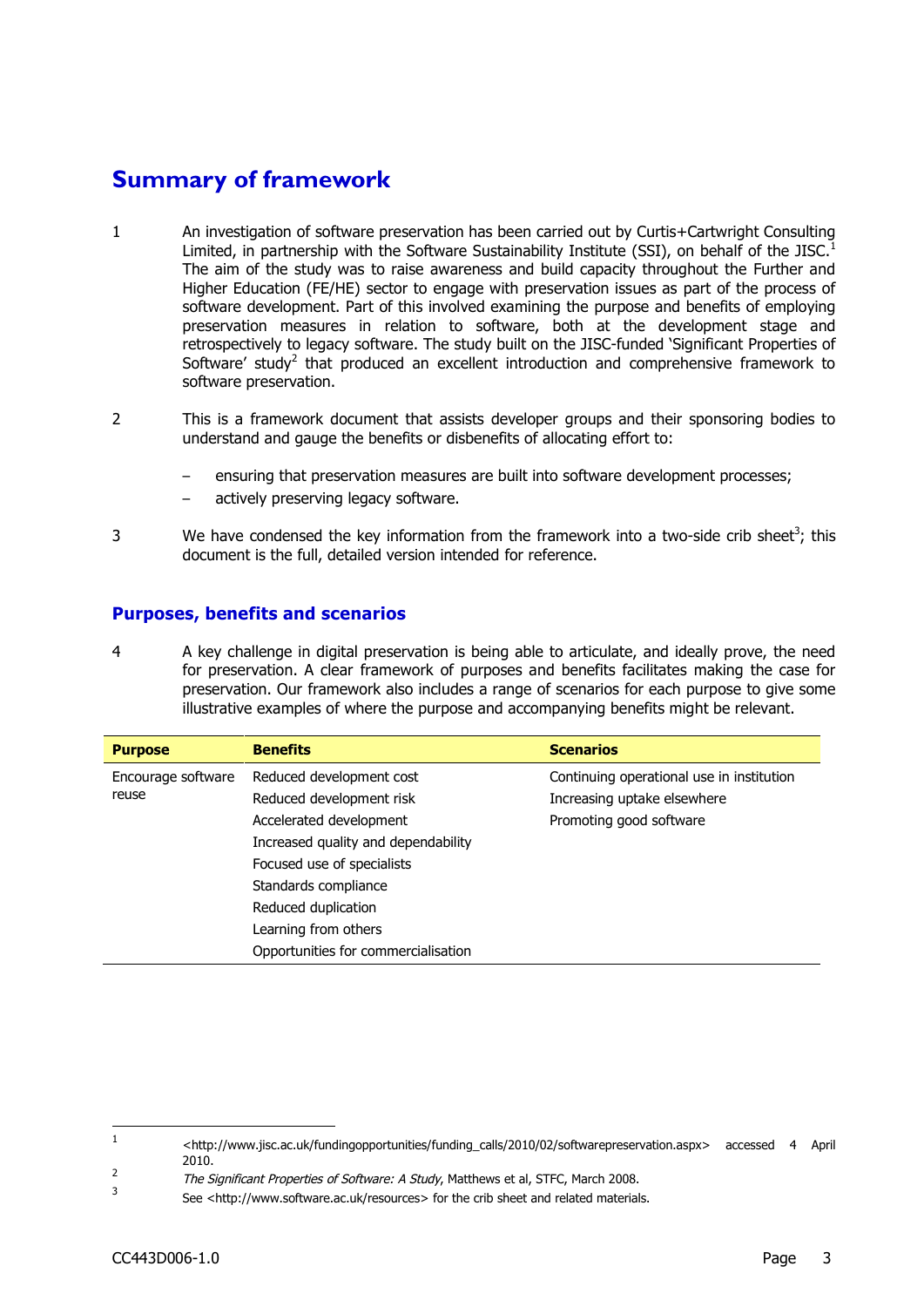| <b>Purpose</b>                                     | <b>Benefits</b>                                                                                                                                                                                                                                                                                                                                                                                                                                                                                                                  | <b>Scenarios</b>                                                                                                                                                                                                                                                                                                                                                                                                                                                                                                                                                                                                                            |
|----------------------------------------------------|----------------------------------------------------------------------------------------------------------------------------------------------------------------------------------------------------------------------------------------------------------------------------------------------------------------------------------------------------------------------------------------------------------------------------------------------------------------------------------------------------------------------------------|---------------------------------------------------------------------------------------------------------------------------------------------------------------------------------------------------------------------------------------------------------------------------------------------------------------------------------------------------------------------------------------------------------------------------------------------------------------------------------------------------------------------------------------------------------------------------------------------------------------------------------------------|
| Achieve legal<br>compliance and<br>accountability  | Reduced exposure to legal risks<br>Avoidance of liability actions<br>Easily demonstrable compliance lessens<br>audit burden<br>Improved institutional governance<br>Enhanced reputation                                                                                                                                                                                                                                                                                                                                          | Maintaining records or audit trail<br>Demonstrating integrity and authenticity<br>of data and systems<br>Addressing specific contractual<br>requirements<br>Addressing specific regulatory<br>requirements                                                                                                                                                                                                                                                                                                                                                                                                                                  |
|                                                    |                                                                                                                                                                                                                                                                                                                                                                                                                                                                                                                                  | Resolving copyright or patent disputes<br>Addressing the need to revert back to<br>earlier versions due to IP settlements<br>Publishing research openly for<br>transparency<br>Publishing research openly as a condition<br>of funding                                                                                                                                                                                                                                                                                                                                                                                                      |
| Create heritage<br>value                           | (Heritage value is generally considered to be<br>of intrinsic value)                                                                                                                                                                                                                                                                                                                                                                                                                                                             | Ensuring a complete record of research<br>outputs where software is an intermediate<br>or final output<br>Preserving computing capabilities<br>(software with or without hardware) that<br>is considered to have intrinsic value<br>Supporting the work of museums and<br>archives                                                                                                                                                                                                                                                                                                                                                          |
| Enable continued<br>access to data and<br>services | For research data and business intelligence:<br>Fewer unintentional errors due to<br>$\qquad \qquad -$<br>increased scrutiny<br>Reduced deliberate research fraud<br>$\overline{\phantom{m}}$<br>New insight and knowledge<br>Increased assurance in results<br>For systems and services:<br>Current operations maintained<br>Opportunity for improved operations via<br>corrective maintenance<br>Reduced vendor lock-in<br>Improved disaster recovery response<br>Increased organisational resilience<br>Increased reliability | Reproducing and verifying research<br>results<br>Repeating and verifying research results<br>(using the same or similar setup)<br>Reanalysing data in the light of new<br>theories<br>Reusing data in combination with future<br>data<br>'Squeezing' additional value from data<br>Verifying data integrity<br>Identifying new use cases from new<br>questions<br>Maintaining legacy systems (including<br>hardware)<br>Ensuring business continuity<br>Avoiding software obsolescence<br>Supporting forensics analysis (eg for<br>security or data protection purposes)<br>Tracking down errors in results arising<br>from flawed analysis |

5 We recommend that these purposes and benefits be combined with preservation plans regarding data and hardware: digital preservation should be considered in an integrated manner. For example, media obsolescence and recovery is often as much a part of a software preservation project as a data preservation project.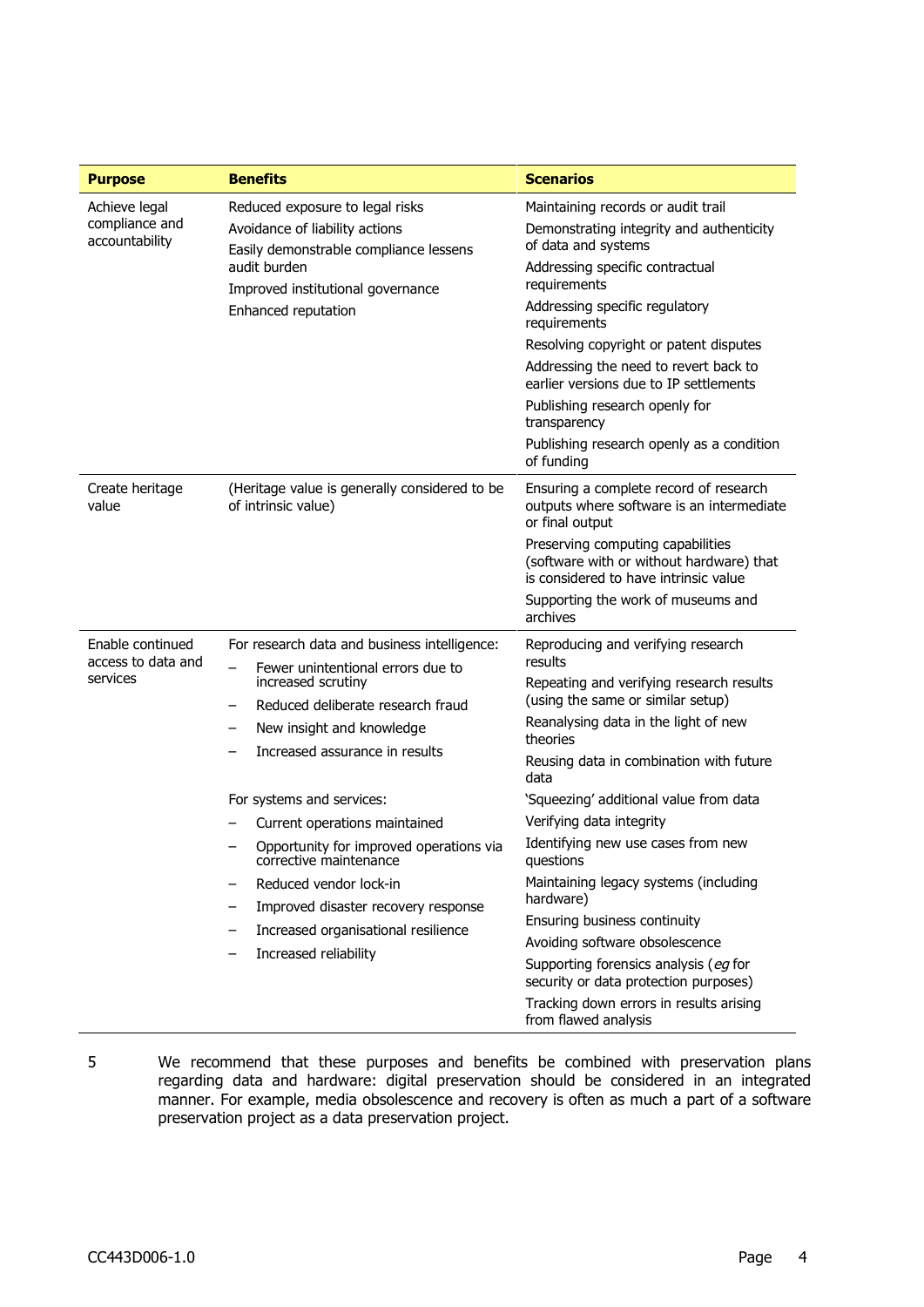#### **Does this software need preserving?**

- 6 We do not believe that there is a simple and universally applicable formula for determining if your software needs to be preserved, and how to go about preserving it, so instead we present thought-provoking questions and a range of factors which should be taken into account. This should be read through and careful consideration given to those aspects relevant to the software you are interested in.
- 7 The following questions should be considered:
	- Is the software covered by a preservation policy / strategy?
	- Is there a clear purpose in preserving the software?
	- Is there a clear time period for preservation?
	- Do the predicted benefit(s) exceed the predicted cost(s)?
	- Is there motivation for preserving the software?
	- Is the necessary capability available?
	- Is the necessary capacity available?
- 8 Note that if at all possible, especially where the software is an enabler, it's advisable to turn a software preservation problem into a data preservation problem. These problems are invariably easier to handle.

#### **How should your software be preserved?**

- 9 Seven different options for preservation and sustainability are presented:
	- **Technical preservation (techno-centric)** Preserve original hardware and software in same state;
	- **Emulation (data-centric)** Emulate original hardware / operating environment, keeping software in same state;
	- **Migration (functionality-centric)** Update software as required to maintain same functionality, porting/transferring before platform obsolescence;
	- **Cultivation (process-centric)** Keep software 'alive' by moving to a more open development model, bringing on board additional contributors and spreading knowledge of process;
	- **Hibernation (knowledge-centric)** Preserve the knowledge of how to resuscitate/recreate the exact functionality of the software at a later date;
	- **Deprecation** Formally retire the software without leaving the option of resuscitation/recreation;
	- **Procrastination** Do nothing.

10 The following questions should be considered:

- How much access do you have? (Owner / developer / access to source code / access to hardware / user)
- Do you have the necessary Intellectual Property Rights (IPR)?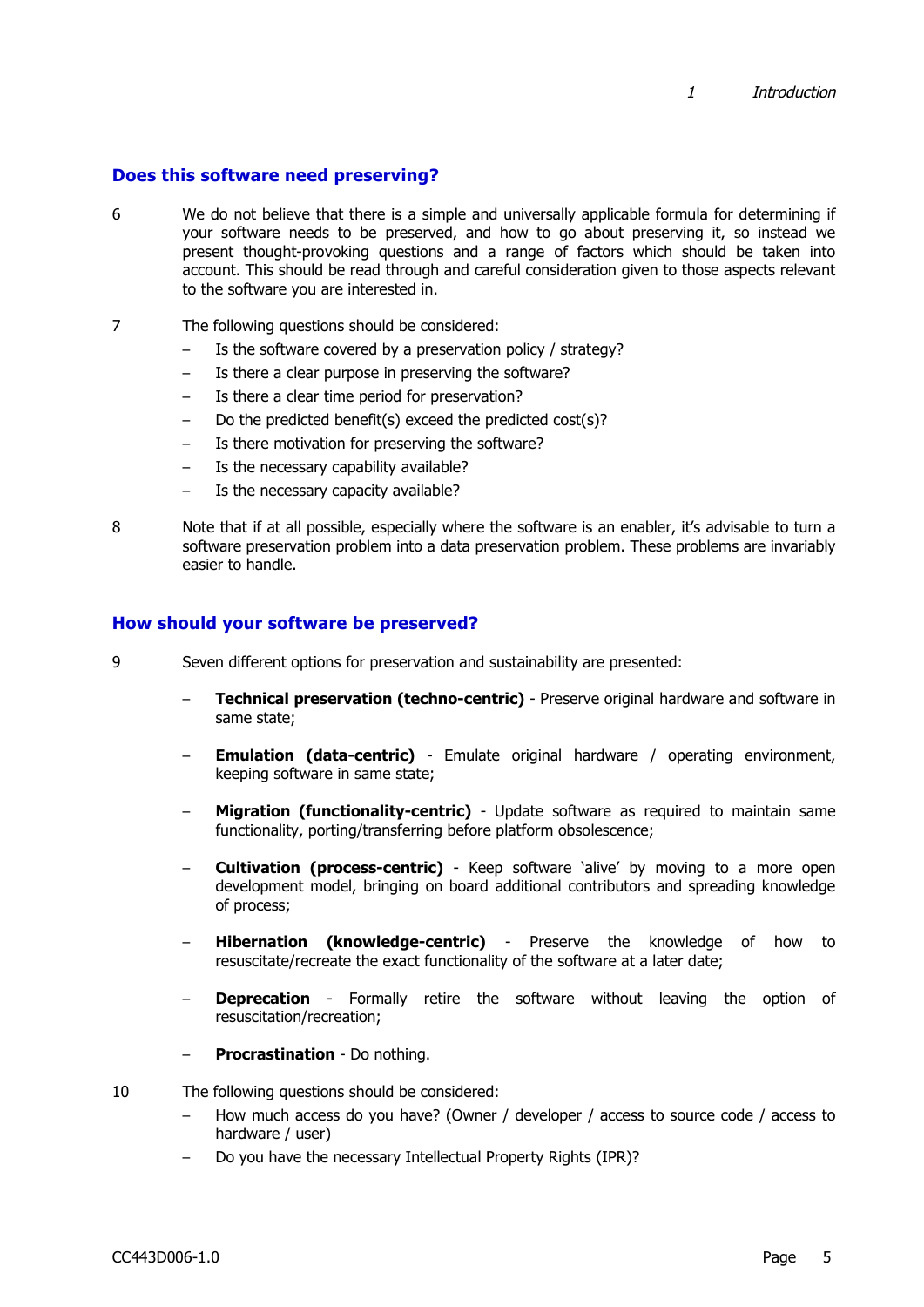- What are you needing to preserve? (A few major pieces of functionality / Most of the functionality, but tolerant of minor deviations / All functionality, but fixing errors when found / Must perform exactly as original)
- What is your likely effort profile? (Something/nothing now, something/nothing in the future)
- What is the maintainability of underlying hardware?
- Is maintaining integrity and/or authenticity an important requirement?
- How long do you want to preserve it for?
- Can you afford it?
- Are you also interested in further development or maintenance?
- What development effort has been invested into the software so far?
- Is the software already open source, or could it be made open source?
- Are there any barriers to making it open source?
- Is the proposed approach appropriate to every purpose?
- What are the relative advantages and disadvantages of each approach under consideration?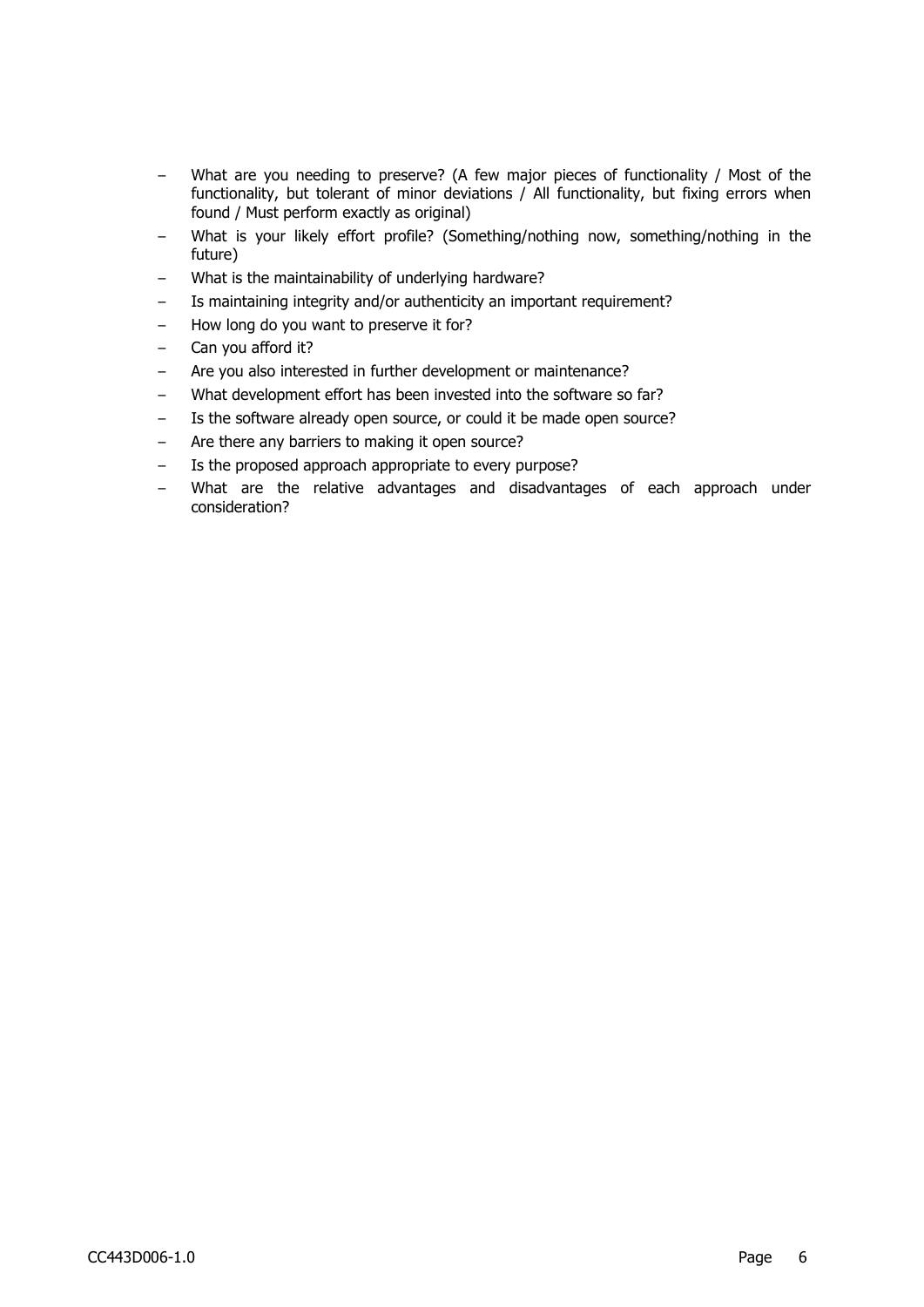## **Document history**

| <b>Version</b> | <b>Date</b>     | <b>Description of Revision</b>                                |
|----------------|-----------------|---------------------------------------------------------------|
| 0.1            | 4 October 2010  | Incomplete draft circulated for internal progress review      |
| 0.2            | 8 October 2010  | Draft for internal review and contributions by the study team |
| 0.3            | 14 October 2010 | Draft for independent review                                  |
| 0.4            | 15 October 2010 | Draft for client review                                       |
| 1.0            | 7 December 2010 | Issue release                                                 |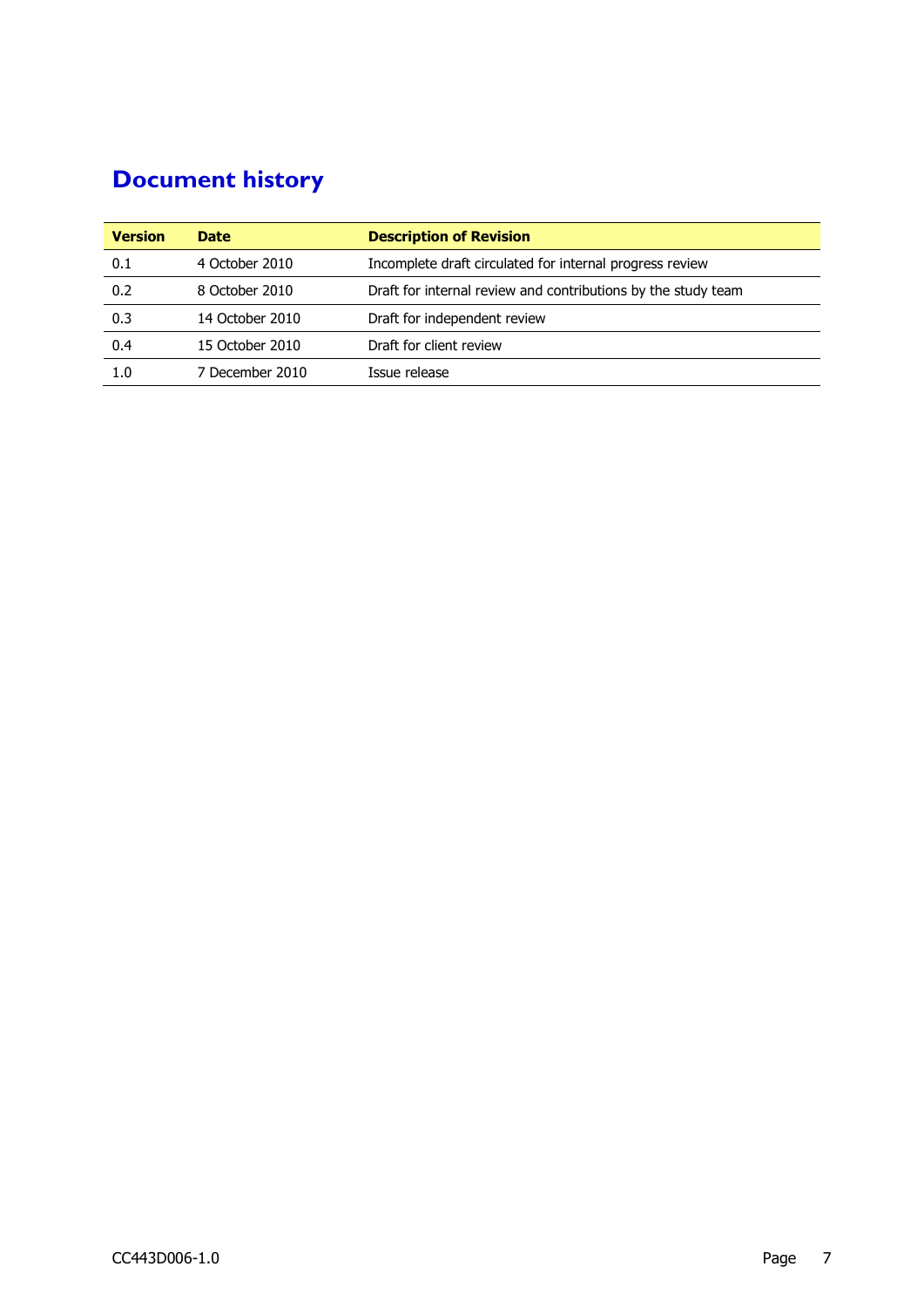This page is intentionally blank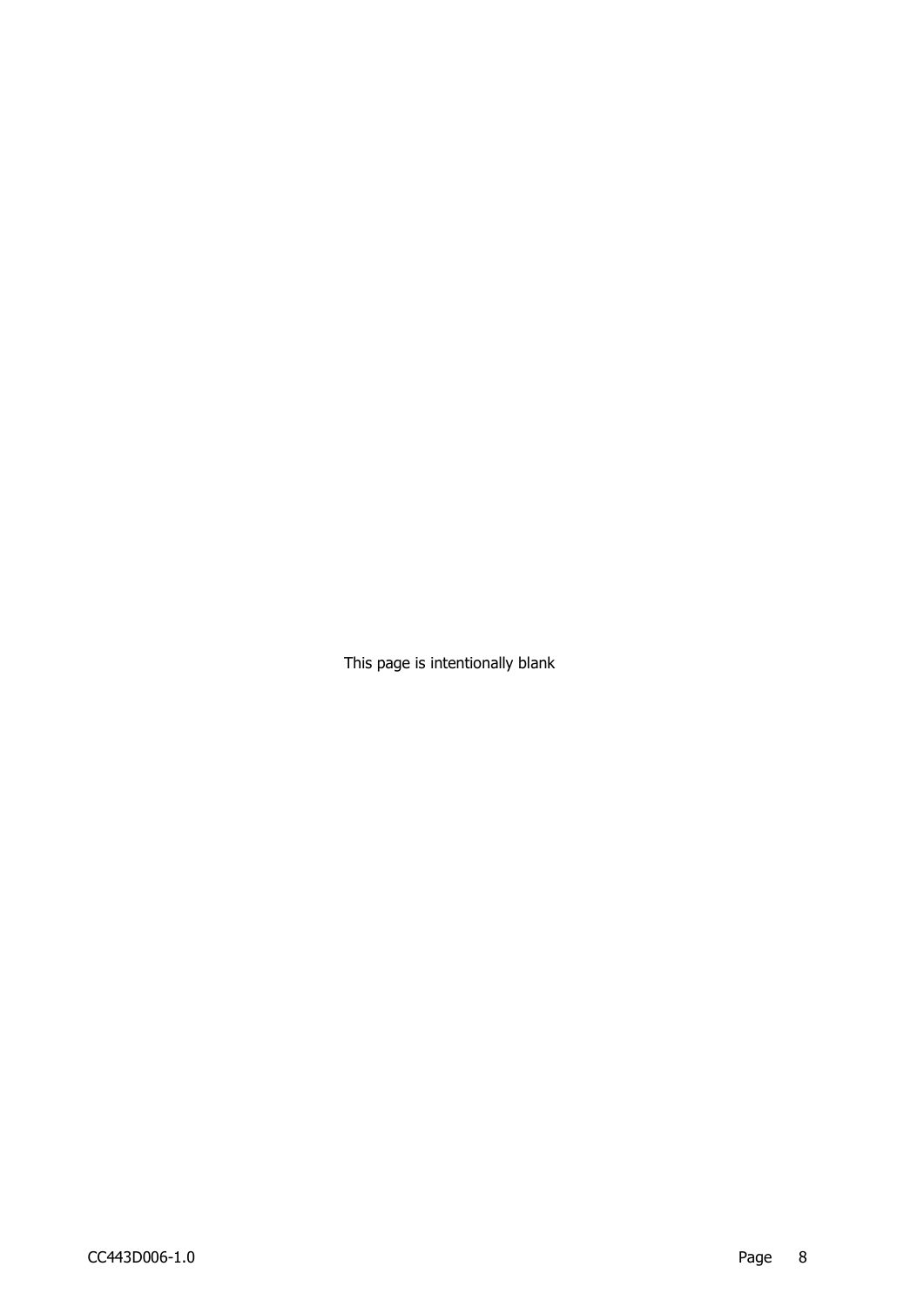## **List of contents**

|              | <b>Summary of framework</b>                                                     | 3        |
|--------------|---------------------------------------------------------------------------------|----------|
|              | <b>Document history</b>                                                         | 7        |
|              | <b>List of contents</b>                                                         | 9        |
|              | <b>List of abbreviations</b>                                                    | 11       |
| 1            | <b>Introduction</b>                                                             | 13       |
| 1.1          | General                                                                         | 13       |
| 1.2          | Acknowledgements                                                                | 13       |
| 1.3          | Objectives                                                                      | 13       |
| 1.4          | Scope                                                                           | 14       |
| 1.5          | Approach                                                                        | 14       |
| 1.6          | Terminology                                                                     | 14       |
| 1.7          | Overview of this document                                                       | 15       |
| $\mathbf{2}$ | Software preservation and sustainability                                        | 17       |
| 2.1          | Introduction                                                                    | 17       |
| 2.2          | What is software?                                                               | 17       |
| 2.3          | What is software preservation and sustainability?                               | 17       |
| 2.4          | Is software preservation different from other kinds of preservation?            | 18       |
| 2.5          | Is software engineering the same as software preservation?                      | 19       |
| 2.6          | Is software preservation only relevant to research software?                    | 20       |
| 2.7          | Does all software need to be preserved?                                         | 20       |
| 2.8          | What are the drivers and inhibitors for and against software preservation?      | 21       |
| 3            | <b>Purposes and benefits</b>                                                    | 25       |
| 3.1          | Introduction                                                                    | 25       |
| 3.2          | Encourage software reuse                                                        | 26       |
| 3.3          | Achieve legal compliance and accountability                                     | 28       |
| 3.4          | Create heritage value                                                           | 33       |
| 3.5          | Enable continued access to data and services                                    | 36       |
| 3.6          | Software developer benefits                                                     | 47       |
| 4            | Making better decisions about software preservation                             | 49       |
| 4.1          | Introduction                                                                    | 49       |
| 4.2          | Does this software need preserving?                                             | 49       |
| 4.3<br>4.4   | How should this software be preserved?                                          | 55<br>62 |
|              | Should preservation measures be built into your software development processes? |          |
| A            | Different approaches to software preservation                                   | 63       |
| A.1<br>A.2   | Summary                                                                         | 63<br>64 |
| A.3          | Technical preservation (techno-centric)<br>Emulation (data-centric)             | 66       |
| A.4          | Migration (functionality-centric)                                               | 67       |
| A.5          | Cultivation (process-centric)                                                   | 70       |
| A.6          | Hibernation (knowledge-centric)                                                 | 72       |
| A.7          | Deprecation                                                                     | 74       |
|              |                                                                                 |          |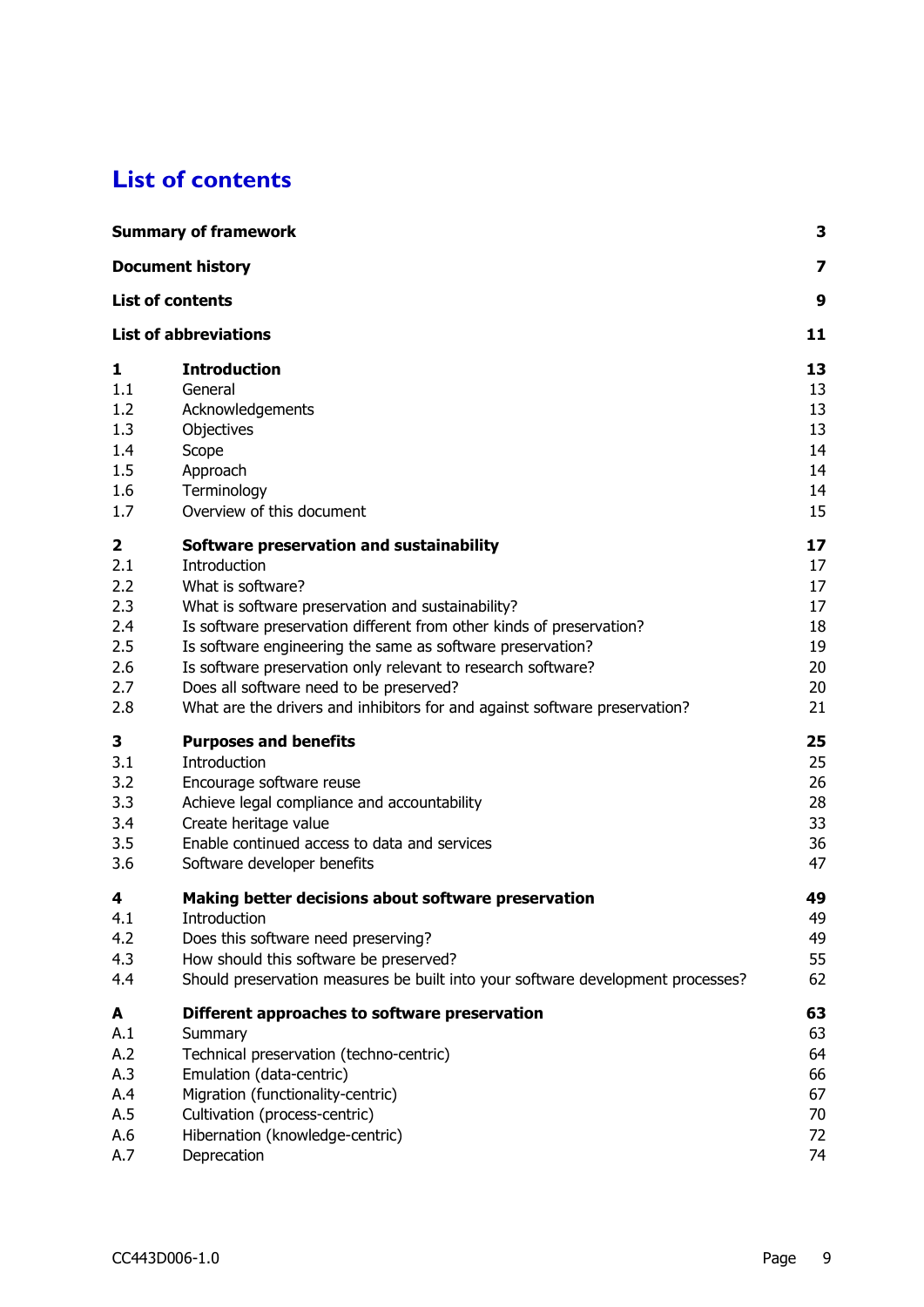This page is intentionally blank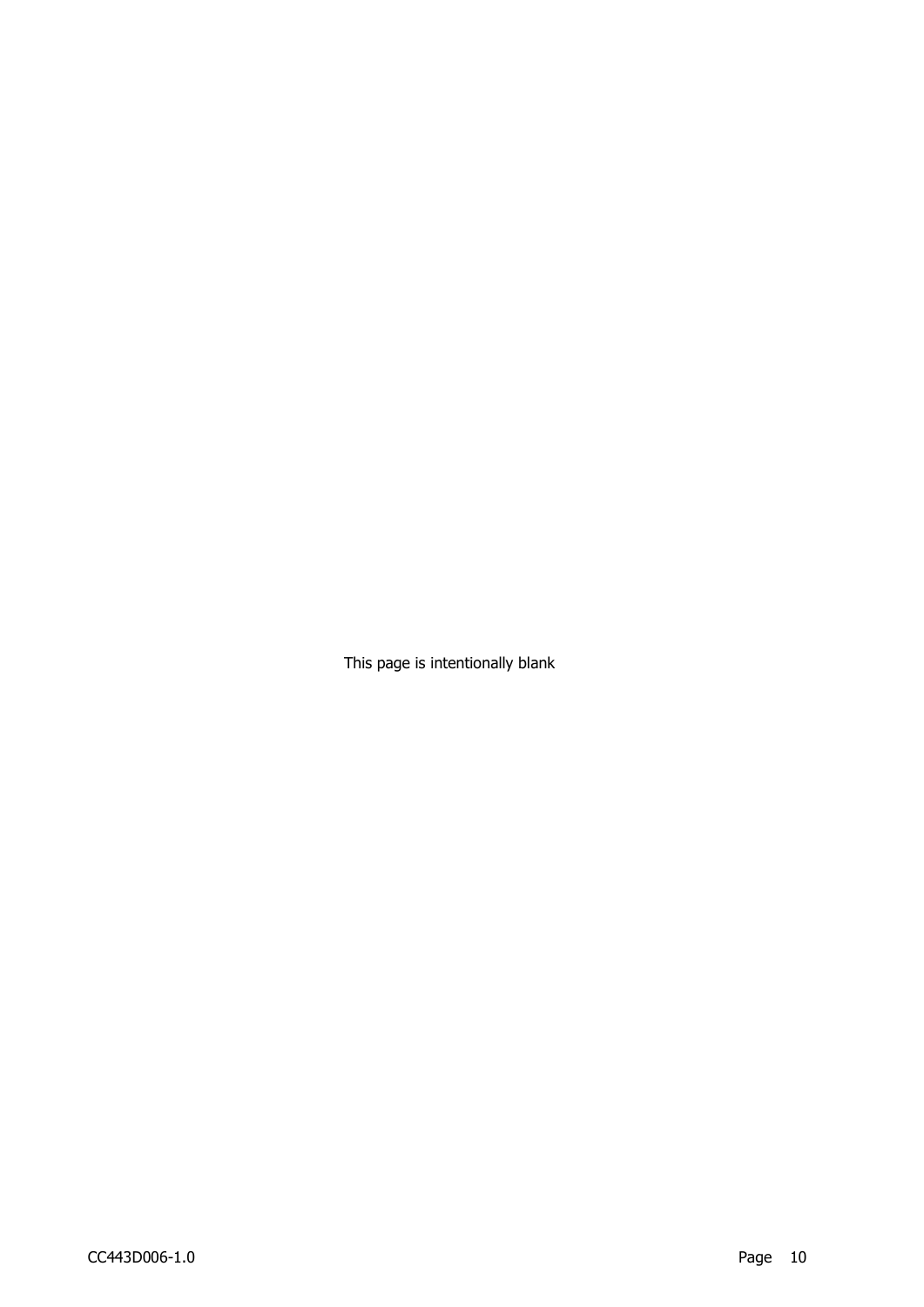## **List of abbreviations**

| API          | Application Programming Interface                            |
|--------------|--------------------------------------------------------------|
| <b>CAD</b>   | Computer Aided Design                                        |
| <b>CARET</b> | Centre for Applied Research in Educational Technologies      |
| <b>CCG</b>   | <b>Computational Chemistry Group</b>                         |
| <b>CCPs</b>  | Collaborative Computational Projects                         |
| <b>CIO</b>   | <b>Chief Information Officer</b>                             |
| <b>COG</b>   | Component Obsolescence Group                                 |
| COTS         | <b>Commercial Off The Shelf</b>                              |
| <b>CPOSS</b> | Crystal Prediction of the Organic Solid State                |
| <b>CSIRO</b> | Commonwealth Scientific and Industrial Research Organisation |
| <b>CTO</b>   | Chief Technology Officer                                     |
| <b>DCC</b>   | <b>Digital Curation Centre</b>                               |
| <b>DExT</b>  | Data Exchange Tools and Conversion Utilities                 |
| DPHEP        | Data Preservation in High Energy Physics                     |
| <b>EGRET</b> | Engaging Responses to Emerging Technologies                  |
| <b>EPSRC</b> | Engineering and Physical Sciences Research Council           |
| <b>FAA</b>   | <b>Federal Aviation Administration</b>                       |
| FE           | <b>Further Education</b>                                     |
| <b>GISS</b>  | Goddard Institute for Space Studies                          |
| HE           | <b>Higher Education</b>                                      |
| HEP          | <b>High Energy Physics</b>                                   |
| <b>HPC</b>   | High-Performance Computer                                    |
| IO           | Input / Output                                               |
| <b>IPAC</b>  | <b>Infrared Processing and Analysis Center</b>               |
| <b>IPR</b>   | <b>Intellectual Property Rights</b>                          |
| IR           | Infrared                                                     |
| <b>JAR</b>   | Joint Aviation Requirements                                  |
| LOTAR        | LOng Term Archiving                                          |
| LTA          | Long-Term Archiving                                          |
| <b>MOCA</b>  | Mitigation of Obsolescence Cost Analysis                     |
| OA           | Open Access                                                  |
| <b>OAIS</b>  | Open Archival Information Systems                            |
| <b>OEM</b>   | Original Equipment Manufacturer                              |
| <b>OSS</b>   | Open Source Software                                         |
| OU           | Open University                                              |
| <b>PARSE</b> | Permanent Access to the Records of Science in Europe         |
| <b>PDM</b>   | Product Data Management                                      |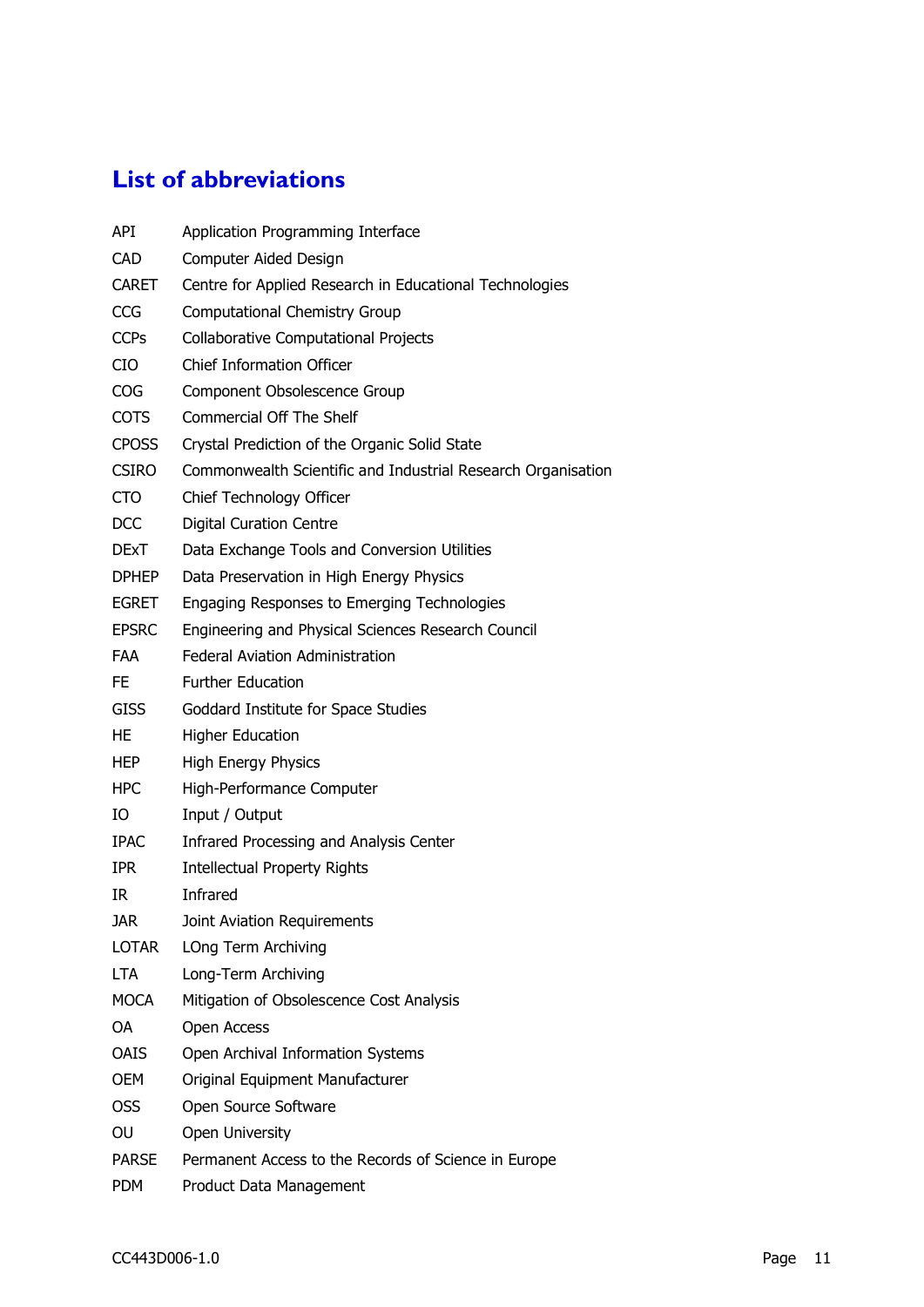- PMC Project Management Committee
- RESL Re-usable Educational Software Library
- RRL Reuse Readiness Levels
- SaaS Software-as-a-Service
- SoURCE Software Use, Re-use & Customisation in Education
- SPEQS Significant Properties Editing and Querying for Software
- SSI Software Sustainability Institute
- STFC Science and Technology Facilities Council
- UCL University College London
- UKDA UK Data Archive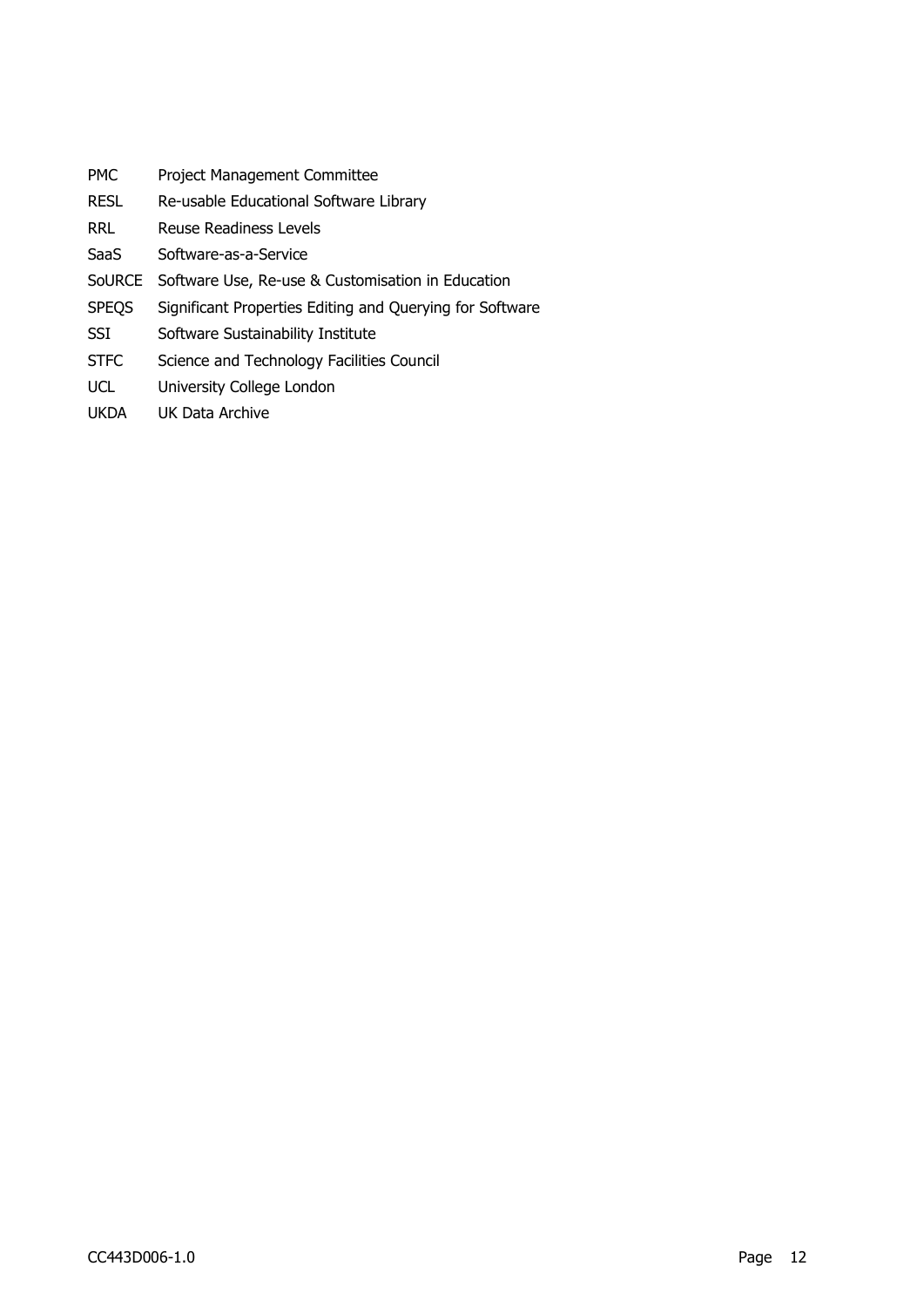## **1 Introduction**

## **1.1 General**

- 1.1.1 An investigation of software preservation has been carried out by Curtis+Cartwright Consulting Limited, in partnership with the Software Sustainability Institute (SSI), on behalf of the JISC.<sup>4</sup> The aim of the study was to raise awareness and build capacity throughout the HE/FE sector to engage with preservation issues as part of the process of software development. Part of this involved examining the purpose and benefits of employing preservation measures in relation to software, both at the development stage and retrospectively to legacy software. This study was undertaken between April 2010 and October 2010.
- 1.1.2 This framework document forms one of a series of outputs from the project.<sup>5</sup> This version of the document (V1.0) is for public release. The content in this document is licensed under an Attribution-ShareAlike 2.0 UK: England & Wales<sup>6</sup>. The rights to the design, layout and logos in this report are wholly retained by the authors.
- 1.1.3 This framework document is intended for the varied and numerous groups working within (or in collaboration with) the UK HE/FE community with a non-exclusive but primary focus towards those working with open-source software.

### **1.2 Acknowledgements**

1.2.1 The project team would like to thank everyone who contributed to this study. In particular the SigSoft project team<sup>7</sup> at the Science and Technology Facilities Council (STFC); Ross Gardler at OSS Watch $^8$ ; and the Component Obsolescence Group (COG) $^9$  and Graeme Rumney (Sellafield Limited) for their prior and parallel work in the area. Their work has provided a solid basis for the main thrust of this study – namely to raise awareness. We see no need to duplicate their excellent materials and would recommend them to all those interested in the topic.

## **1.3 Objectives**

- 1.3.1 This is a framework document that assists developer groups and their sponsoring bodies to understand and gauge the benefits or disbenefits of allocating effort to:
	- ensuring that preservation measures are built into software development processes;
	- actively preserving legacy software.
- 1.3.2 The intention is that deeper understanding enables the reader to make better decisions about the practicalities of software preservation. Because understanding the benefits by themselves does not lead to better decisions, and because the exact mix of benefits depends on the particular set of activities proposed rather than the end outcome, this framework also covers costs and approaches to software preservation.

8 <http://www.oss-watch.ac.uk> accessed 4 October 2010.

 $\frac{1}{4}$  <http://www.jisc.ac.uk/fundingopportunities/funding\_calls/2010/02/softwarepreservation.aspx> accessed 4 April 2010. 5

For details of the full set, please refer to the Completion Report for this study, document number CC443D007-0.5 and dated 15 October 2010. 6

 <sup>&</sup>lt;http://creativecommons.org/licenses/by-sa/2.0/uk/> accessed 7 December 2010.

<sup>7</sup> <http://www.e-science.stfc.ac.uk/projects/software-preservation/preserving-software.html> accessed 4 October 2010.

 $\overline{9}$ <http://www.cog.org.uk/> accessed 4 October 2010.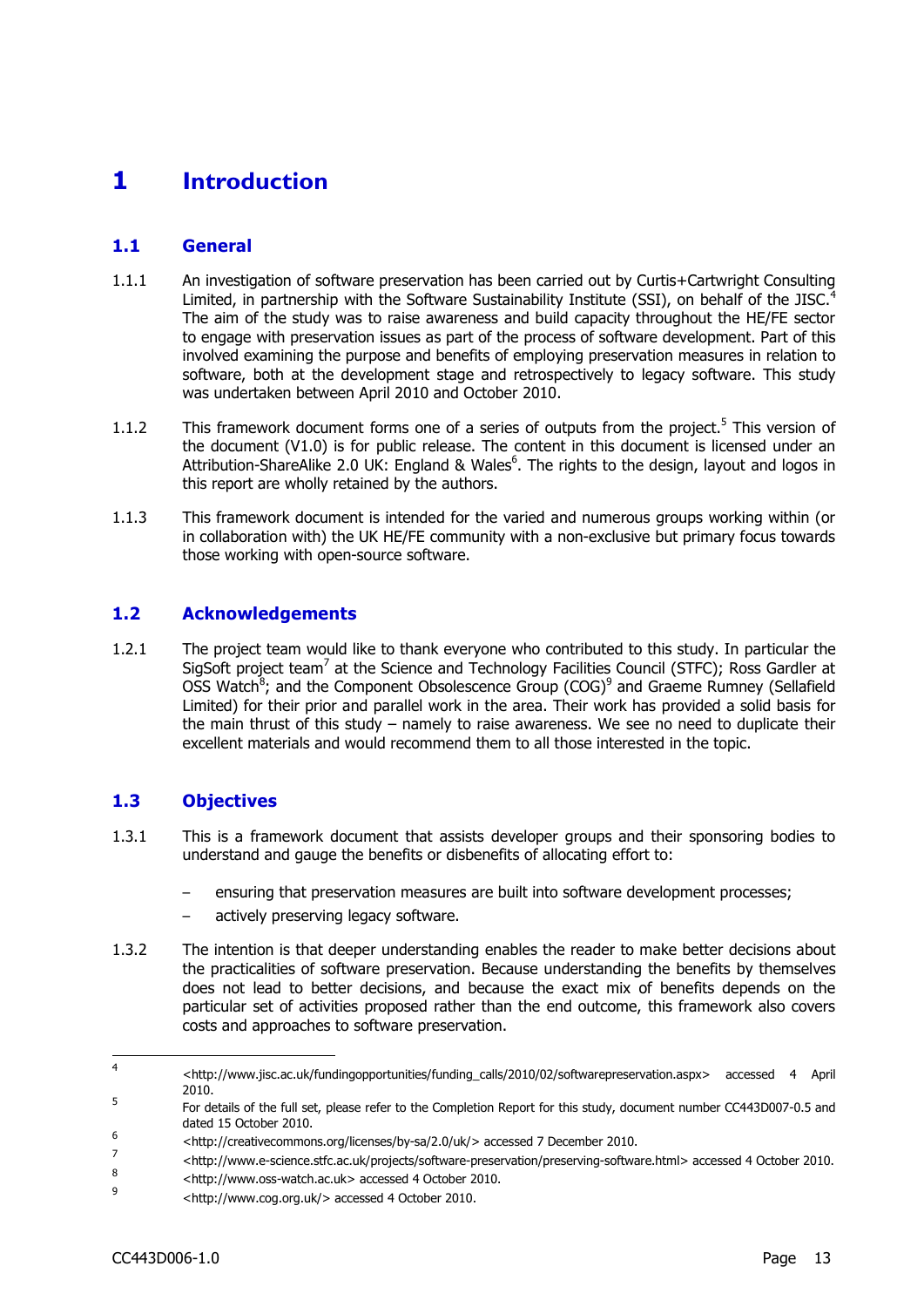1.3.3 This framework documents the key practical constructs (purposes, benefits, scenarios and approaches) uncovered and assimilated during this work. It is a synthesis of existing ideas and approaches illustrated with examples and case studies throughout. It is not intended to be a final and definitive answer, but a new step in the emerging practice of software preservation and sustainability.

### **1.4 Scope**

- 1.4.1 The scope of this framework is broad and includes all types of software in UK Further and Higher Education (FE/HE). Such software includes 'rough and ready' code, agile developments and robustly engineered code, from different development environments, at different levels of the software stack (network, middleware, application) and for a whole range of purposes such as administration teaching and learning, research, etc. It includes non-licensed code not intended for release and closed code, but the focus is on open source software (and all licences therein). Whilst not explicitly about hardware, some software is hardware-dependent.
- 1.4.2 It should be noted that this is not an introduction to more general digital preservation. Nor does it set or advise on the organisational context for software preservation. Both of these are covered in detail elsewhere.<sup>10</sup> One of the study's key messages is that preservation should be considered in an integrated manner; so that if, for example, some data needs preserving then the software used to interpret/manage that data is not forgotten, or if a particular instance of some software runs counter to an organisation's overall preservation policy then the problem should be considered in the round.

#### **1.5 Approach**

- 1.5.1 The purposes and benefits given in this framework document are a synthesis from background materials, interviews with stakeholders and those identified in the case studies. An initial list of purposes and benefits was then tested and refined with developers at a Community Engagement Workshop in July 2010. This framework document contains the refined set of purposes and benefits.
- 1.5.2 It should be noted that there are many different ways one could organise and structure the purposes and benefits. We have presented one view in this document which is amenable to the wide range of audiences. Also, due to the paucity of robust research in this area we have relied on stated benefits, rather than demonstrable benefits. Each instantiation of a costbenefit analysis, or business case, or benefits realisation plan, should, obviously, carefully consider and justify each benefit they assert.

### **1.6 Terminology**

- 1.6.1 A tremendous range of terminology is used across the sector to describe similar concepts, practices, etc, in and around the longer-term aspects of software. To provide clarity to the reader of this report we have tried to be consistent in our terminology and to use commonly understood (if not preferred) terms.
- 1.6.2 In particular, we have chosen to use the following terms regarding software:
	- **Maturity**: state of development and robustness of a particular software release; common stages of maturity include prototype, proof of concept; alpha, beta, pilot, and production;

 $\frac{1}{10}$ 

For a general introduction see, for example, the DPC's Digital Preservation Handbook <http://www.dpconline.org/advice/preservationhandbook/introduction> or the DCC's Curation Reference Manual <http://www.dcc.ac.uk/resources/curation-reference-manual>, both accessed 4 October 2010.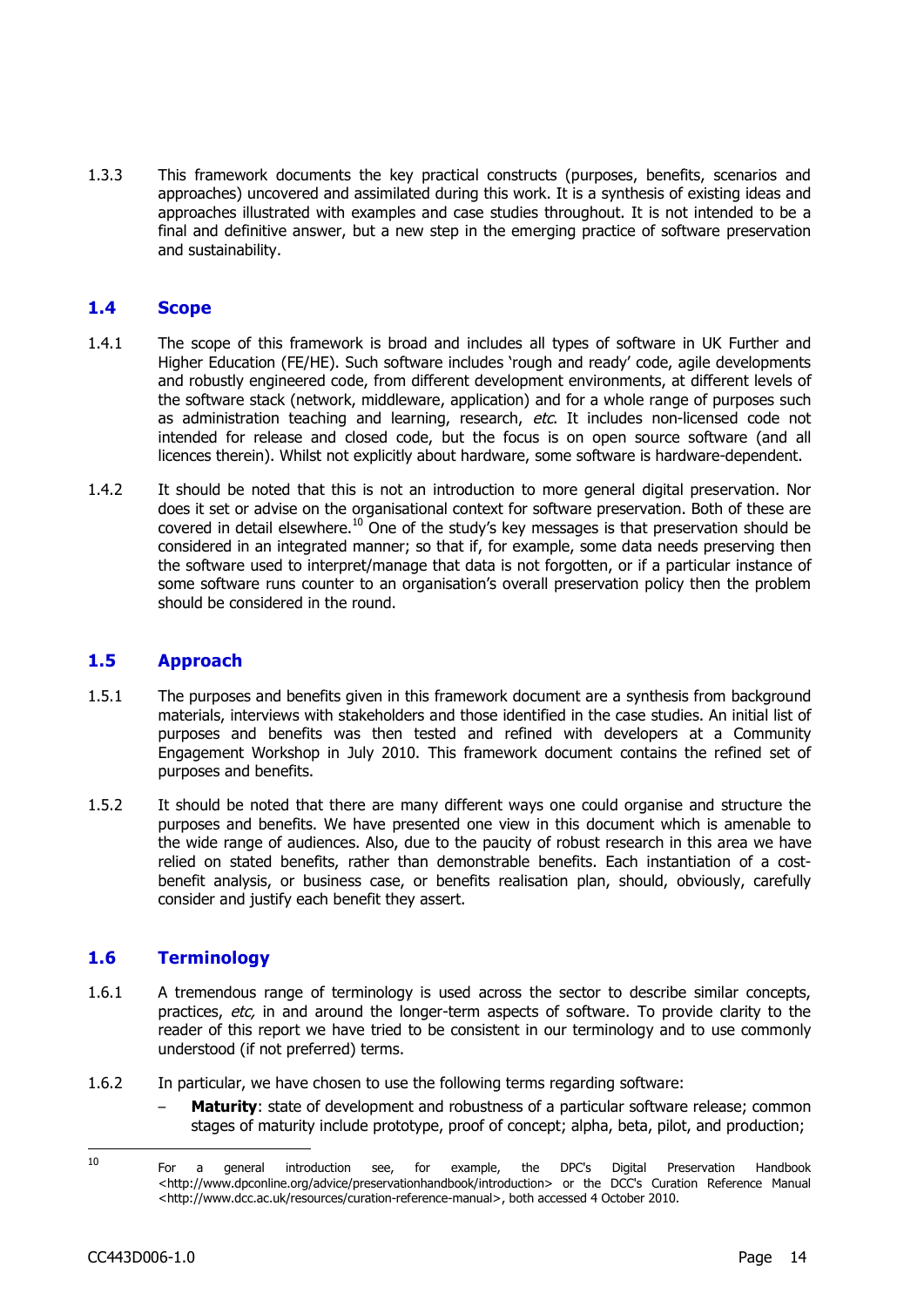- **Maintenance**: the IEEE definition of maintenance is "The modification of a software product after delivery to correct faults, to improve performance or other attributes, or to adapt the product to a modified environment".
- **Sustainability:** in some of the this study's outputs we have used this term as it is more familiar, and therefore appropriate, to the target audience than preservation; subsection 2.3 explores the terms software preservation and software sustainability in detail.

## **1.7 Overview of this document**

- 1.7.1 The rest of this report is set out as follows:
	- Section 2 sets out the background to, and landscape of, software preservation;
	- Section 3 provides a framework containing the purposes and benefits of software preservation and various scenarios where preservation is pertinent;
	- Section 4 presents guidance to improve decision-making about software preservation;
	- Annex A sets out different approaches to software preservation.
- 1.7.2 As this is a framework there is little in terms of a connective narrative. However, there are numerous case studies which relay real life stories of software sustainability and preservation.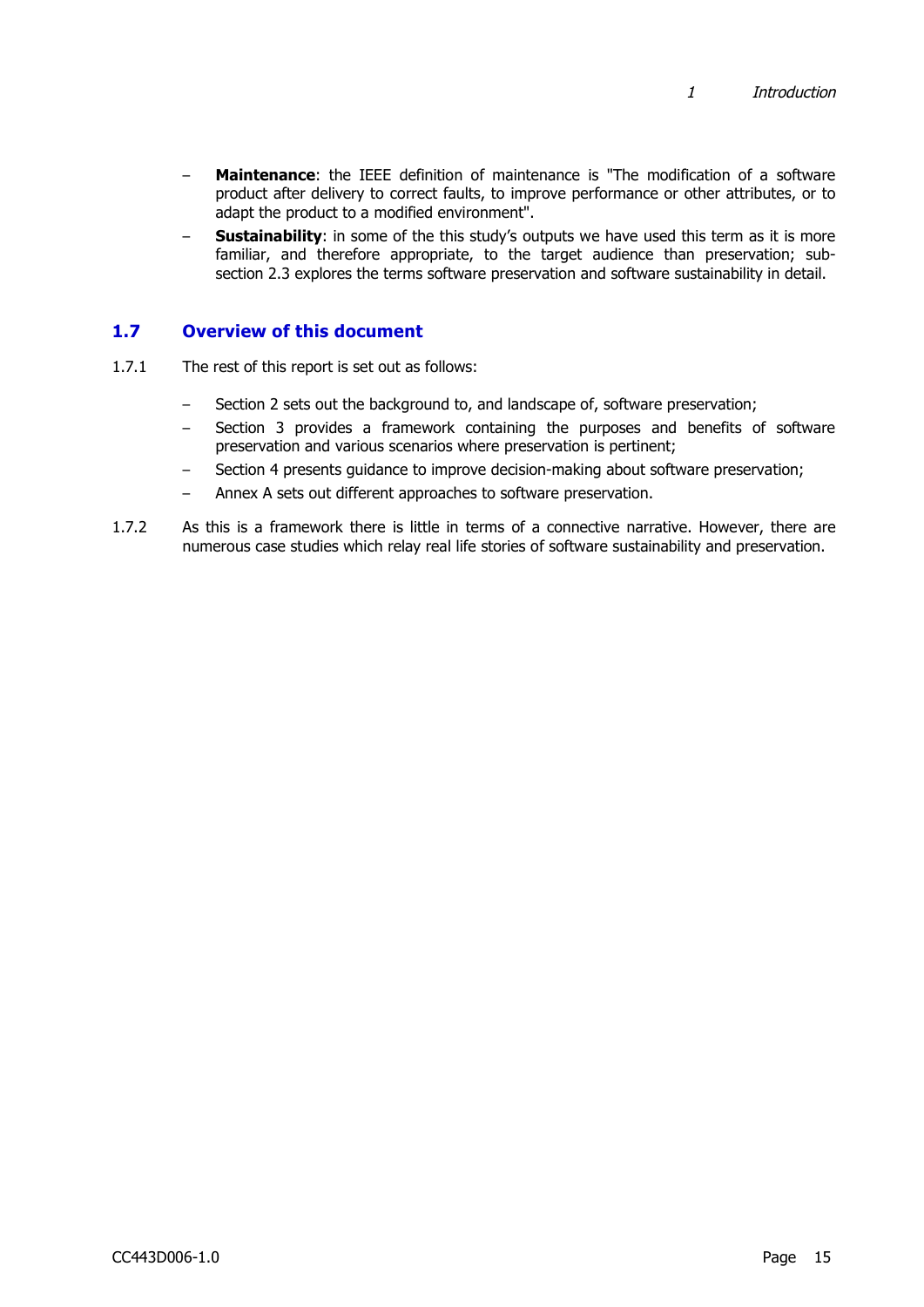This page is intentionally blank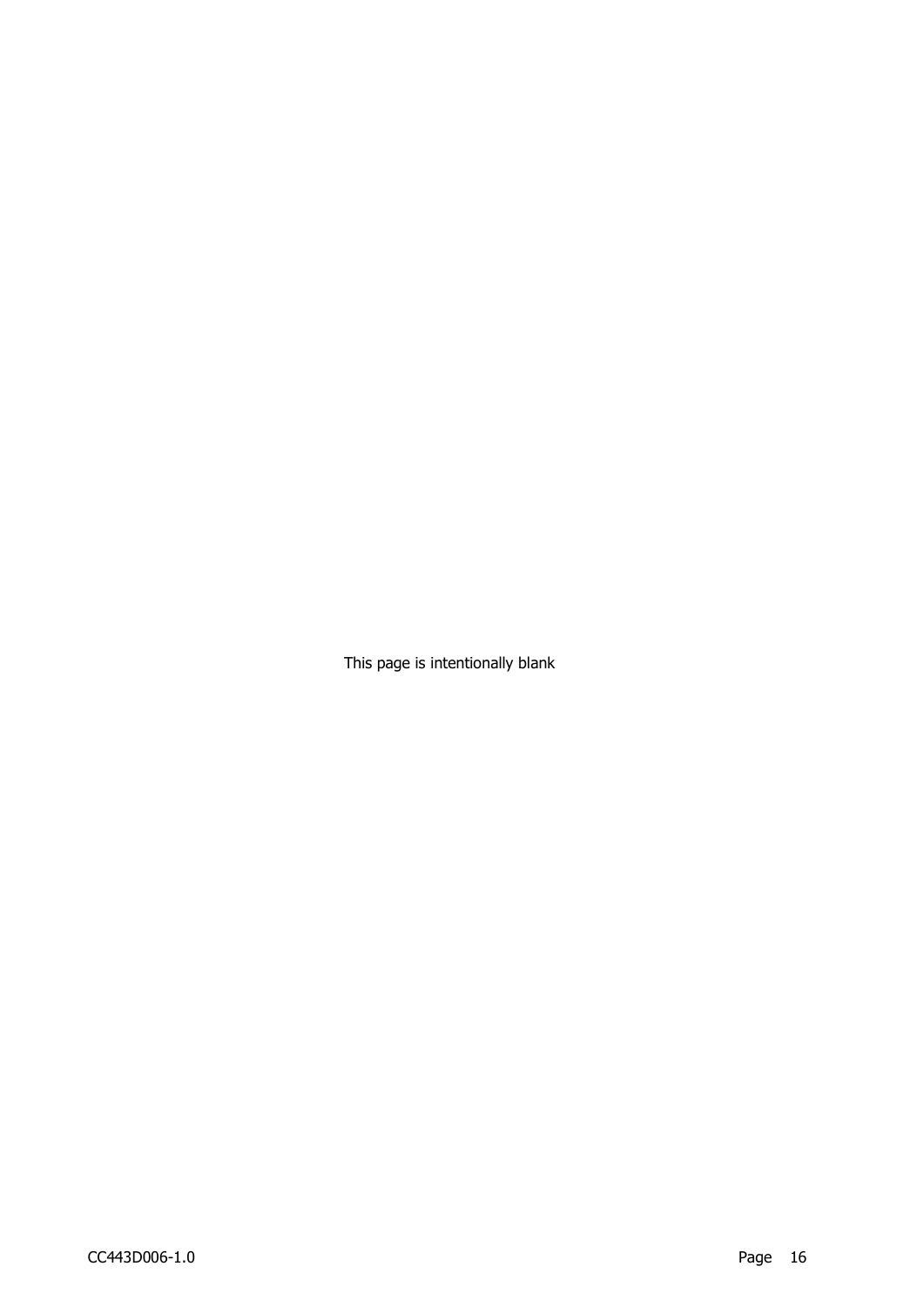## **2 Software preservation and sustainability**

## **2.1 Introduction**

2.1.1 This section sets out the background to, and landscape of, software preservation. The JISCfunded 'Significant Properties of Software' study<sup>11</sup>, essentially the precursor to this study, produced an excellent introduction and framework to software preservation. This is highly recommended reading, particularly as it retains its relevance. To provide a background without wasteful duplication, material has been liberally drawn from this study. All quotes in this section, other than those indicated, are from this work.

## **2.2 What is software?**

- 2.2.1 "Software is defined [on Wikipedia] as: 'a collection of computer programs, procedures and documentation that perform some task on a computer system.' Computer programs themselves are sequences of formal rules or instructions to a processor to enable it to execute a specific task or function… The term [software] is sometimes used in a broader context to describe any electronic media content which embodies expressions of ideas stored on film, tapes, records *etc* for recall and replay by some (typically but not always) electronic device... However, for the purposes of this study, such content is considered a data format for a different digital object type, and is thus out of scope of this study." $11$
- 2.2.2 "Software is a very large area with a huge variation in the nature and scale, with a spectrum including microcode, real-time control, operating systems, business systems, desktop applications, distributed systems, and expert systems, with an equally wide range of applications and also constraints of the business model from personally coded systems (typical in research), open-source systems, to commercial packages."<sup>11</sup> A recent trend has been for third party companies to deliver software functionality in a virtualised manner, for example socalled Software-as-a-Service (SaaS). In this instance, the architecture is such that the user of the software does not have access to the software itself. Approaches to preservation of SaaS require further research.

## **2.3 What is software preservation and sustainability?**

- 2.3.1 Software preservation is intrinsically about reproducibility of functionality and results over time. "Software preservation [is] a term that was not necessarily considered a great deal, and when it  $[$ is], it means different things to different people. $"^{11}$  We see two main cases:
	- Active or living preservation, where software is continuing to be supported and maintained, and in addition to the preservation benefits there is also immediate and ongoing benefit from continued use;
	- **'Classic' preservation**, where the software lies dormant (certainly without active development and releases, and potentially without use, support or maintenance) and the aim is to keep software intact for future use.
- 2.3.2 The former supports the latter as the longer that software is active the easier it is then to preserve. Though the term preservation is not in common use, many use the term sustainability which is closely aligned to active or living preservation, but where there is less focus on the need and benefits of preservation.

 $\frac{1}{11}$ 

The Significant Properties of Software: A Study, Matthews et al, STFC, March 2008.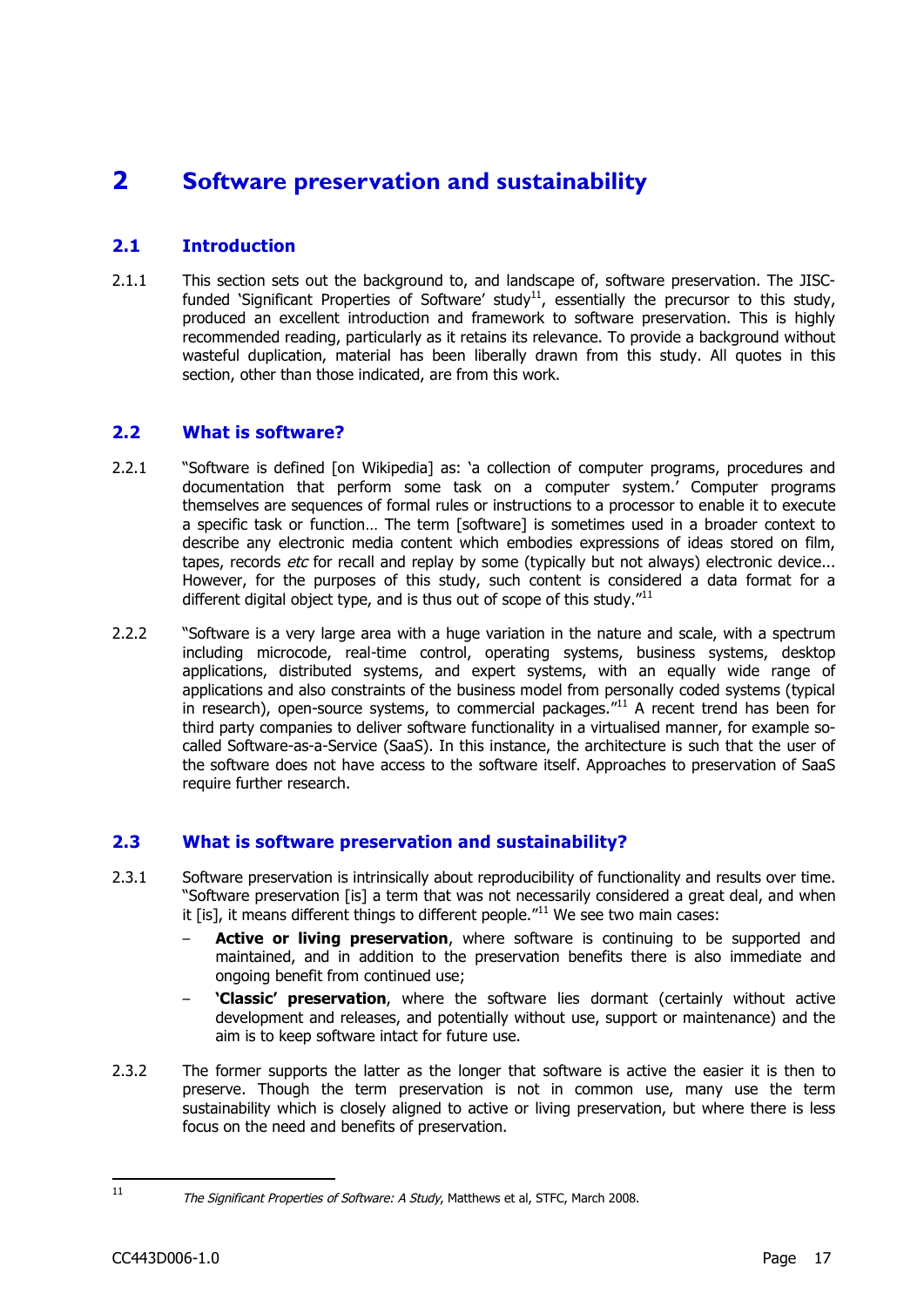- 2.3.3 Most approaches to either type of software preservation do not guarantee perfect reproducibility – the fragility of software is generally too great. The 'Significant Properties of Software' study<sup>11</sup> therefore proposed the notion of adequacy<sup>12</sup> of preservation, to complement the notion of authenticity of preservation.<sup>13</sup> At the top-level, three levels of adequacy are given, namely that the preserved software:
	- performs "exactly" as the original; $^{14}$
	- performs with small deviations from the original;
	- performs only core functionality.
- 2.3.4 Preservation is for the long-term, but this time frame should be related to the purpose of preservation. As noted in the Open Archival Information Systems (OAIS) Reference Model (ISO 14721), when one talks about long-term preservation 'long-term' "is long enough to be concerned with the impacts of changing technologies, including support for new media and data formats, or with a changing user community". In the case of software, this might only be a few years.
- 2.3.5 As the 'Significant Properties of Software' study<sup>11</sup> sets out in detail, there are four aspects to software preservation:
	- storing a copy of a software product;
	- enabling its retrieval in the future;
	- enabling its reconstruction in the future;
	- enabling its execution in the future.
- 2.3.6 A significant element of this is enabling an understanding of the software in the future.

### **2.4 Is software preservation different from other kinds of preservation?**

- 2.4.1 Software preservation is a particular type of digital preservation. It has seen less attention than data preservation and preservation of other digital objects, both in terms of research and in terms of practice. But is there a fundamental difference between software and other digital objects that are preserved? After all, software is a digital file. There is, with the rise of the Internet and dynamic web content, also a growing grey area in even distinguishing between software and data or content, for instance is an embedded Flash file better thought of as web content or software?
- 2.4.2 We believe that there are some notable distinctions, and these include:
	- **All software is truly unique**: there are usually file formats for data and other digital objects, but all software differs massively;
	- **Software is usually very complex**: data and other digital objects can be complicated but software offers often subtle behaviour that can be dependent on many conditions; understanding someone else's software is a difficult task and it does not translate well;
	- **Software has more intricate and faster-changing dependencies**: the ability of software to compile or run, and the resulting behaviour, is dependent on many factors (eq. system configurations) and these change easily (eg seemingly small system changes can result in non-functioning software); moreover, the technologies (system libraries,

 $\frac{1}{12}$  The study stated that a software package (or indeed any digital object) can be said to perform adequately relative to a particular set of significant properties, if in a particular performance (that is after it has been subjected to a particular process) it preserves that set of significant properties to an acceptable tolerance. By measuring the adequacy of the performance, we can thus determine how well the software has been preserved and replayed.

<sup>13</sup> A preserved digital object can be said to be authentic if the object can be identified and assured to be the object as originally archived.

<sup>14</sup> Including any undesired behaviour due to bugs.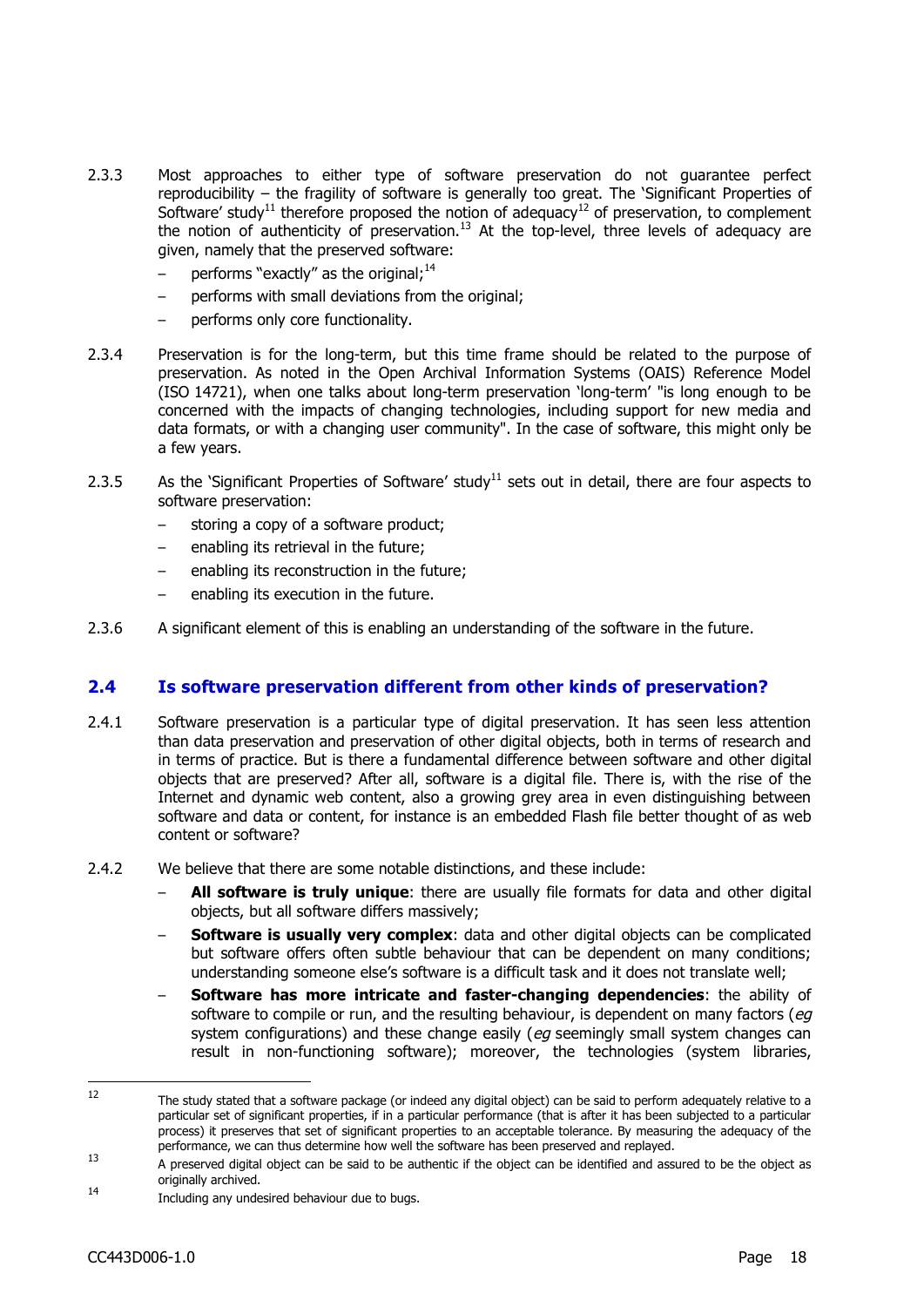languages, compilers, etc) are changing quickly and new generations of technology occur regularly. With no inherent 'backwards compatibility' complex and unique software very often ends up non-functional without software maintenance.

- 2.4.3 Despite these distinctions, guidance on general digital preservation still holds. For example, media obsolescence and recovery can be part of a software preservation project.
- 2.4.4 Perhaps the key reason for a different approach is that those who deal with software are often less aware of other preservation and curation activities, and curators and archivists are (generally) not familiar with software development.

### **2.5 Is software engineering the same as software preservation?**

- 2.5.1 "It can also be observed that there is a large overlap between the requirements for software preservation and those of software engineering, especially for large software development which has a long lifetime in production and requires extensive adaptive maintenance. Both require the high-integrity storage, and replay of software. However, there are also significant differences."
- 2.5.2 "Software engineers are mainly concerned with maintaining the functionality of current systems in the face of software and hardware environment change, correcting errors and improving performance, and in  $[changing]$  functionality.<sup>15</sup> They will typically deprecate and eventually obsolete past versions of the software. They are much less concerned with maintaining reproducibility of past performance, which may be the concern of software archivists. So in general, software preservation is not what most software developers and maintainers do."
- 2.5.3 "Nevertheless, we argue that many of the approaches to software preservation mean in practice that the [practices] of software engineers are in fact appropriate to software preservation, and many of the tools, techniques and methodologies of software engineers are useful to software preservation, and good software preservation practice should adopt, adapt, and integrate these techniques. Indeed, a conclusion which arises from [the 'Significant Properties of Software'] study can be summarised as: **Good software preservation arises from good software engineering**."<sup>11</sup>
- 2.5.4 Software engineering is thus a different and wider topic, but does enable software preservation. Software engineering principles relevant to software preservation include:
	- clear licensing;
	- clear documentation;
	- commonly adopted and modern programming language;
	- modular design;
	- clear revision management and change control;
	- risk management;
	- clearly established software testing regime and validated results;
	- open and common standards;
	- clear separation between data and code;
	- clear understanding of dependencies.

 $\frac{1}{15}$ 

The IEEE definition of maintenance is "The modification of a software product after delivery to correct faults, to improve performance or other attributes, or to adapt the product to a modified environment". These different types are formally classified as Corrective maintenance (fixing faults), Adaptive maintenance (adapting to changes in environment), Perfective maintenance (meeting new/different user requirements), Preventative maintenance (increasing maintainability).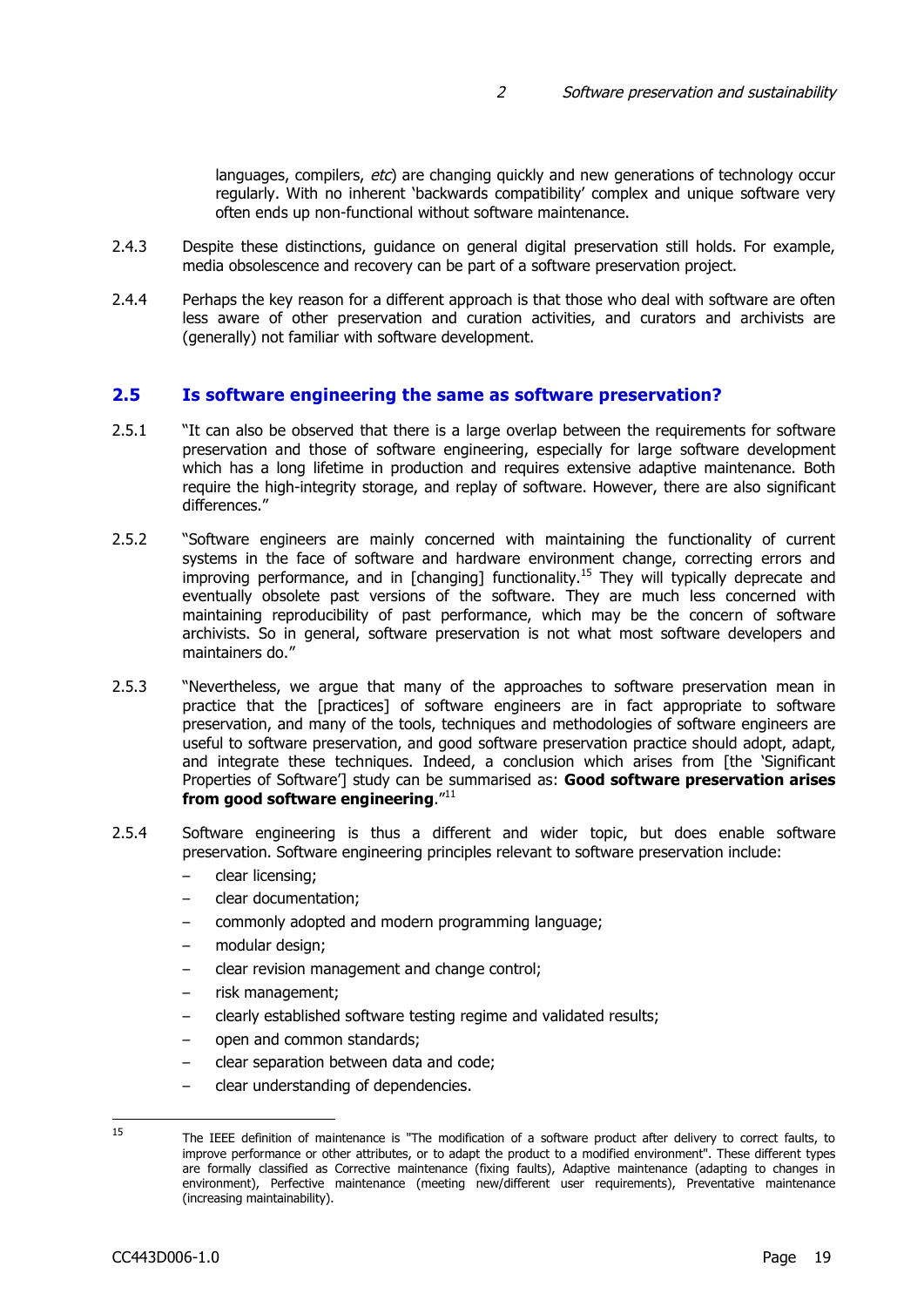2.5.5 Use of significant properties<sup>16</sup> of software, as part of a systematic and thorough approach to documentation, is also recommended.

### **2.6 Is software preservation only relevant to research software?**

- 2.6.1 Though the 'Significant Properties of Software' study<sup>11</sup> concentrated largely on mathematical, scientific and e-Science software (in order to limit the scope), software preservation potentially applies to all software in FE/HE. For example:
	- **Learning and teaching domain:** eg preserving software learning objects for increased sharing;
	- **Research software**: eg preserving software to retain a full record of research outputs or to enable an audit of research activities or of research-derived policy;
	- **Administrative domain**: eg preserving software to retain audit capability for key records;
	- **Office functionality**: eg the experience of using archived web material using the latest web browsers is very different from that of using the web browsers of the time; this indicates a need to preserve the browsers.

#### **2.7 Does all software need to be preserved?**

- 2.7.1 No. Not all software needs, or should, be preserved or sustained. As this benefits framework will demonstrate, some software offers great benefit if it were to be preserved. To other software, little such benefit could be ascribed  $-$  and given the costs of preservation  $-$  no case could be made. Our intention with the purposes, benefits and questions set out later is to help the reader make better decisions regarding preservation.
- 2.7.2 Not all artefacts associated with some software need to be preserved. "Software is inherently a complex object, composed of a number of different artefacts. At it simplest, a piece of software could be a single binary file; however, even in that case, it is unlikely to be standalone, but accompanied by documentation, such as installation guides, user manuals and tutorials. Further there may be test suites, specifications, bug-list and FAQs. More complete software packages will also include source code files, together with build and configuration scripts, possibly from a number of different systems and packages, with more complete documentation, including specifications and design documents (including diagrams) and Application Programming Interface (API) descriptions. Software will also have dependencies on a wider environment, including software libraries, operating system calls, and integration with other software packages, either for software construction, such as [development environments], compilers or build management systems, or in the execution environment, for example web-applications depending on web servers for execution and client browsers for user interaction. Thus a complete software preservation task may seek to preserve some or all of these artefacts, and, equally importantly, their dependencies upon each other. $"^{11}$
- $\frac{1}{16}$

The JISC-funded InSPECT project website, <http://www.significantproperties.org.uk> accessed 7 October 2010, defines a useful description of significant properties: "Significant properties are those aspects of the digital object which must be preserved over time in order for the digital object to remain accessible and meaningful. An institution with curatorial responsibility for digital objects cannot assert or demonstrate the continued authenticity of those objects over time, or across transformation processes, unless it can identify, measure, and declare the specific properties on which that authenticity depends. Nor can it undertake the preservation actions required to maintain access to those objects, unless it can characterise their current technical representations with sufficient detail." The Significant Properties of Software study applied this concept to software.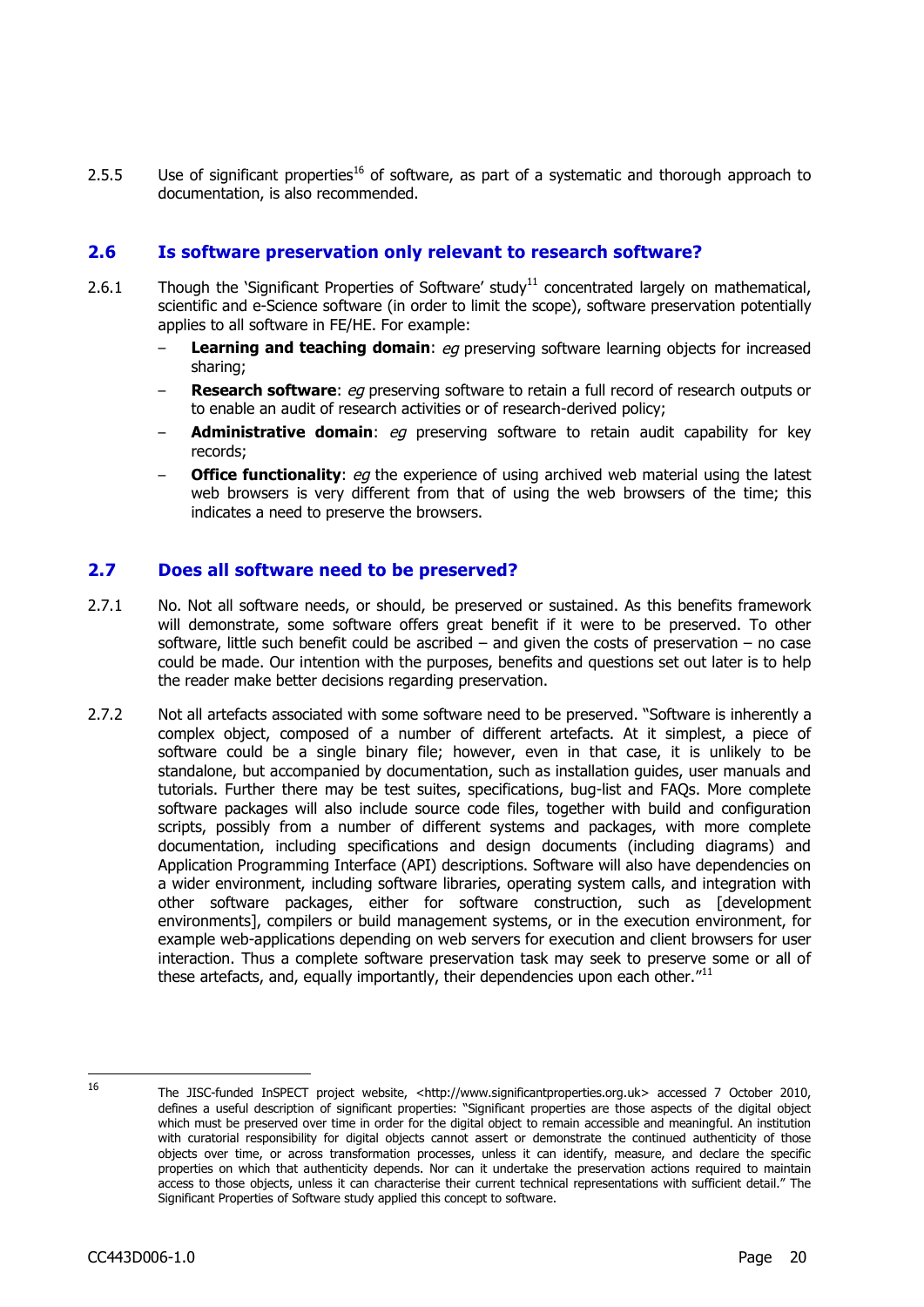## **2.8 What are the drivers and inhibitors for and against software preservation?**

2.8.1 For the interested reader, and for context, the following table sets out illustrative drivers and inhibitors for software preservation:

| <b>PESTLE factor</b> | <b>Drivers</b>                                                                                                                                                    | <b>Inhibitors</b>                                                                                                                                                                                                                                                                                                                                                                                          |  |  |
|----------------------|-------------------------------------------------------------------------------------------------------------------------------------------------------------------|------------------------------------------------------------------------------------------------------------------------------------------------------------------------------------------------------------------------------------------------------------------------------------------------------------------------------------------------------------------------------------------------------------|--|--|
| Political            | 'Right to data' initiative supports data<br>preservation and creates demand for<br>software preservation<br>Major structural change in the sector likely          | Move to Commercial Off The Shelf<br>(COTS), outsourcing, cloud and shared<br>services reduces bespoke software<br>development within institutions, meaning                                                                                                                                                                                                                                                 |  |  |
|                      | to lead to loss of knowledge and<br>responsibilities                                                                                                              | less software exists to preserve<br>Impact agenda may drive towards short-                                                                                                                                                                                                                                                                                                                                 |  |  |
|                      | Shared services agenda supports software<br>sharing                                                                                                               | term benefits and away from long-term<br>preservation                                                                                                                                                                                                                                                                                                                                                      |  |  |
|                      | Impact agenda may drive software reuse<br>by creating an economic imperative to<br>reuse                                                                          |                                                                                                                                                                                                                                                                                                                                                                                                            |  |  |
| Economic             | Current funding cuts reinforce reuse<br>arguments                                                                                                                 | Difficulties in finding new funding for<br>—<br>software preservation                                                                                                                                                                                                                                                                                                                                      |  |  |
|                      | Current funding cuts mean that capital<br>expenditure is delayed, meaning existing                                                                                | Current funding cuts harm preservation<br>efforts                                                                                                                                                                                                                                                                                                                                                          |  |  |
|                      | software must be maintained for longer<br>Concentration on a few strategic priority<br>areas (eg energy) changes balance of<br>funding (benefiting some areas via | Concentration on a few strategic priority<br>areas (eg energy) changes balance of<br>funding (harming some areas via reduced<br>infrastructure funding)                                                                                                                                                                                                                                                    |  |  |
|                      | greater infrastructure funding)                                                                                                                                   | Benefits (and skills) are misaligned since<br>(1) Software maintenance is intrinsically<br>dull (for most developers) when compared<br>to new developments; (2) Software<br>developers aren't going to be around<br>long-term anyway as they move projects;<br>(3) Other parties benefit from reuse; (4)<br>Librarians and archivists typically don't<br>have the technical skills to preserve<br>software |  |  |
|                      |                                                                                                                                                                   | Software generally costs a lot to maintain                                                                                                                                                                                                                                                                                                                                                                 |  |  |
|                      |                                                                                                                                                                   | Difficulties in predicting (re)use means<br>poor predictions of long-term value (and<br>uncertainty discourages action, and<br>uncertainty of value dissuades reuse)                                                                                                                                                                                                                                       |  |  |
|                      |                                                                                                                                                                   | Short funding horizons discourage reuse                                                                                                                                                                                                                                                                                                                                                                    |  |  |
|                      |                                                                                                                                                                   | Free-riding of openly shared software<br>discourages contributions                                                                                                                                                                                                                                                                                                                                         |  |  |
|                      |                                                                                                                                                                   | Little economic incentive against 'prestige<br>projects' that redevelop existing<br>functionality rather than small projects<br>that make reuse of existing software                                                                                                                                                                                                                                       |  |  |
|                      |                                                                                                                                                                   | Preserving all software would be<br>unaffordable                                                                                                                                                                                                                                                                                                                                                           |  |  |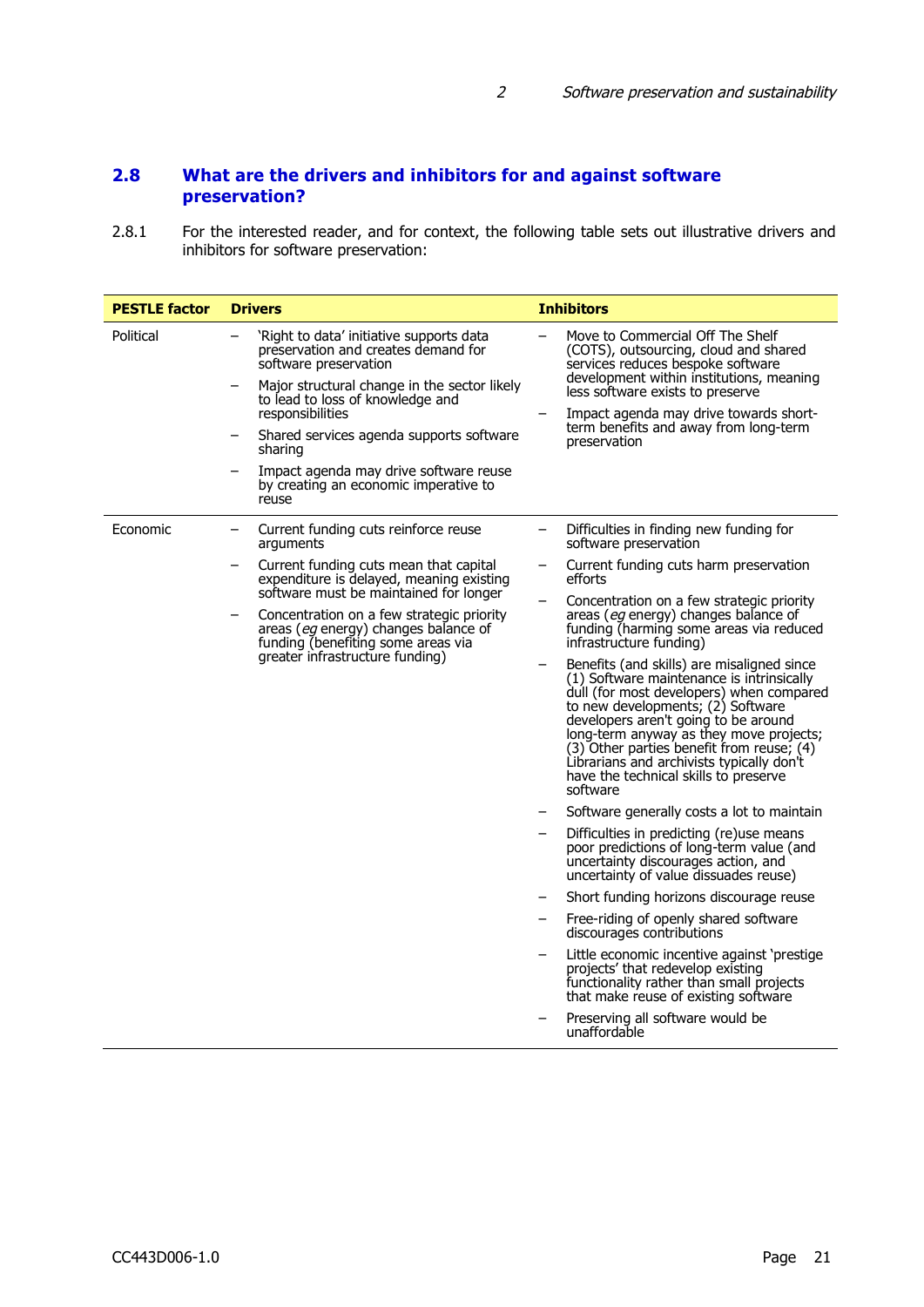| Social        |                 | Information society requires better<br>information management which can be<br>underpinned by long-term software and<br>data preservation<br>Impact agenda may drive software reuse | Impact agenda may drive towards short-<br>term benefits                                                                                                                                      |
|---------------|-----------------|------------------------------------------------------------------------------------------------------------------------------------------------------------------------------------|----------------------------------------------------------------------------------------------------------------------------------------------------------------------------------------------|
|               |                 |                                                                                                                                                                                    | Much bespoke software and little culture<br>of software reuse                                                                                                                                |
|               |                 |                                                                                                                                                                                    | Little culture of publishing and reusing<br>software - little social incentive against<br>'prestige projects' that redevelop existing<br>functionality (the 'not invented here'<br>syndrome) |
|               |                 |                                                                                                                                                                                    | Many find it difficult to share imperfect<br>code and do not want the burden of<br>polishing code and supporting users                                                                       |
|               |                 |                                                                                                                                                                                    | Lack of clear responsibility for software<br>preservation issues                                                                                                                             |
|               |                 |                                                                                                                                                                                    | Researchers tend not to have software<br>engineering skills                                                                                                                                  |
| Technological |                 | Rise of virtualisation should make<br>emulation easier                                                                                                                             | Software is inherently fragile (sensitive to<br>changes in environment)                                                                                                                      |
|               | software easier | Trends towards standards (especially<br>open standards) and commoditisation<br>supports preservation efforts                                                                       | Accelerating technological change<br>changes software environment and<br>dependencies ever faster $-$ thus<br>obsolescing software ever faster <sup>17</sup>                                 |
|               |                 | Trends towards higher-level languages<br>makes transferring knowledge about                                                                                                        | Accelerating technological complexity                                                                                                                                                        |
|               |                 |                                                                                                                                                                                    | increases the preservation challenge                                                                                                                                                         |
|               |                 |                                                                                                                                                                                    | Move to SaaS means binaries and source<br>codes are unavailable                                                                                                                              |
|               |                 |                                                                                                                                                                                    | Move to agile techniques reduces<br>longevity of code                                                                                                                                        |
| Legal         |                 | Regulatory environment toughening<br>(eg information retention requirements<br>tightening)                                                                                         | Preserving data in a secure way (eg for<br>the Data Protection Act) is hard, especially<br>so when support and maintenance for the<br>underlying software is no longer available             |
| Environmental |                 | Environmental regulations on hardware<br>(especially disposal) may reduce<br>throwaways                                                                                            | Minimising energy overheads is an<br>inhibitor to preserving indiscriminately                                                                                                                |

## **Further information and useful resources**  The Significant Properties of Software: A Study http://www.jisc.ac.uk/media/documents/programmes/preservation/spsoftware\_report\_redacted.pdf Sustainable economics for a digital planet: Ensuring long term access to digital information http://brtf.sdsc.edu Journal of Software Maintenance and Evolution: Research and Practice http://eu.wiley.com/WileyCDA/WileyTitle/productCd-SMR.html Software Sustainability Institute http://www.software.ac.uk/resources http://www.slideshare.net/SoftwareSaved Software Sustainability: Looking Past the Myths http://www.omii.ac.uk/video/sustainability.jsp http://www.slideshare.net/npch/software-sustainability-looking-past-the-myths The Software Obsolescence Minefield (Component Obsolescence Group) http://www.cog.org.uk

 $\frac{1}{17}$ 

Consider, for example, increasing frequent software releases, software in perpetual beta, the demise of 'gold release', shorter expected lifetimes and increasing trend towards disposability.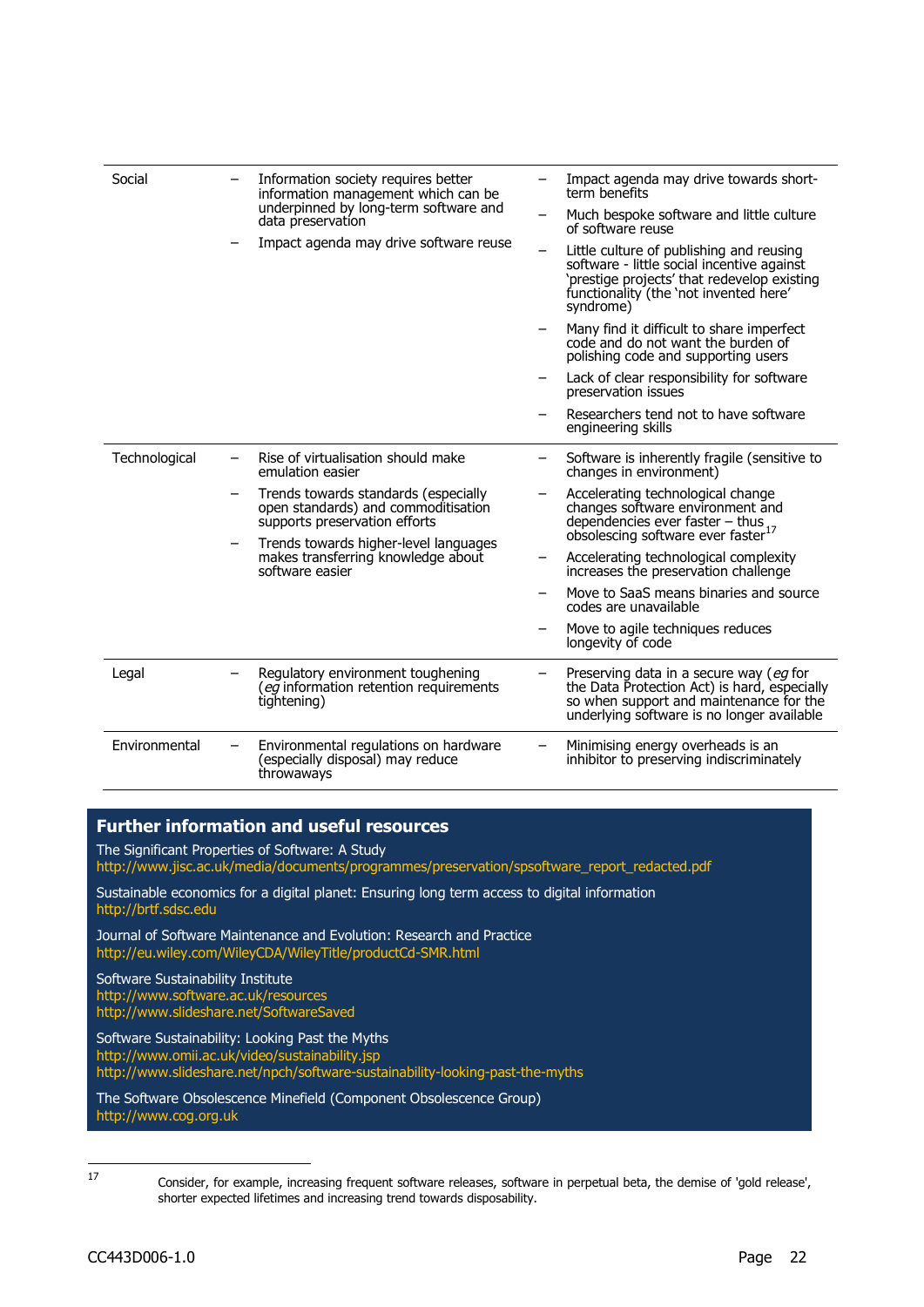NSF Workshop on Cyber-Infrastructure Sustainability http://cisoftwaresustainability.iu-pti.org/

Measuring Software Sustainability http://doi.ieeecomputersociety.org/10.1109/ICSM.2003.1235455

JISC-funded resources on general sustainability http://www.jisc.ac.uk/events/2010/07/jif10/virtualgoodybag/understandingsustainability.aspx http://sca.jiscinvolve.org/wp/business-modelling-publications/

General digital preservation resources

http://www.dpconline.org/advice/preservationhandbook/introduction http://www.dcc.ac.uk/resources/curation-reference-manual http://jiscpowr.jiscinvolve.org/wp/guide/ http://blogs.ukoln.ac.uk/jisc-bgdp/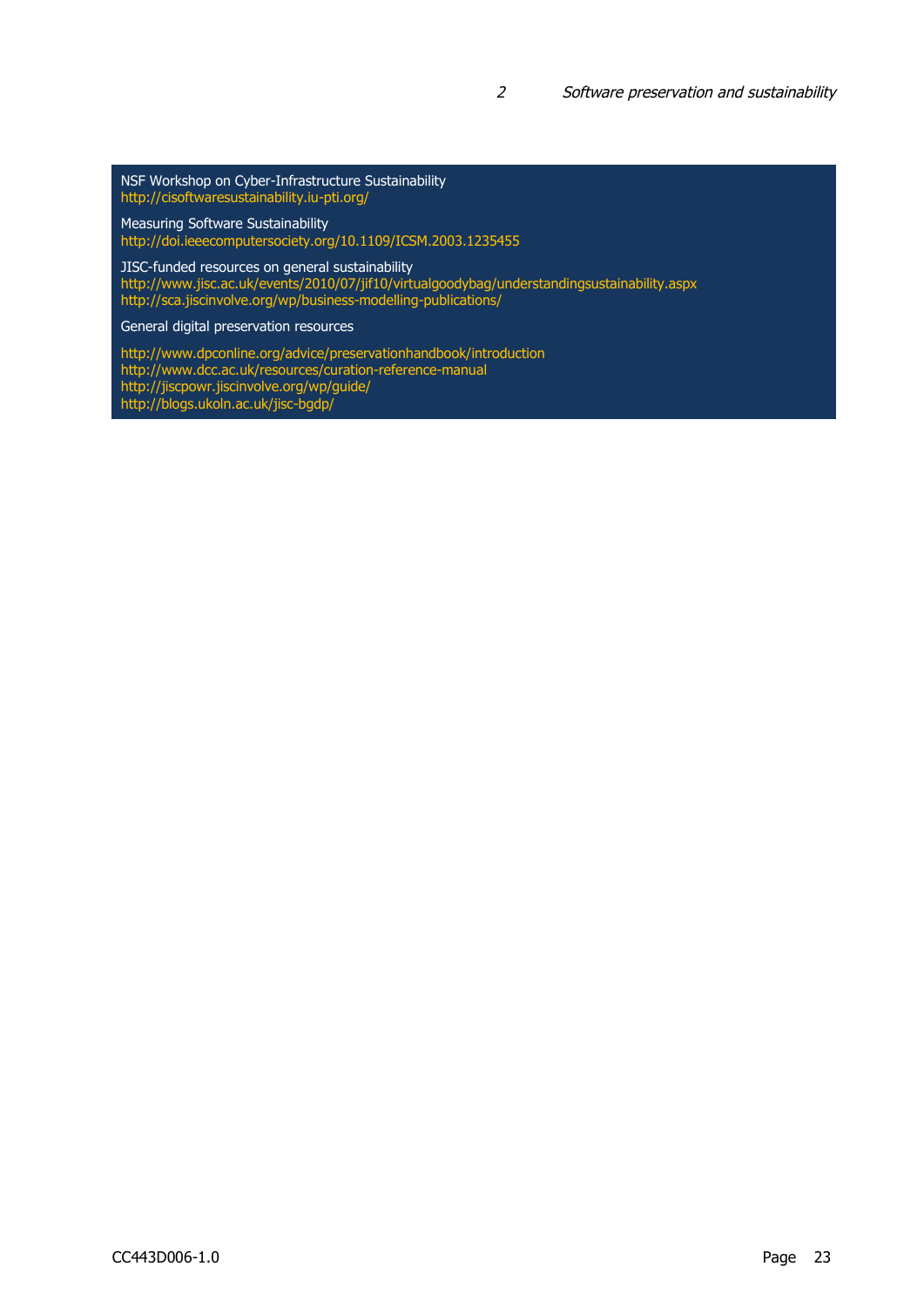This page is intentionally blank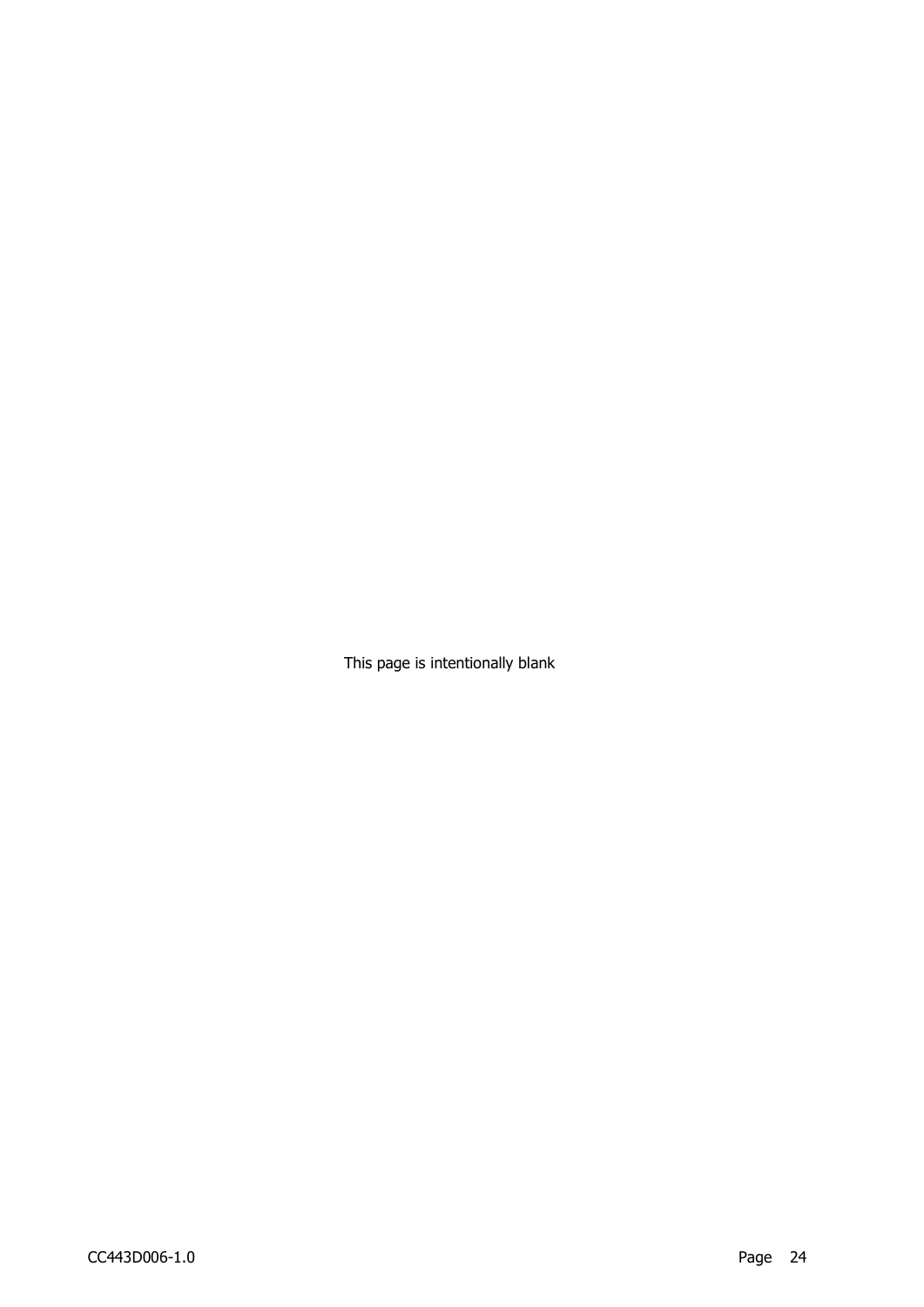## **3 Purposes and benefits**

## **3.1 Introduction**

- 3.1.1 This section sets out the all-important purposes and benefits of software preservation. It provides the basis for the next section, where the purposes and benefits are used, along with other decision factors, to offer guidance on making better decisions about software preservation. Case studies are provided throughout this section to highlight real-life purposes and benefits, and also offer other people's experience and lessons on how to, and how not to, go about software preservation and sustainability.
- 3.1.2 A key challenge in digital preservation is being able to articulate, and ideally prove, the need for preservation. As the Blue Ribbon Task Force final report says "The first challenge to preservation arises when demand is diffuse or weakly articulated. Addressing the matter of demand is always the first step in developing sustainable preservation strategies… The value of digital assets is best understood as what digital materials are good for, and that is usually understood as the ways that the materials are used—to advance knowledge, entertain or bring pleasure, help solve problems, or inform public policy."<sup>18</sup> As there has been no prior attempt to identify and categorise these benefits systematically, JISC funded this study partly to do so. As a framework it is structured but extendable.
- 3.1.3 Our framework consists of purposes<sup>19</sup>, benefits<sup>20</sup> and scenarios of software preservation:
	- First, four (relatively orthogonal) purposes are identified. These are derived from assessing stated reasons for preserving software; each provides the essence of a rationale for software preservation. In reality, everyone should have their own purpose specific to them, their individual circumstances and the software. Such a real-life purpose may not be purely for software preservation  $-$  since there are other purposes with overlapping activities (eq aiming for openness). However, our four purposes strictly to do with software preservation are:
		- Encourage software reuse (sub-section 3.2);
		- Achieve legal compliance and accountability (sub-section 3.3);
		- Create heritage value (sub-section 3.4);
		- Enable continued access to data and services (sub-section 3.5).
	- Second, a range of benefits are identified against each purpose. Due to a vast array of different types of software and scenarios in which software preservation might be considered there is a wide range of benefits. Only a few will apply in each case, but our framework aims to be as broad and inclusive as possible. This also matches the principles of the Blue Ribbon Task Force final report which says that "Each user community will identify its own set of values and benefits in the digital materials they demand"  $$ therefore we do not attempt to describe these benefits definitively but list them for easy review, selection and tailoring by user communities.
	- Finally, a range of scenarios are also identified for each purpose, to give some illustrative examples of where the purpose and accompanying benefits might be relevant.

 $\frac{1}{18}$ Sustainable economics for a digital planet: Ensuring long term access to digital information, Final Report of the Blue Ribbon Task Force on Sustainable Digital Preservation and Access, February 2010, <http://brtf.sdsc.edu> accessed 5 October 2010. The report also says on the matter of benefits that "…well-articulated demand starts with a clear and compelling value proposition about the benefits to be gained by having, in our case, access to information [and presumably software] at some point in the future" 19

For which the OED definition is "the reason for which something is done or for which something exists".

 $20$ For which the OED definition is "an advantage or profit gained from something".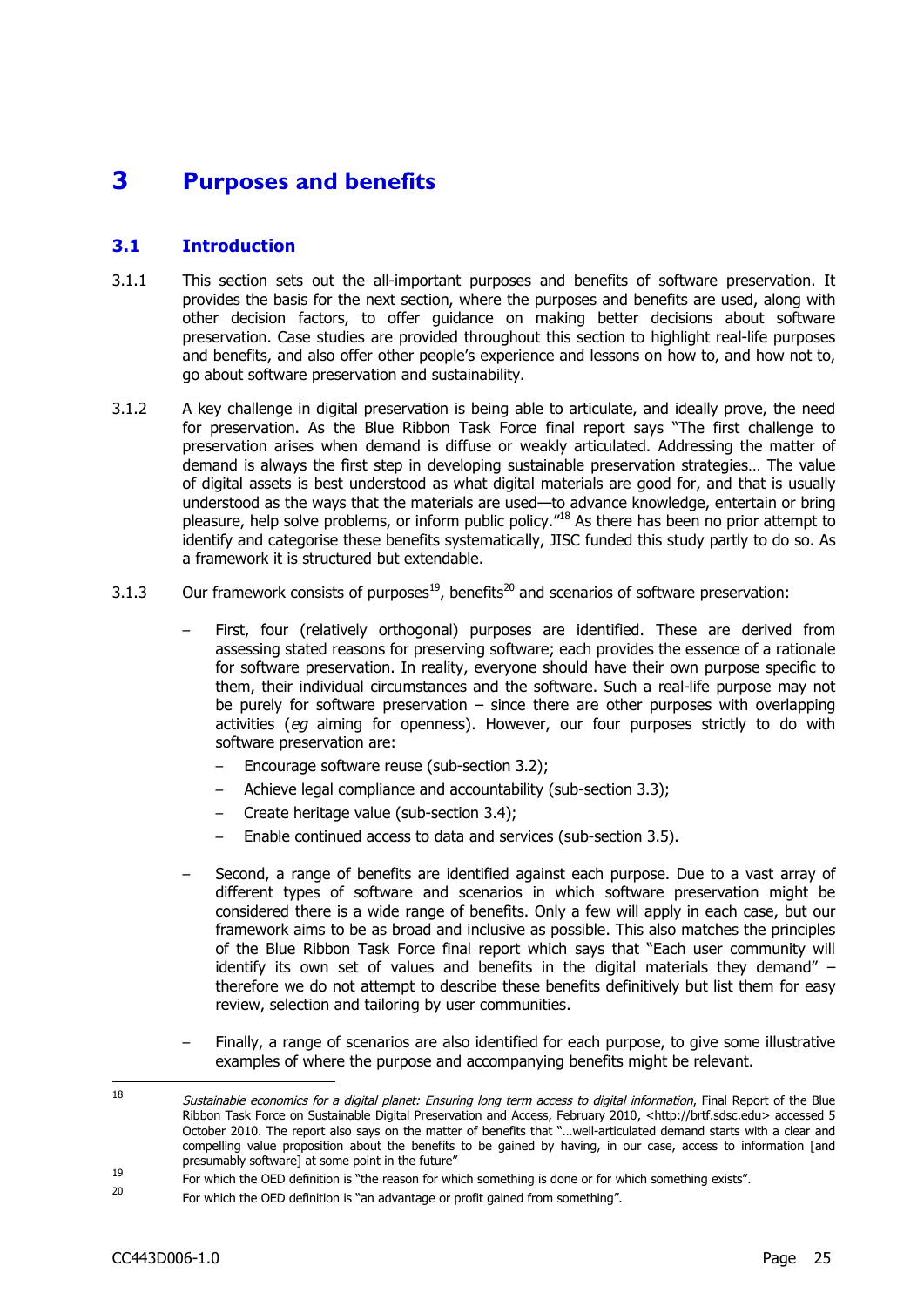3.1.4 Because there is potential misalignment between the benefits resulting from software preservation and benefits accruing to the developer or maintainer of the software who might be expected to contribute to software preservation, we also felt it important to present some 'personal benefits' to the developers too. These are given in sub-section 3.6.

#### **3.2 Encourage software reuse**

- 3.2.1 "The reuse of a software [artefact] is its integration into another context. The [reason for] reuse is to reduce cost, time, effort, and risk; and to increase productivity, quality, performance, and interoperability... The most common type of reuse is the reuse of software components, but other [artefacts] produced during the software development process can also be reused: system architectures, analysis models, design models, design patterns, database schemas, web services, etc."<sup>21</sup>
- 3.2.2 "Perhaps the prime motivation to preserve software for most people is to save effort in recoding. Code from the past still needs to be used, due to its specialised function or configuration and it is frequently seen as more efficient to reuse old code, or keep old code running in the face of software environment change than to recode. This is certainly the reason for most existing software repositories, and a significant part of the effort which is undertaken by software developers both in-house to end-user organisation, and also within software houses. Handling legacy software is usually seen as a problem, and many strategies are undertaken in order to rationalise the process, to make it more systematic and more efficient. As a consequence, an important source of information on [the] significant properties [of software] for preservation is the best practice on software maintenance and reuse, a long recognised part of good software engineering. If you can find an existing package or library routine, why bother rewriting it? Of course in these circumstances you need assurance that the software will run in your environment and provide the correct functionality." $^{22}$
- 3.2.3 Possible scenarios for reuse include:
	- Continuing operational use in institution;
	- Increasing uptake elsewhere;
	- Promoting good software.
- 3.2.4 The benefits include one or more of the following covering software and resulting systems:
	- Reduced development cost;
	- Reduced development risk;
	- Accelerated development;
	- Increased quality and dependability;
	- Focused use of specialists;
	- Standards compliance;
	- Reduced duplication;
	- Learning from others;
	- Opportunities for commercialisation.

 $\frac{1}{21}$ 

 <sup>&</sup>lt;http://www.esdswg.com/softwarereuse/Resources/library/reuse-definitions/> accessed 8 October 2010. This resource goes onto to say that the following does not count as reuse "(1) Software developed and used repeatedly by the same people on the same project is regarded as "good programming practice" and is not typically counted as reuse; (2) Product maintenance and new product versions; we do not usually claim the base code as reuse; (3) Use of operating systems, database management systems, and other system tools is generally not regarded as reuse; (4) The use of commercial off-the-shelf (COTS) software and its open source equivalents is generally not regarded as reuse."

 $22$ The Significant Properties of Software: A Study, Matthews et al, STFC, March 2008.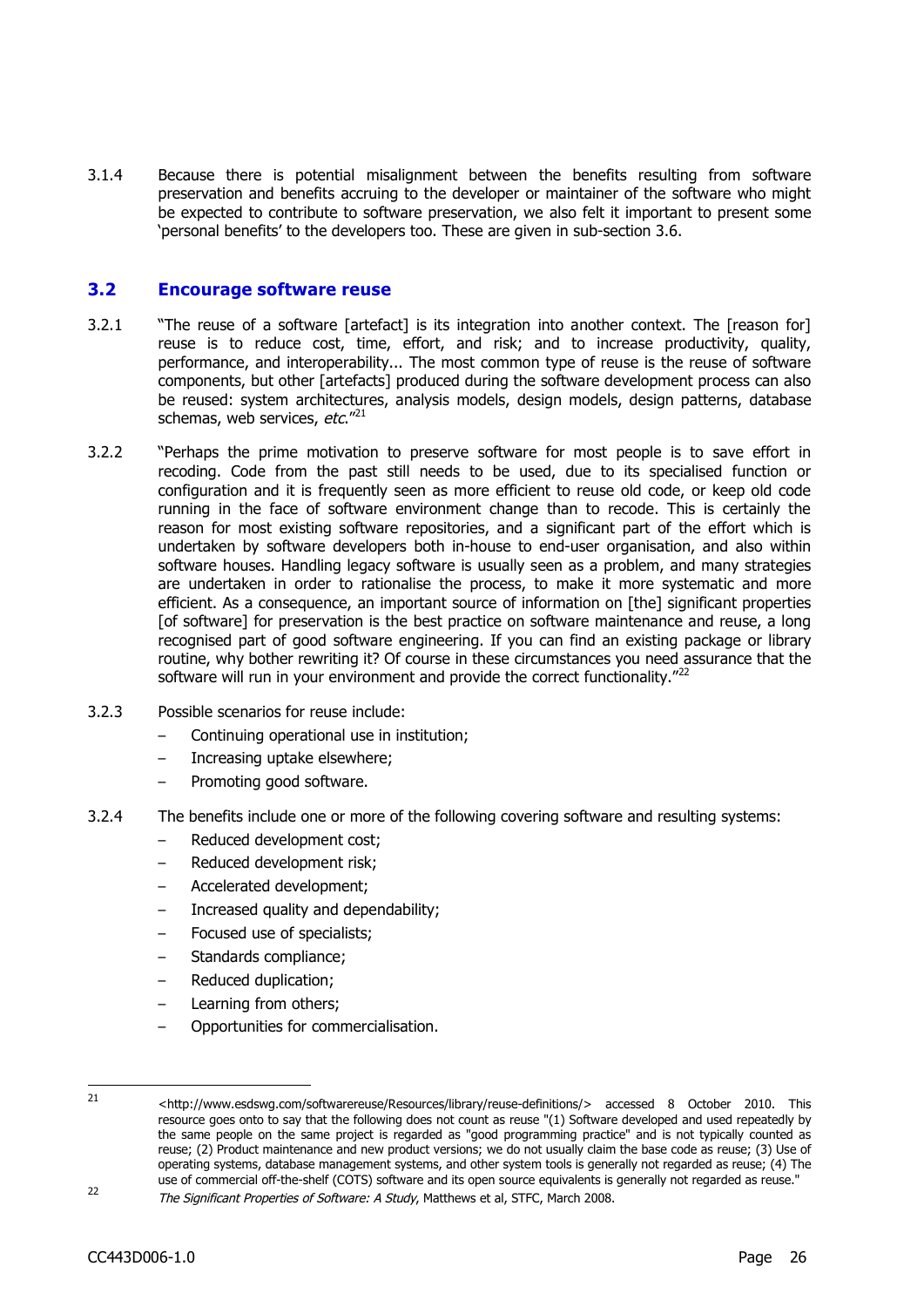- 3.2.5 These benefits accrue to the organisation hosting the software development and reusing software, but software reuse will also make life easier for the developer. These benefits can offer hard 'savings' to an organisation – the financial return on software reuse is well explored by the literature.<sup>23</sup> The extent of the overall benefit depends on the scale and complexity of the reused software and, importantly its quality. For example, development risk can actually be increased if reused code is poor, isn't modular, uses global parameters, etc.
- 3.2.6 The end benefits are perhaps best summarised as:
	- Greater efficiency;
	- Increase flexibility and responsiveness;
	- Increased community participation.

#### **Re-usable Educational Software Library (RESL) [\(www.resl.ac.uk\)](http://www.resl.ac.uk/)**

RESL is an online database of resources centred around re-using educational software. RESL was developed as part of a project entitled Software Use, Re-use & Customisation in Education (SoURCE).<sup>24</sup> SoURCE was run by the Open University with partners the University of Wales at Bangor, De Montfort University and Middlesex University. SoURCE ran from September 1998 to December 2001. Its lessons and findings are written up in a final report.<sup>25</sup>

RESL "set out to investigate the feasibility of a national re-usable educational software library to provide access to software resources, guidelines and other materials relevant to the adoption and adaptation of educational software." Whilst originally intended to include mostly software it ended up having "little software compared to case studies about using software... This is because participants from across UK HE have indicated this is more useful. Software dates quickly, and is often hard to reuse. However, peoples' experience in trying to re-use it is valuable and transferable. Hence [casestudies, articles, reports *etc*] of good practice make up most of RESL's content."

Some of the lessons identified were:<sup>26,27,28</sup>

- One of the key benefits of academics customising software is that it encourages them to reflect on their educational practice.
- Decisions taken early in the lifecycle of software development have a profound impact on its reusability and range of contexts for use.
- The experience of customisation in SoURCE suggests that decisions to develop re-usable software are only taken under fairly exceptional circumstances.
- The main barriers to software customisation and reuse appear to be cultural at both individual and institutional levels.
- The greatest opportunity for, and cultural acceptance of, reuse seems to occur when contentspecific objects at a very low level of granularity can be identified and fitted flexibly into the curriculum.

 $\frac{1}{23}$ See, for example, The business case for software reuse, Poulin et al, IBM Systems Journal, Vol 32, No 4, 1993.

 $24$ <http://www.source.ac.uk> accessed 4 October 2010.

<sup>25</sup> SoURCE Evaluation Report, Beetham et al, MET-DEL-2, August 2001.

<sup>26</sup> <http://www.source.ac.uk/software\_development.htm> accessed 4 October 2010.

<sup>27</sup> <http://www.source.ac.uk/customisation\_&\_reuse.htm> accessed 4 October 2010.

<sup>28</sup> Note that whilst the SoURCE project began over a decade ago it is surprising how many of the findings and lessons appear to be as relevant today.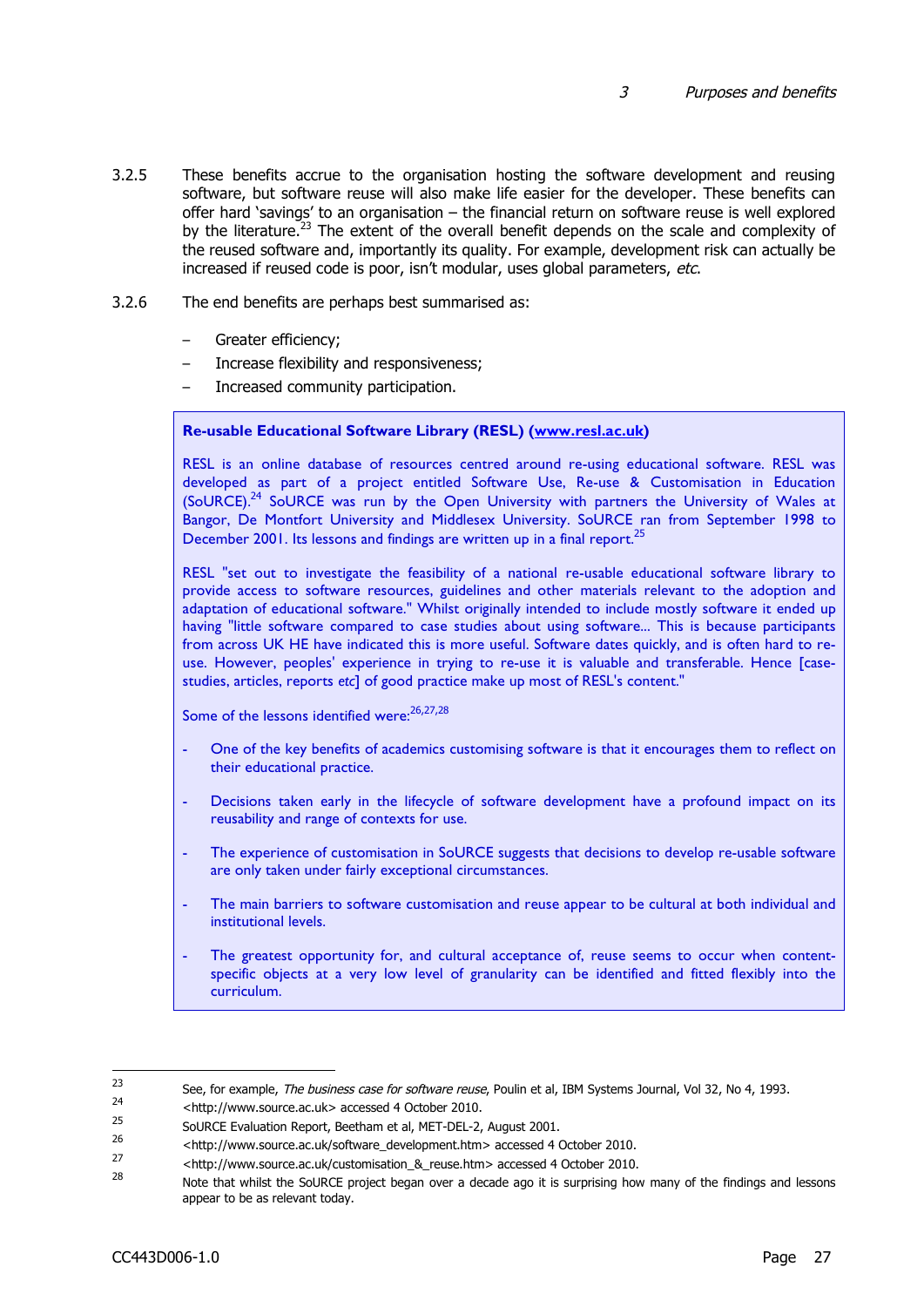Once a decision to customise and reuse has been taken there are often many pragmatic barriers to be overcome at the site of reuse. In addition to problems involving the software itself, including lack of appropriate facilities, lack of technical support, integration with existing technical systems *etc*, there are generic barriers to any change in the mode of delivery of learning. These include inflexible timetables, inflexible teaching facilities and lack of time to undertake curriculum development.

There does not appear to have been any resources added to RESL after 2002.

#### **Further information and useful resources**

NASA's approach to software reuse http://softwarereuse.nasa.gov/ http://www.esdswg.com/softwarereuse/Resources/library/reuse-definitions/ http://www.esdswg.com/softwarereuse/Resources/rrls/

### **3.3 Achieve legal compliance and accountability**

- 3.3.1 Software preservation can be necessary to achieve legal compliance and accountability. A greater use and reliance on information has led to new laws and regulations that organisations must abide by. Minimising the burden of compliance is key to freeing up time and money to focus on an organisation's 'real business'. Some possible scenarios where software may need to be preserved for compliance or accountability reasons include:
	- Maintaining records or audit trail;
	- Demonstrating integrity and authenticity of data and systems;
	- Addressing specific contractual requirements;
	- Addressing specific regulatory requirements;
	- Resolving copyright or patent disputes;
	- Addressing the need to revert back to earlier versions due to IP settlements;
	- Publishing research openly for transparency;
	- Publishing research openly as a condition of funding.
- 3.3.2 Legal compliance is mandatory and the benefits of preserving software in this context should be self-evident, but would include:
	- Reduced exposure to legal risks;
	- Avoidance of liability actions;
	- Easily demonstrable compliance lessens audit burden;
	- Improved institutional governance;
	- Enhanced reputation.
- 3.3.3 Accountability is more subjective and variable than legal compliance, but the benefits of preserving software in this context include:
	- Social expectations met;
	- Sense of responsibility;
	- Demonstrable leadership.
- 3.3.4 Most of these benefits accrue to the organisation concerned; though sometimes the society benefits (eg widespread accountability of research or other public funding benefits the public).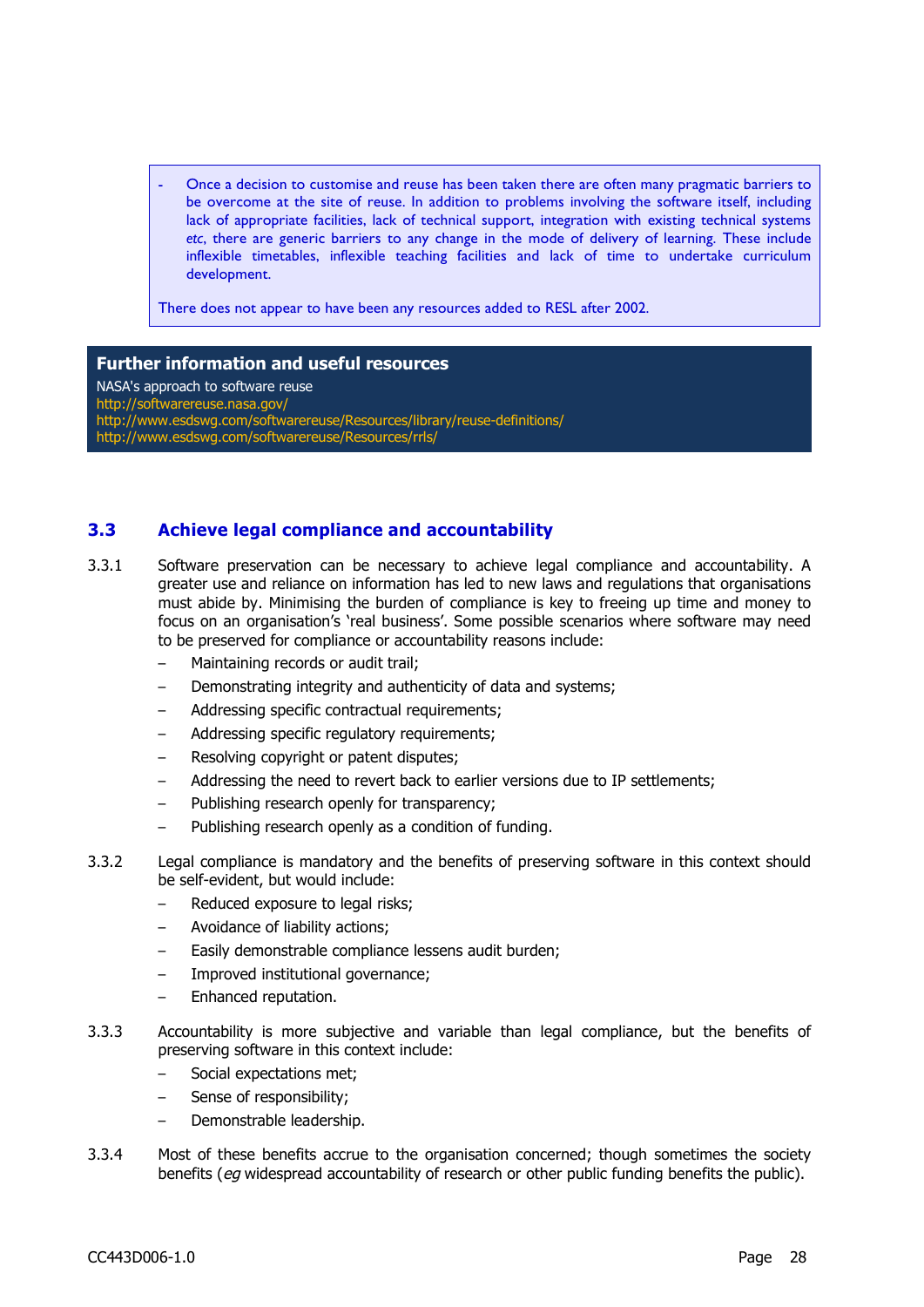#### **Legal and regulatory requirements in the aerospace industry**<sup>29</sup>

"The objective of LOTAR International is to develop an auditable process for the long-term archiving (LTA) of digital data, *eg* 3D CAD and Product Data Management (PDM) data... The LOng Term ARchiving (LOTAR) project [is necessary because of] the legal and business requirements ... within the aerospace industry.

A general demand for long term archiving [of] all legal and certification relevant documents is a result of [the] Aircraft Certification requirements of Authorities (Joint Aviation Requirements  $(JAR)^{30}$ , Federal Aviation Administration (FAA) and others), national laws and legal practice concerning with product liability and guarantee. Therefore basic requirements independent from 2D or 3D product documentation are:

- to ensure continued readability, authenticity and identity of the records;
- to demonstrate to the authorities proper functioning of the records system, and;
- to maintain the capability to retrieve type design data in a usable form over the validity period of the Type Certificate.

The life cycle of applications and storage technologies has to be considered by setting up a long term archiving and retrieval standard. Approximately every three years a change in the application technology happens, for the technology of storage and retrieval this is every ten years. In comparison with an archiving period of fifty up to one hundred years in the aerospace industry, the technology life cycle plays a major role... Besides the challenges caused by different technology life cycles the risk of data migration has to be considered. The use of a native CAD-format may lead to wrong or even no results when loading in a new generation of CAD-Systems."

With CAD in aerospace applications it has proved hard to separate data from software, as modern CAD software does not just passively display drawings. Instead, the software and the data together provide a model that is active and can be manipulated and queried to draw out behaviour of the model. This means that LOTAR validates after data is read by the software. The coupling between data and software is exacerbated by the proprietary and closed file format of the predominant CAD software.

The legal and regulatory requirements that demand some form of software preservation come from the mix of short and very long timeframes involved. The time between CAD versions can be only six months, and the life of a CAD system is ten years. This can be compared [to] the life of the product which is seventy years or more (*eg* 30 years of production, followed by many more decades of servicing, spares and modifications for such a long lifespan). So whilst the CAD system will be obsolete after ten years, and probably forgotten after twenty years, the legal liability goes on and on.

Some of the relevant tenets from the LOTAR project are:

- sustaining models not drawings;
- model is data plus algorithms;
- preservation planning is about the governance.

30

 $\frac{1}{29}$ 

All quotes taken from <http://www.prostep.org/en/project-groups/long-term-archiving-lotar.html> accessed 5 October 2010, supplemented with notes taken from a LOTAR presentation at the DPC event "Designed to Last" on 16 July 2010 (<http://www.dpconline.org/events/designed-to-last-preserving-computer-aided-design.html> accessed 20 July 2010). "The Civil Aviation Authorities of certain European countries have agreed common comprehensive and detailed aviation requirements (referred to as the Joint Aviation Requirements (JAR) with a view to minimising Type Certification problems on joint ventures, and also to facilitate the export and import of aviation products. The JAR are recognised by the Civil Aviation Authorities of participating countries as an acceptable basis for showing compliance with their national airworthiness codes." <http://en.wikipedia.org/wiki/Joint\_Aviation\_Requirements> accessed 5 October 2010.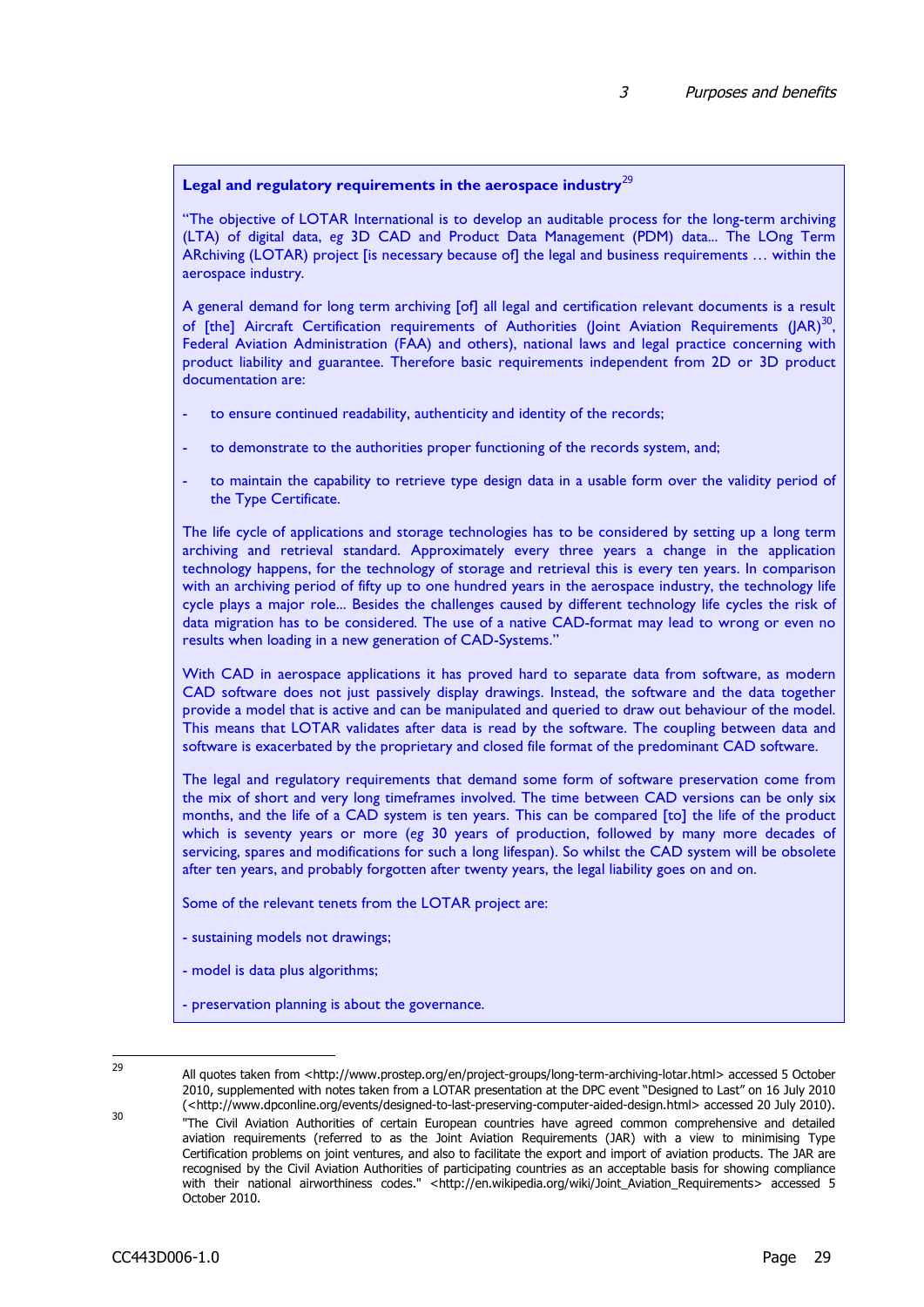## **Software and records preservation for Moodle<sup>31</sup>**

#### **Context**

The following is an extract from a news story on the UCL website :

"[The] inquiry panel was set up in January 2010 following the arrest of Mr Abdulmutallab in the US on 25 December 2009 on suspicion of attempting to bomb a US civil aircraft, and the subsequent criminal charges brought against him.

The inquiry panel was asked to explore the nature of Mr Abdulmutallab's experience as an undergraduate student of UCL between 2005 and 2008, including his period as President of the student Islamic Society.

Sir Stephen Wall, Chair of UCL Council, said: "Given the seriousness of the charges against him, UCL announced earlier this year it would be establishing a panel to explore the nature of Mr Abdulmutallab's experience as an undergraduate student of UCL, investigate whether there were at UCL at that time conditions that might have led to Mr Abdulmutallab's engaging in acts of terrorism, and whether there are at UCL today conditions that might facilitate the possibility of other students doing so in future.

'The panel collected evidence from across the institution, and interviewed a wide range of members of the UCL community who were well placed to offer insights on the issues addressed. We welcome the central conclusion that there is no evidence to suggest either that Umar Farouk Abdulmutallab was radicalised while a student at UCL or that conditions at UCL during that time or subsequently were or are conducive to the radicalisation of students.'"

#### **Software preservation**

UCL uses Moodle for its virtual learning environment. Moodle at UCL runs on Apache web server running PHP and uses a MySQL database. It provides many features such as the uploading of assignments, forums, chat and blogs. The Learning Technology and Support team were not approached to provide details of Mr Abdulmutallab's Moodle activities but the requirement to be able to access Moodle data for students who had left UCL became apparent at this time.

This poses some software preservation issues. Moodle data is saved in a MySQL database. The database and associated datafiles (*eg* files related to assignments) are backed up nightly. One of the team says "If we were asked to retrieve all the data for student we would need to restore the database to a MySQL server, and Moodle on to an Apache web server. Since MySQL is upgraded periodically we can't guarantee that an older database will be readable on newer versions of MySQL. Likewise PHP on the Apache web server will inevitably have been upgraded and older versions of Moodle may not be compatible with new versions of PHP." To address these issues UCL is now putting together a proposal to archive a read-only instance of Moodle on a virtual machine.

## **Clear Climate Code initiative<sup>32</sup>**

#### **Context**

"ccc-gistemp is a software project started in 2008 by Nick Barnes and David Jones. It is a reimplementation of GISTEMP, a piece of software developed by NASA Goddard Institute for Space Studies (GISS) that produces an estimate of historical global average temperature trends.

 $\frac{1}{31}$  Personal communication with Jo Matthews at UCL. 32

Case study contributed by David Jones (Ravenbrook and Clear Climate Code).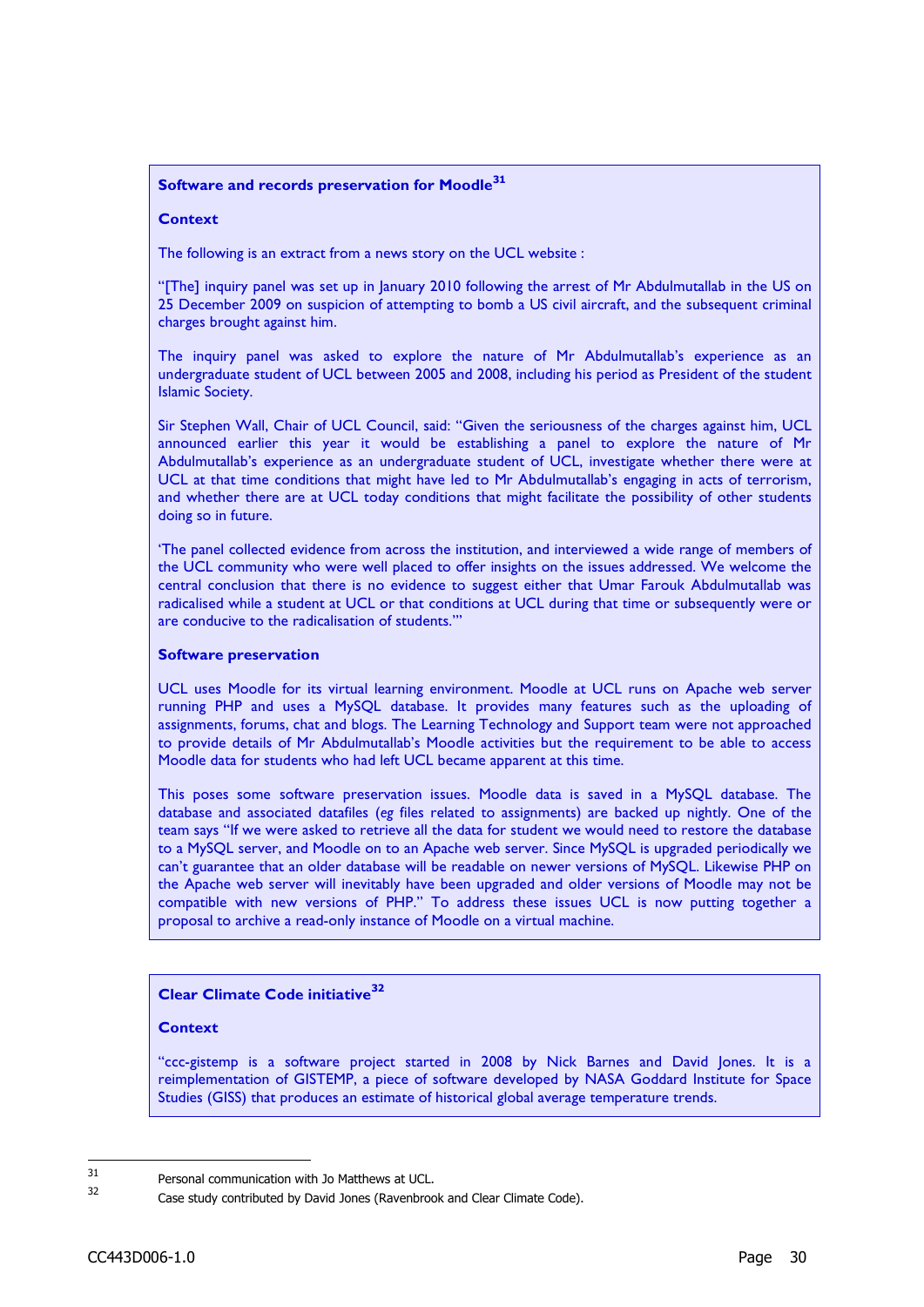NASA GISS published the source code to GISTEMP in 2007, but it was found to be too obscure to be of much public benefit. Clear Climate Code was founded and we started the ccc-gistemp to address that problem (Clear Climate Code has now gone on to be an activity of the new Climate Code Foundation). As software engineers we could improve the published GISTEMP code and thereby it's public benefit (in particular pointless debates about unclear bits of Fortran were disrupting the public discussion of policy issues).

#### **Aim and plan**

Our aim in making ccc-gistemp was to make the implementation of the algorithm (described in various peer-reviewed published papers) as clear as possible. We also wanted to the results of ccc-gistemp to be as close as possible to GISTEMP so that there was no doubt that ccc-gistemp and GISTEMP implemented the same algorithm (hopefully this allows the discussion to move forward and consider the algorithm itself rather than an unclear implementation of it). The GISTEMP code as is certainly fit for the purpose for which it was created: implementing a calculation in support of a series of scientific papers. However, this code came, by accident or otherwise, to gain a prominent place in public debate, and was certainly not fit for such scrutiny (what code produced under publishing deadline circumstances over a period of 30 years would be?).

We decided that the best way to proceed would be a line-by-line rewrite of the original GISTEMP code. We chose to do the new implementation in the programming language Python. Some of the reasons we chose Python were: clarity, familiarity, and longevity.

#### **Programming for reproducibility**

In programming for reproducibility we were quite fortunate. The GISTEMP algorithm was divided into a small number (six) of serial steps, and the steps communicated via intermediate files. Each step would take the output of the previous step (in a small number of files), process the data, and produce a new set of intermediate files. The steps were variously written in bits of shell, C, Fortran, and Python. Our initial work proceeded by taking a step and rewriting all of it in Python while maintaining the same inputs and outputs. Because of this arrangement, we didn't have to attack any particular step first, and different people could be working on different steps at the same time. During this phase of development (until we had completely rewritten the program in Python) we had a system where we could run any step using either the original GISTEMP code for that step, or our replacement code where we had written it.

We attacked the larger more complex steps first, in order to give us some idea of the hard problems we would face and to minimise risk ('tackle the largest risks early'). The files handled and produced by each step were usually some novel Fortran binary format (or sometimes some novel text format), and we had to write modules to handle these files in Python. Python proved remarkably flexible, it was straightforward to handle binary Fortran files in Python (which we had identified as one of the larger risks).

Some of the steps in the GISTEMP code were 'integer to integer' steps in that they took large ensembles of integer data (weather station records) and produced large ensembles of integer data. By carefully reproducing various Fortran rounding algorithms (which we reverse engineered from the input and output data!) we were able to recreate these steps exactly. Other steps processed floating point data. We could not reproduce the output of these steps exactly as getting 'all bits exactly the same' would mean matching the exact precision (32-bit versus 64-bit versus internal 80-bit) for the operands and matching the exact order of floating point operations. No Fortran compiler guarantees these things, so it would be hopeless to try and replicate it. The best we can hope for is that we've implemented the same algorithm and the results are consistent with variations in floating point calculations (this is quite a tricky area). We had to write tools to compare files in the novel formats, for example to compare two gridded datasets to check that the differences were as small as we would expect.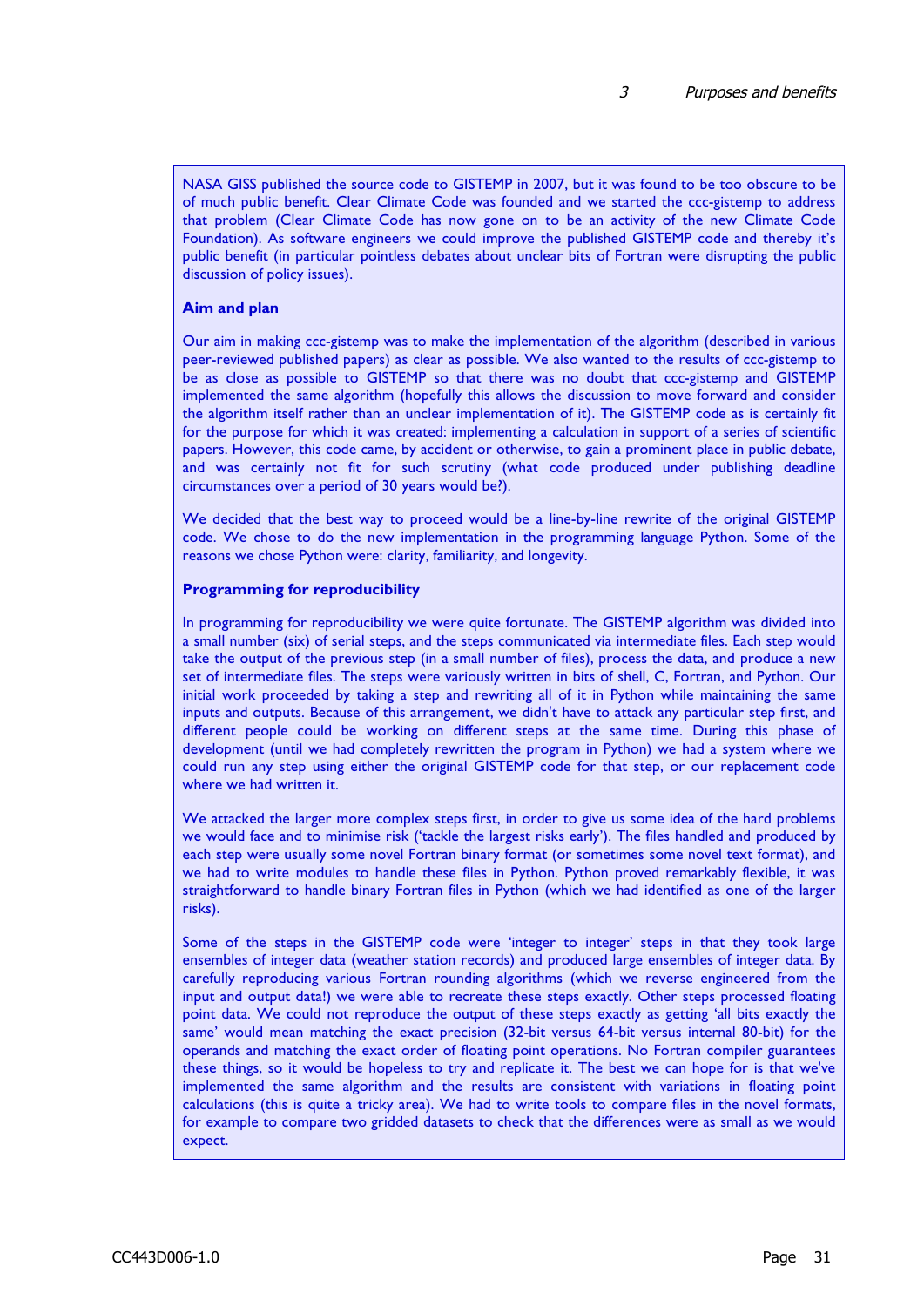Once we had got to the point where we had an all Python version and each step had outputs that matched (or matched as closely as was reasonably possible) the GISTEMP code, then we proceeded to simplify the Python code, and this started with removing lots of unnecessary rounding (to integer, for file output), and removing the passing of data via files. We still retain the ability to write intermediate files, but the computation now passes data internally.

#### **Source code management**

In order to bring in more community involvement the project we moved the source code repository from an internal Perforce repository at Ravenbrook to a public Subversion repository on Googlecode. We did not take very great care in selecting Googlecode as a repository, but it turns out to have many useful features. Because the Subversion repository is itself public, anyone can access any revision of the source code, and see every change that is made. This means we do not need to make formal releases so frequently, as anyone who was more than a little interested could access the public repository (though we do try and make frequent releases, having made five releases in 2010).

Another benefit of Googlecode is that someone else is doing the maintenance, and user-access-control is relatively simple. We don't have to look after the servers, and we don't have a special system for managing users. External contributors are identified and managed using their Google identities. No doubt other systems (github springs to mind) offer similar advantages. The bottom line is that existing online systems that are free to use are adequate, and in many cases better, then commercial systems that we would use in house.

#### **Use of the code**

GISS have said they want to use our new code, but this has not yet happened. Possible causes are the differences in training and the two groups respective "favourite toolboxes". ccc-gistemp is very much a fairly modern sort of Open Source project using a hip new language.

The corresponding GISTEMP project at GISS occupies only a small amount of their effort (10% of one FTE), and the group as whole is heavily invested in traditional large scale scientific programming of complex physical model simulations using specialised hardware (IBM AIX mainframes) and industrial quality commercial Fortran compilers. The impedance mismatch is considerable, but we hope to bridge it.

#### **Lessons**

- Understand the scale and complexity of the task by tackling the biggest risks first;
- Perfect reproducibility may well be impossible for some applications;
- Have a clear aim that gives a range of benefits; from encouraging software reuse, through improved maintainability and longevity, to the public policy benefits arising from scrutiny and transparency;
- A complete rewrite in another programming language is probably at least as expensive as the original software: the closer a degree of reproduction you desire (and we went for quite a high degree), the more expensive any preservation / emulation will be."

#### **Further information and useful resources**

Records management infoKit

http://www.jiscinfonet.ac.uk/InfoKits/records-management

Legal Guidance for ICT Use in Education, Research and External Engagement http://www.jisclegal.ac.uk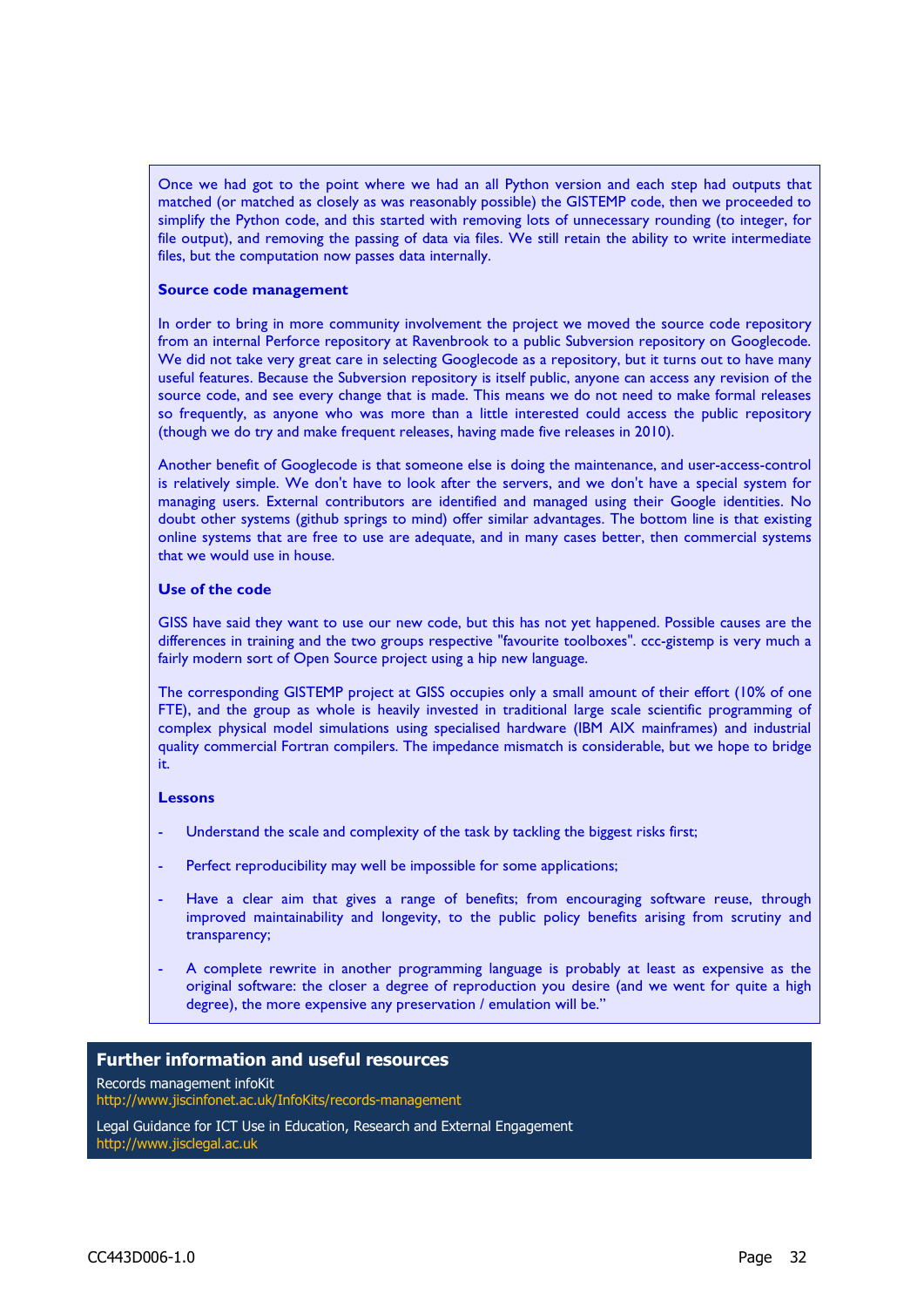### **3.4 Create heritage value**

- 3.4.1 Software preservation can create heritage value, because software can be culturally, aesthetically, historically, and politically significant. There is some intrinsic benefit from preserving software that offers this significance. Whilst difficult to articulate this could be expressed as enabling a greater understanding of culture and history, learning from past mistakes, etc. These benefits accrue mostly to society, and are generally non-financial.<sup>33</sup>
- 3.4.2 Some possible scenarios for this purpose include:
	- Ensuring a complete record of research outputs where software is an intermediate or final output;
	- Preserving computing capabilities (software with or without hardware) that is considered to have intrinsic value;
	- Supporting the work of museums and archives.
- 3.4.3 The 'Significant Properties of Software' study recognised this purpose and commented: "A small but significant constituency of software preservation is those museums and archives which specialise on preserving aspects of the history of computing and its influence on the wider course of events. These institutions thus want to preserve important software artefacts as they were developed at the time of their creation or use, so that future generations of historians of science (and the general public) can study and appreciate the computers available [at] that particular period, and trace its development over time."

#### **Cultural significance and the preservation of Digital Games**

Loughborough University's Department of Information Science published a paper in 2008 entitled "The Barriers to the Preservation of Digital Games: Questions on Cultural Significance".<sup>34</sup> It concluded that "Digital media is changing many aspects of our lives and digital games, with their position as a lead technology and the influence they have had on computing technology and other media. Yet, as part of our every-day lives, they have been overlooked as a valuable aspect of our cultural heritage and their preservation has received little attention in the literature on digital preservation. Despite this, their continued growth in popularity and an ever-increasing interest from academia suggest that they should be recognized as 'something with a history worth preserving and a culture worth studying'". Offering a view on the challenges of preservation, it states that "Emulation, which is seen as the heart of software preservation, is the approach most often taken by games enthusiasts [...] Nevertheless, these activities are unstable forms of preservation because they are individual initiatives without long-term support".

#### **Sir Salman Rushdie's archive at Emory's Manuscript, Archives, and Rare Book Library<sup>35</sup>**

Emory University houses Sir Salman Rushdie's archive: "The celebrated writer's computer files, private journals, notebooks, photographs and manuscripts provide insight into his creative process, campaigns for human rights and celebrity."

 $\frac{1}{33}$ Expressing and measuring the 'value of culture' is a deep and varied research topic. For a flavour see Capturing the Public Value of Heritage, The Proceedings of the London Conference, 25-26 January 2006.

<sup>34</sup> <https://dspace.lboro.ac.uk/dspace-jspui/handle/2134/4988> accessed 29 September 2010.

<sup>35</sup> <http://www.emory.edu/home/academics/libraries/salman-rushdie.html> accessed 5 July 2010.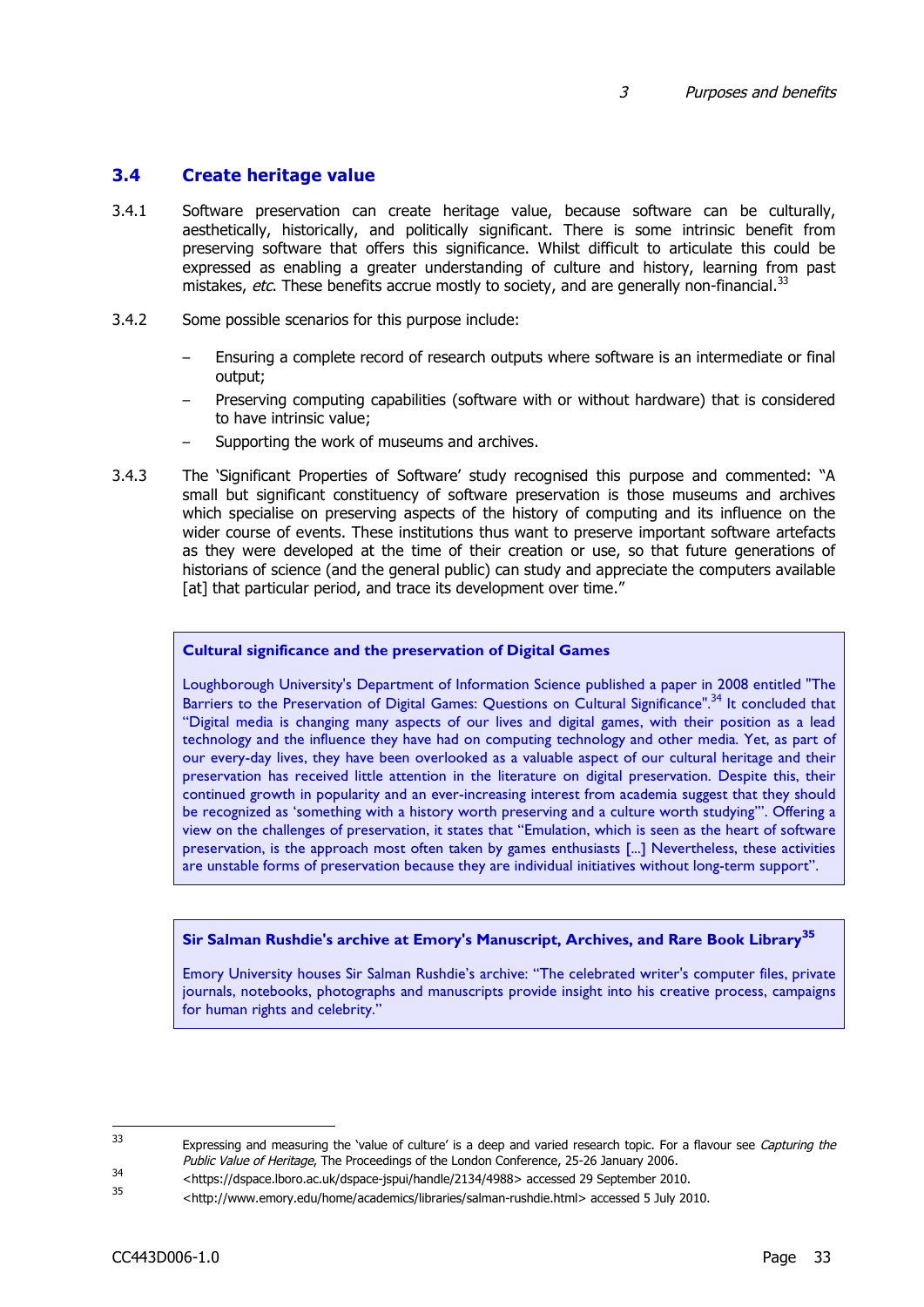The groundbreaking story of the archive, and its software preservation activities due to the donated computers, has been documented by the archiving team.<sup>36</sup> The archive contains both paper and electronic material: "the archive is a hybrid, meaning that [Emory] received not only one hundred linear feet of his paper material, including diaries, notebooks, library books, first-edition novels, notes scribbled on napkins, but also forty thousand files and eighteen gigabytes of data on a Mac desktop, three Mac laptops, and an external hard drive." This presented new challenges as the archiving team did not want just to preserve the data. Instead they wanted to preserve the experience of the writer's environment. "[Erika Farr, the Emory libraries' director of born-digital initiatives] is a big believer in preserving the whole ecosystem, or 'biostructure', of the author's digital archive: the hardware, software, programs, and applications, all the files and file names, search histories—even the order in which everything was installed. 'There is something fundamentally interesting about the computers themselves,' she says, 'as the medium between the user and the digital media.' … [Peter] Hornsby, who extracted the data from Rushdie's hard drives, felt it was crucial to emulate the author's working environment, creating a perfect duplicate that researchers could explore while safeguarding the original: 'The imprint of the writer's personality,' he says, 'lies within his computer.'"

Emory is providing multiple points of access into Rushdie's digital archive, including emulations of Rushdie's computers and searchable databases of files pulled off of his computers. An Open Source PowerMac Emulator called SheepShaver has been used for this, so that experience of using the terminals is as close to using Rushdie's computers as possible, including the now obsolescent word processors and even the desktop games.

#### **Preserving Virtual Worlds for cultural reasons**<sup>37</sup>

"Interactive media are highly complex and at high risk for loss as technologies rapidly become obsolete. The Preserving Virtual Worlds project […] explore[d] methods for preserving digital games and interactive fiction." The project was undertaken by a partnership of US universities led by the University of Illinois at Urbana-Champaign and was a National Digital Information Infrastructure Preservation Program project administered by the Library of Congress.<sup>38</sup>

The final report<sup>39</sup> highlights the cultural significance of virtual worlds: "As software artifacts exhibiting complex dependencies on platform, operating system, and network environment, virtual worlds are undoubtedly among the most imperilled forms of interactive digital content. As communities—shared spaces and places—they are defined by no less delicate and idiosyncratic skeins of people, relationships, memories, and folklore akin to those found within oral cultures. Virtual worlds are not virtually—that is, "almost"—real. They are instead, to borrow a phrase from Jesper Juul (2005), precisely half-real: they are human products, scripted and engineered out of millions of lines of code written by dozens or hundreds or even thousands of individuals, but they are also focalizers for powerful collective acts of the imagination that rely on the same willing suspension of disbelief that characterizes immersion in other media, like novels and films."

The final report details the challenges to preservation of virtual worlds, which were summarised as:

"**Hardware obsolescence** – The original console or computing platform used to run the game may cease to be supported or even available in the aftermarket.

 $\frac{1}{36}$ 

 <sup>&</sup>lt;http://www.emory.edu/EMORY\_MAGAZINE/2010/winter/authors.html> accessed 1 October 2010.

<sup>37</sup> <http://pvw.illinois.edu/pvw/> accessed 30 September 2010.

<sup>38</sup> Project partners are the University of Illinois at Urbana-Champaign (lead), the University of Maryland, Stanford University, Rochester Institute of Technology and Linden Lab. Second Life content participants include Life to the Second Power, Democracy Island and the International Spaceflight Museum. The Preserving Virtual Worlds project is funded by the Preserving Creative America initiative under the National Digital Information Infrastructure Preservation Program (NDIIPP) administered by the Library of Congress.

<sup>39</sup> <http://hdl.handle.net/2142/17097> accessed 30 September 2010.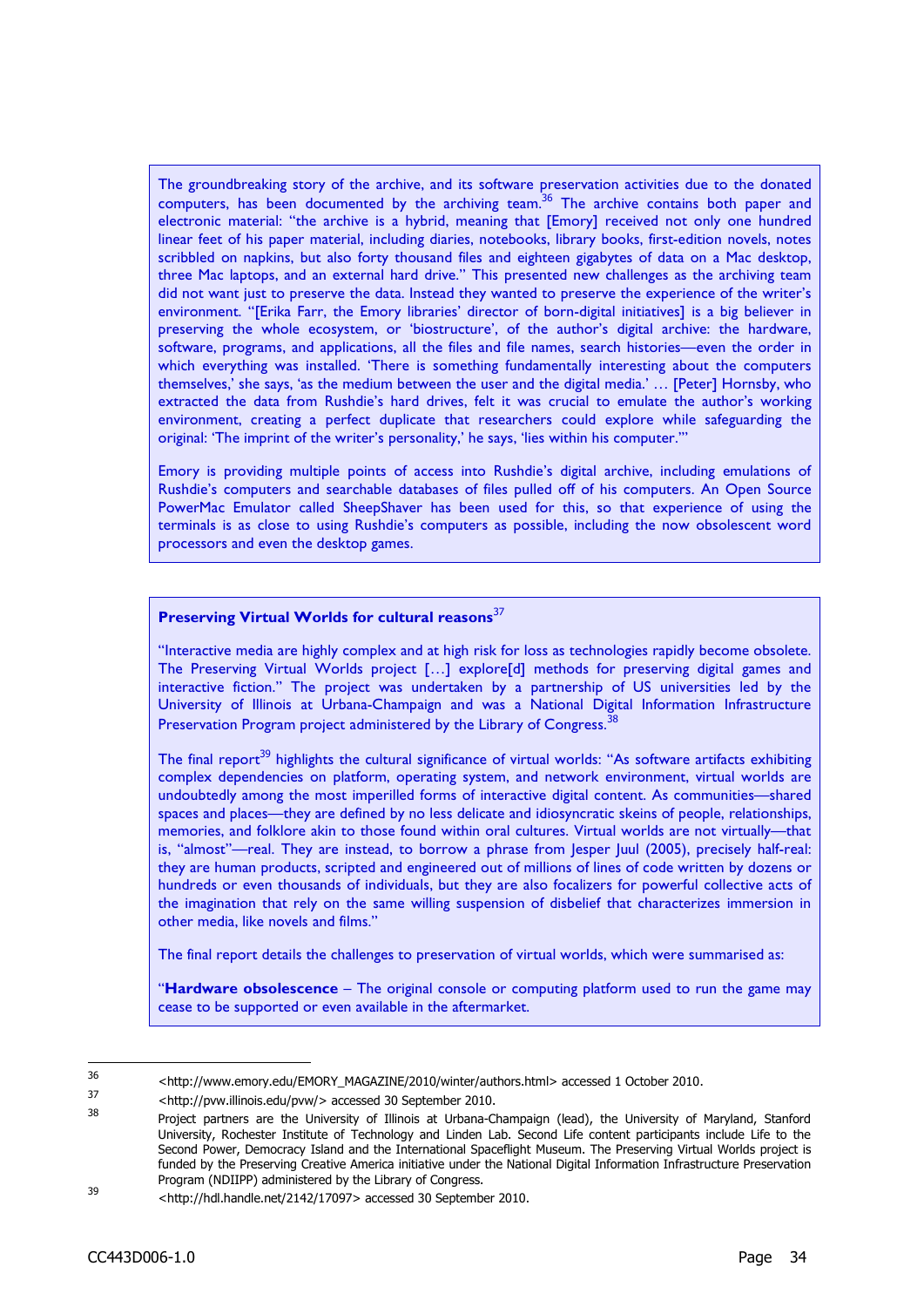**Software obsolescence** – The original software needed to run the game - operating system, drivers, frameworks - may lose support, cease development, or become incapable of running on future hardware/software configurations.

**Scarcity** – Some video games are produced in limited quantities and are subject to the dangers of media decay. This is especially likely to be the case for special editions and releases, recalled games, or art games.

**Third party dependencies** – Currently most emulators are developed by the game community and are of questionable legality. They are also typically created without the benefit of the original specifications and are themselves at risk of becoming obsolete.

**Complex, proprietary code** – And an associated lack of documentation. Digital games are generally released as compiled binaries with no documentation of the compiling process, or even the programming languages used. Not having access to the source code or language specifications makes migrating or emulating software far more difficult.

**Authenticity** – The elephant in the digital preservation room, proving that a digital object is what it claims to be, free from tampering or corruption. Digital games enjoy many versions between the first prototype, the official release (on multiple platforms), and cracked or otherwise altered unauthorized editions. Especially for older games, the only extant copy may exist in a fan-run web repository, making the authenticity impossible to establish.

**Intellectual Property Rights** – The game development industry is highly creative and competitive, leading developers to be conservative with their intellectual property. Most have instituted restrictive shrink-wrap licenses reflecting this. And yet, once a game is no longer actively marketable, they are less likely to respond to inquiries about licensing for it.

**Significant properties** – What are the significant properties of a game that must be maintained with each transformation/preservation action? What makes Mario Mario? How important are font size and colour palette? What about the speed of text scrolling or sprite movement? What about controllers? How faithful must we stay to the original code? Significant properties are essential to define, as they play a major role in determining authenticity.

**Context** – Although not an immediate threat to the preservation of games, building contextuality is important to creating understanding for future users. This is truer for digital games than many other record types because, as technology advances, game players who have only been exposed to the latest and greatest may be apt to play an older game and say, "so what?" even though the game might have been revolutionary for its time. For example, Sierra's *Mystery House* was the first text adventure to incorporate graphics. An amazing breakthrough in its day, it seems crude in comparison to today's virtual environments."

The final report also has eight archiving case studies covering early video games, electronic literature and Second Life, the interactive multiplayer game.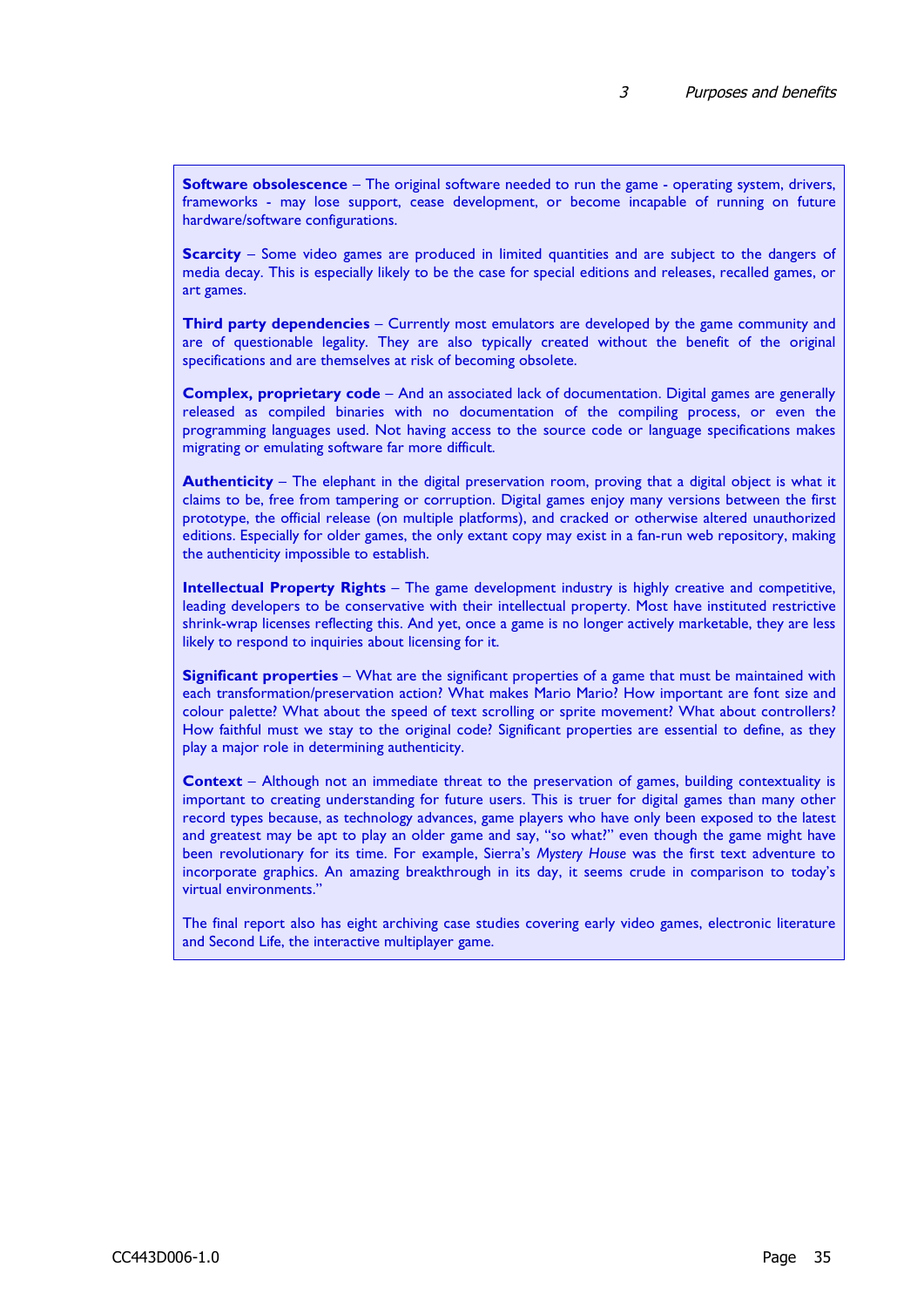#### **Stephen M. Cabrinety Collection in the History of Microcomputing**<sup>40</sup>

"The Cabrinety Collection on the History of Microcomputing [at Stanford University] is a collection of commercially available computer hardware, software, realia and ephemera, and printed materials documenting the emergence of the microcomputer in the late 1970s until 1995. Specifically, the collection documents the rise of computer games, with a focus on games for Atari, Commodore, Amiga, Sega, Nintendo, and Apple systems. As such, the software collection documents the increased technical ability of computer software programmers and the growing sophistication of computergenerated graphics from the early days of games like Pong to the current era of game systems like Nintendo 64."

#### **Further information and useful resources**

The Specimen Case and the Garden: Preserving Complex Digital Objects, Sustaining Digital Projects http://dh2010.cch.kcl.ac.uk/academic-programme/abstracts/papers/html/ab-626.html

Preserving Digital Worlds http://pvw.illinois.edu/pvwSoftware carpentry - wide range of advice for developing software research

## **3.5 Enable continued access to data and services**

- 3.5.1 Preserving software can enable continued access to data and services. Without preservation, software data can be 'locked up' and inaccessible, and services must be discontinued due to obsolete software.
	- **Continued access to data**: Software is used to create, interpret, present or otherwise manipulate and manage data and other digital objects. In this sense, software underpins data and other digital objects. Software preservation should be a consideration where the software cannot easily be separated from the data or digital objects. For instance, preservation of data (documents, images, etc) can require the preservation of format processing and rendering software in order to make the content accessible to future users. Ideally the two can be separated and the data or digital objects can be preserved independently of and without the software. $41$  However, sometimes the two are more tightly coupled; for instance if the software and data come together to form an integrated model so the data by itself is meaningless, or if data in its raw form isn't in an open, human readable format. Where this is the case, it is necessary to preserve the software as well, since preserving the data but not the software makes very little sense.
	- **Continued access to services**: Software systems underpin services too, by being part of a process that a service provider uses to engage with users. Software preservation is a consideration where otherwise that service could not operate.
- 3.5.2 The 'Significant Properties of Software' study identified this purpose and commented: "[Sometimes] it is necessary to preserve software to support the preservation of data and documents, to keep them live and reusable. In this case, the prime purpose of the preservation is not to preserve the software per se, so it may not be necessary [...] to [...] ensure that that software is reproduced in its exact form, but only sufficient to process the target data."

 $\frac{1}{40}$ <http://library.stanford.edu/depts/hasrg/histsci/index.htm> accessed 5 July 2010.

<sup>41</sup> If possible, turn a software preservation problem into a data preservation problem, as these are generally easier to handle. Data migration is invariably easier than software preservation.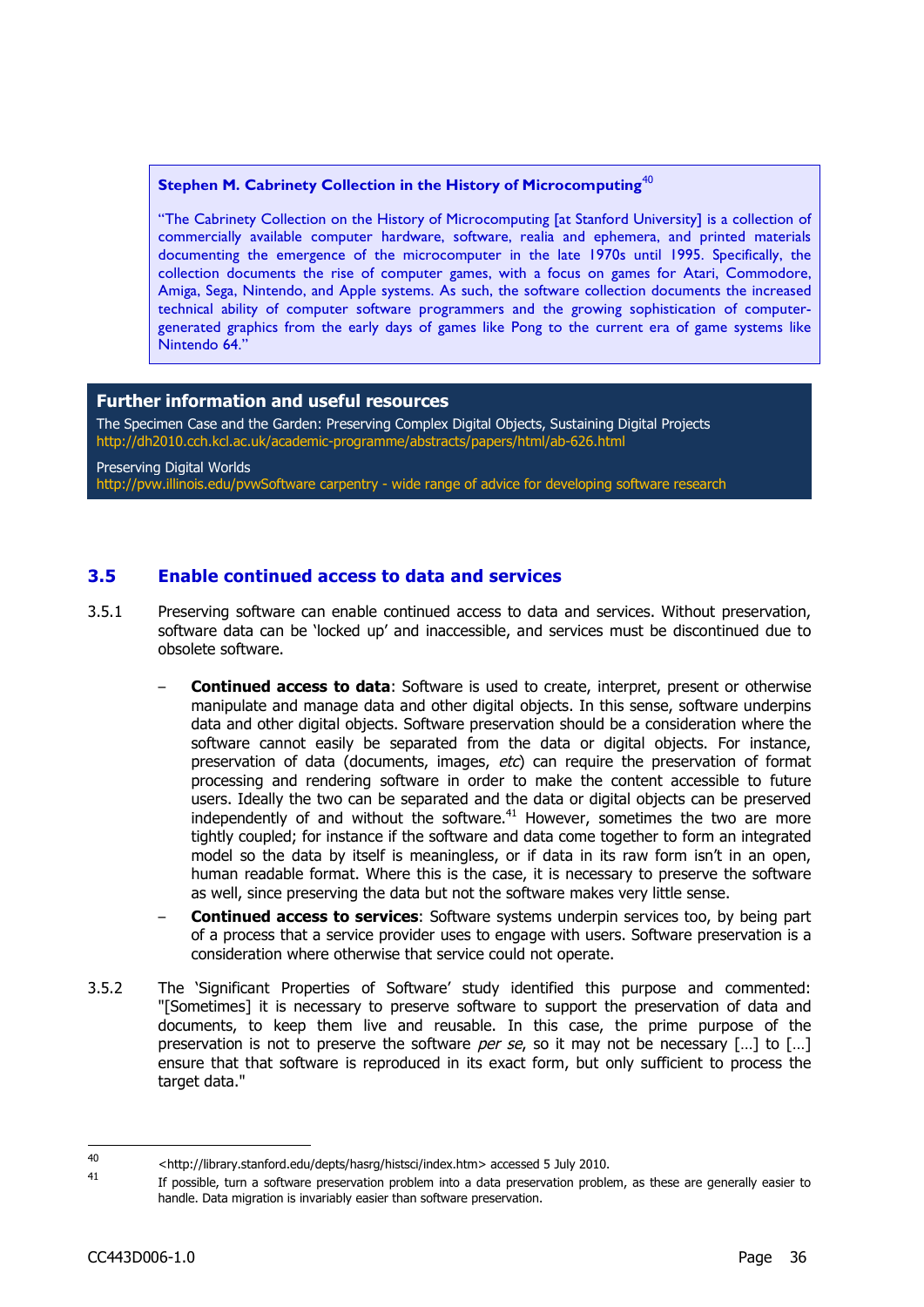- 3.5.3 Software preservation for enabling continued access to data and services is a potential issue across further and higher education. For instance, it is applicable to research data, business intelligence from corporate data, and learning objects for learning and teaching.
- 3.5.4 Some possible scenarios where this purpose might be relevant include:
	- Reproducing and verifying research results;
	- Repeating and verifying research results (using the same or similar setup);
	- Reanalysing data in the light of new theories;
	- Reusing data in combination with future data;
	- 'Squeezing' additional value from data;
	- Verifying data integrity;
	- Identifying new use cases from new questions;
	- Maintaining legacy systems (including hardware);
	- Ensuring business continuity;
	- Avoiding software obsolescence;
	- Supporting forensics analysis (eg for security or data protection purposes);
	- Tracking down errors in results arising from flawed analysis.
- 3.5.5 The benefits resulting from software preservation around research data and business intelligence include:
	- Fewer unintentional errors due to increased scrutiny;
	- Reduced deliberate research fraud;
	- New insight and knowledge;
	- Increased assurance in results.
- 3.5.6 The key end benefits from these benefits are improved research outcomes and greater efficiency.
- 3.5.7 The benefits resulting from software preservation around systems and services include:
	- Current operations maintained;
	- Opportunity for improved operations via corrective maintenance;
	- $-$  Reduced vendor lock-in;<sup>42</sup>
	- Improved disaster recovery response;
	- Increased organisational resilience;
	- Increased reliability.
- 3.5.8 The last four of these benefits are indirect. The key end benefit from the set of benefits is 'reduced operational and strategic risk' to the organisation. This may be seen as mainly risk mitigation, but it could offer competitive advantage ( $eq$  customers may value reliability).

 $\frac{1}{42}$ 

In particular this benefit stems from being able to keep older software (and hardware) running and thus being able to avoid/delay upgrade cycles; and from opening up source code to the community which can reduce dependence on a vendor.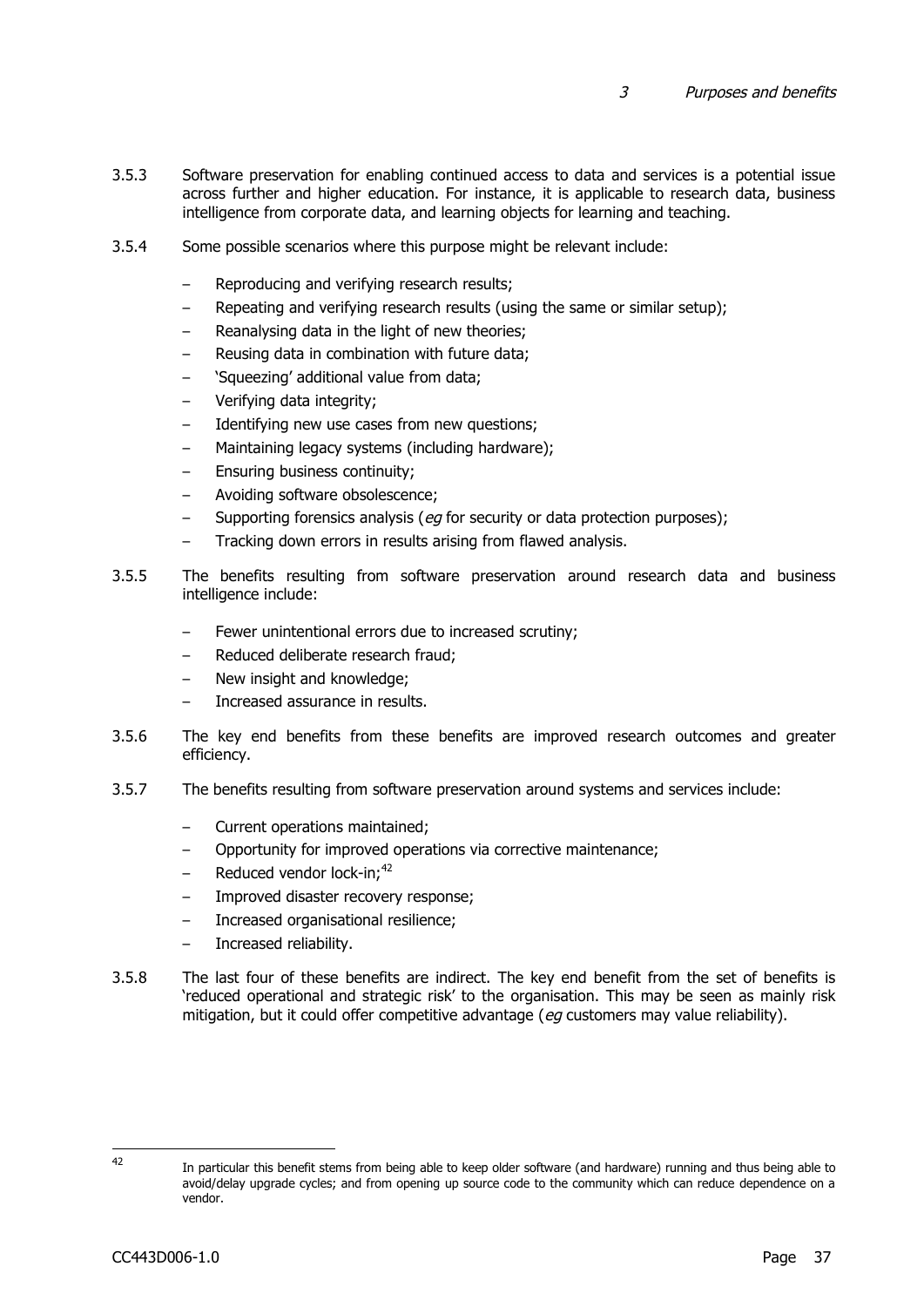### **OU Knowledge Network – 10 years of a successful repository service<sup>43</sup>**

The Knowledge Network is a web-based information system that allows OU staff 'to find and share OU expertise about teaching and learning'. After being developed in a three year project back in 2000 it has seen continued growth and impact. Changes in the way it can be supported eventually forced a decision on if and how to sustain the service and preserve the valuable knowledge within. After a formal options assessment the service is being migrated to a new platform to be delivered and supported by a central systems team within the OU as part of a new enterprise content system. The original software developer has been involved throughout and "felt ownership of the service", and is now helping it to be 'cultivated' by the new team.

### *Early life*

The system was developed in 1999/2000 as part of a £200k HEFCE-funded project on knowledge sharing and management (UNLOCK Project, Josie Taylor and Patrick McAndrew). The design of the application was developed by Doug Clow, James Aczel and Will Woods, with Alex Little doing the bulk of the programming. The service was launched in 2000 and subsequently run by the Learning & Teaching Technologies Team. It was a successful project with over 50% of the intended target audience using it. Such success has been attributed to the fundamental appeal of the service, and the lightweight metadata policy offering a 'low hurdle' for participation and the good access controls that separated early draft versions of content from content intended for wide release.

### *Mid-life*

The project funding lasted for 3 years and so external funding stopped in 2003. After 2003, there were still lots of ideas of how to develop the service further, but less software developer effort to do this. Using an internal budget a post was funded until 2009 to:

- support users;
- develop the service based on user feedback;
- champion the service within a 'departmental evangelist' model.

In 2005 the OU started to look at an enterprise-level content management system. Through a tendering process it procured such a system that would be deployed and operated as a centrally run managed service. However the enterprise system was not immediately compatible with the Knowledge Network service: the Knowledge Network is an Adobe ColdFusion based platform, whereas the enterprise system was going to be a Drupal PHP-based web system with EMC Documentum managing the enterprise content and document life-cycle management. Also, part of the enterprise approach was to rationalise the number of supported platforms and so the support overheads of the Knowledge Network would run counter to this ethos. At the same time the Learning & Teaching Technologies Team lost some key support personnel and it became clear there was a reliance on specific skills that required frequent refresh.

In 2008, further development to the Knowledge Network was stopped, although the service was still available to use unsupported (*ie* 'as is') and still considered very successful, with:

- 16000 distinct users;
- 11000 active users accessing content;
- 2000 document requests a month;
- 7000 distinct documents and 5000 workspace pages.

 $\frac{1}{43}$ 

With special thanks to Will Woods who contributed to this case study in August 2010.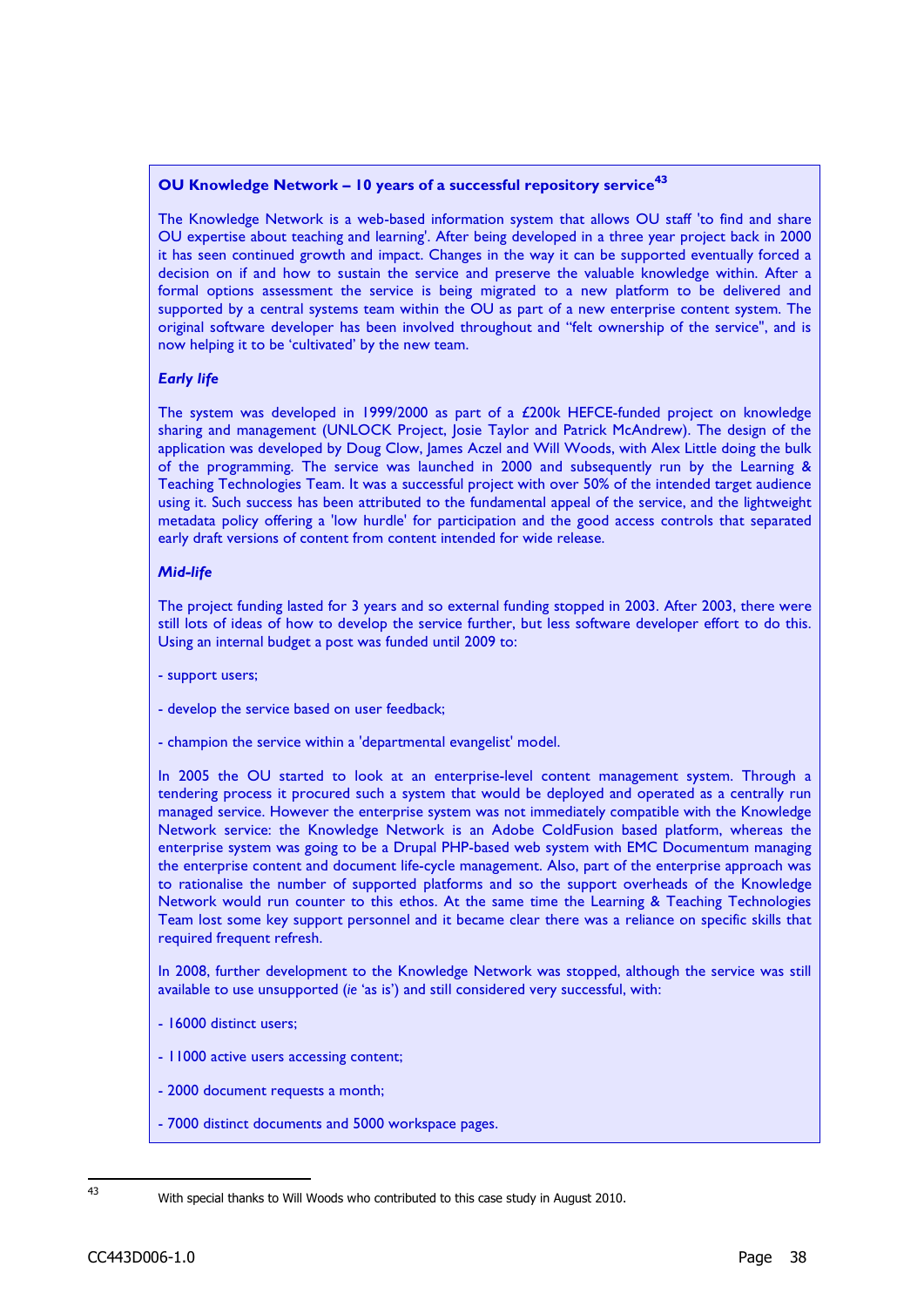#### *Deciding the future*

Since the Knowledge Network represented "institutional information that we didn't want to lose" the decision was made to migrate the Knowledge Network over to the enterprise system. This followed a mid-2009 options appraisal that considered the following options:

- 1 Migration onto new platform (providing some functionality, plus all the content);
- 2 No migration and gradually phase the service out;
- 3 Ground-up redevelopment of the service in PHP;
- 4 Migrate content only.

Migration onto the new platform was presented as the preferred option, and demonstrated the importance of the functionality, and not just the content. Since the enterprise system had not gone live, the migration of a familiar system first was thought to help with getting buy-in for the enterprise system. The fallback in that option was to make the content searchable and taggable in the enterprise system if the functionality couldn't be implemented. Ground-up redevelopment of the service was considered risky as the bespoke code would lead to support costs and the central enterprise team may not be willing to support it, particularly if the code doesn't integrate with the enterprise system.

#### *A new-life*

Migration thus far has consisted of working with the central enterprise system team to prioritise Knowledge Network requirements and to map the current functionality over to PHP equivalents. Much of the current service is bespoke code since, in 2000, repository, collaboration, commenting, *etc* functionality was not available 'off the shelf'. Fortunately nowadays it is, and almost all of the highpriority functionality maps across to standard Drupal components or modules. The medium-level functionality can be implemented through customising Drupal modules. This means that the migration project should not be a massive development project. With the functionality planned to be ready in early 2011, content migration will then take place. User 'orientation' time has also been planned in order to win users' 'hearts and minds' for the migration. Eventually the team are looking to switch off the Knowledge Network altogether in July 2011. Thought is also being put into ensuring the high visibility of KN content (for example ranked highly in Google searches *etc*.) can be managed across to ensure that the external prominence of the information is maintained.

#### *Lessons identified*

**Always plan for sustainability**: always plan that services will continue to exist after funding stops since an institution can't just turn popular services off. Considering the scenario in 5-6 years time should help.

**Start sustainability planning early**: start the process a lot earlier than you would think. The team's planning has been informed by the experience of migrating an online survey tool, that it takes 18-24 months to do this properly.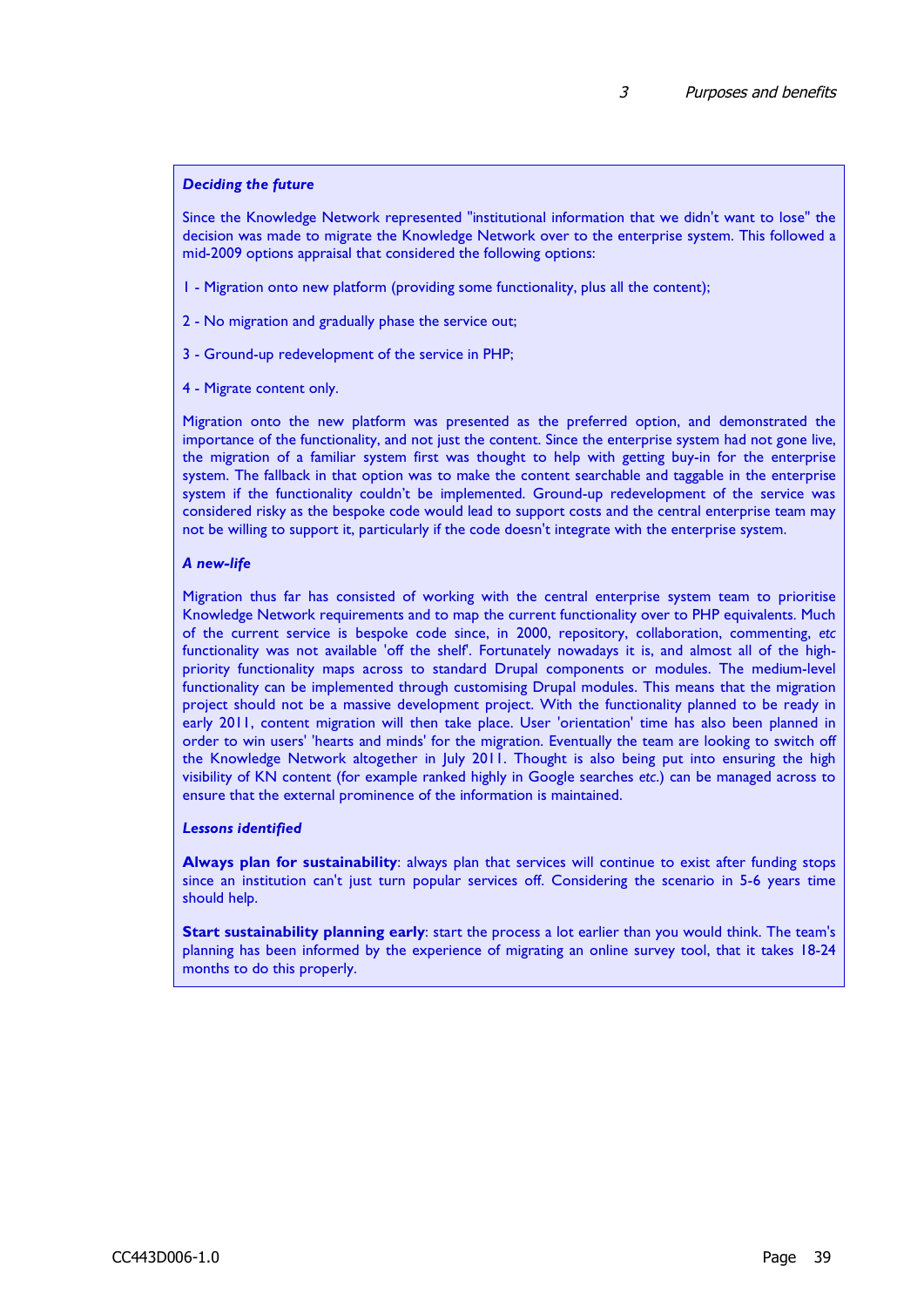#### **Enforced technical preservation of an atmospheric model reduced research integrity**

An atmospheric model was developed by an institution and ran on an institutional High-Performance Computer (HPC) resource. However, an upgrade to the HPC resource meant that the software no longer ran. Instead the team continued to maintain the old hardware for six months. As a precaution they took an archive of the entire disk to allow recovery.

Eventually the model's code was adapted so that it runs on the new hardware. However it doesn't run in all configurations and the team can't guarantee its integrity. At least one similar model in another organisation faced the same problem, but here the large up-front cost of migration to a new HPC platform was deemed affordable and the outcome much more desirable.

### Long-term migration of a research critical aphid database<sup>44</sup>

#### **Introduction**

Back in the early 1960s a group of entomologists wanted to monitor moth populations using traps distributed all over the UK. They started doing this and extended data collection to aphids in the 1970s. Over time the research has been expanded further, for instance to include EU data. A key research finding is that aphids are a good indicator of climate change and so specific parameters of aphid populations are now used to track climate change. The research has also had an economic and social benefit in enabling the Aphid Bulletin System that is used to notify farmers of particular changes in crop-affecting aphid populations.

The research has only been possible because of careful data management and the evolving systems and software that supported, managed and exploited the data. Notable changes in these systems include:

- In the 1960s the original population data was kept in simple files in a standard format.

- In 1983 the data was put onto a small microcomputer using dBase III.

- Later on, an IBM System/4 was used with a magnetic tape system that gave an editable file system with the raw data. Fortran programmes were written to access, analysis and report.

- In the early 90s the system moved to a 1032 database package running under VAX VMS. This was because the microcomputers became too limited and had 'been under notice of death for six or seven years'. The other benefit of this system was that it got all the data (moth, aphid, and three other species of insect) together.

- In the late 1990s EU funding was used to combine UK trap data with data imported from EU states. The primary objective was to 'integrate existing observing systems at 73 sites in 19 countries to provide a standardised, long term, consolidated, Europe-wide database on aphid incidence'. A Microsoft SQL server and web interface was implemented to allow self-import of data. This system upgrade also permitted substantial analysis and reporting facilities.

#### **Latest developments**

Since the EU project, data collection has continued. A known problem has been that over the years 'people have bent the data format' to suit new species and uses. The data curators have seen people 'massaging the data without looking at the underlying software'. As a response to this, in 2009 a new project was initiated to develop a Java application from scratch and to undertake a big data cleanup effort in the process.

 $\frac{1}{44}$ 

Personal communication with Paul Verrier at Rothamsted Research.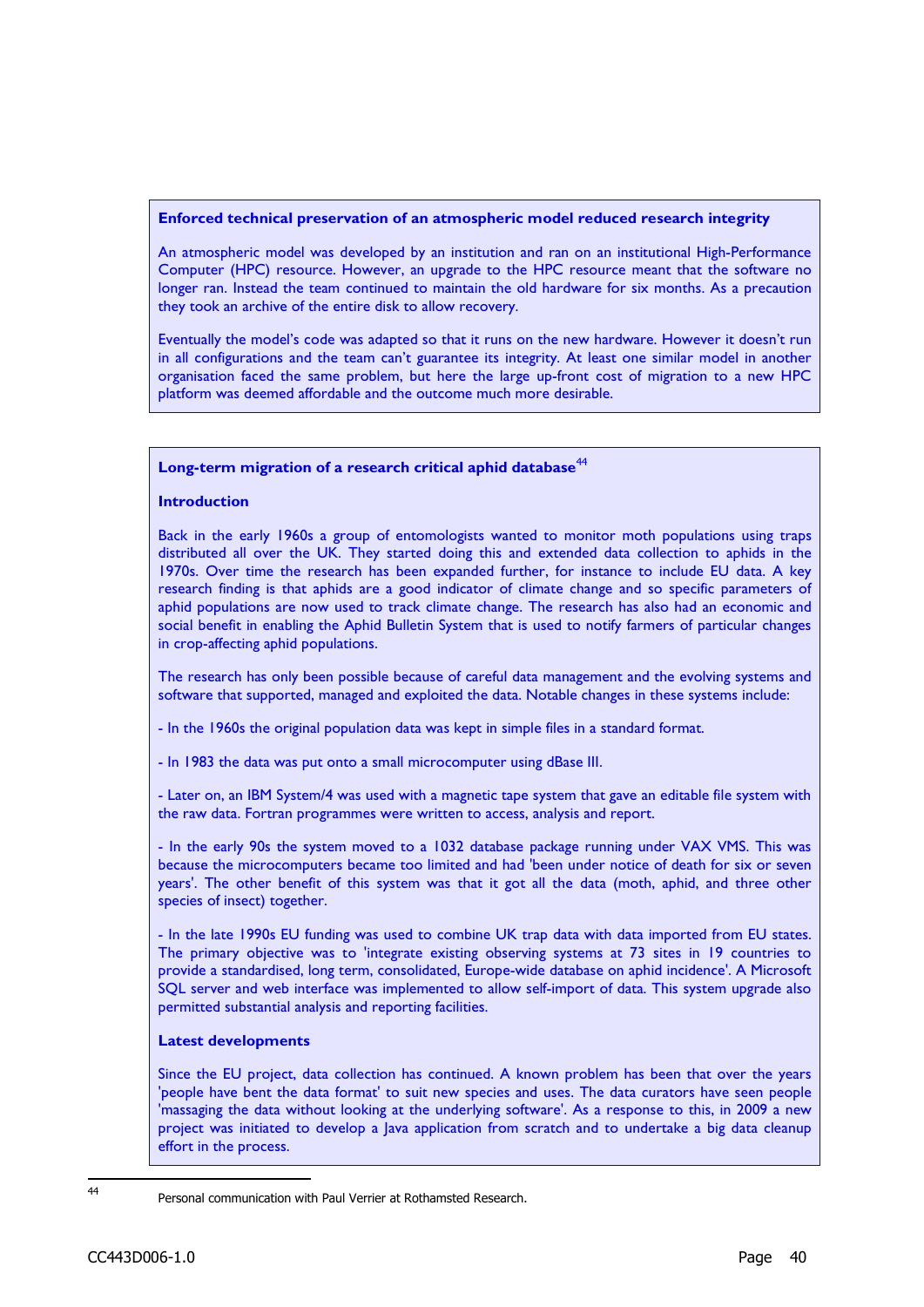Another benefit is that the research team wanted to include other kinds of insect, and so a generalised data format and processing functionality is needed.

After 40 weeks of software development effort - and over 3000 lines of code - the project is at the point of being able to load and use data.

The in-house development approach is to have one software engineer per project so that they can see the project through from beginning to end.

This approach lets the engineer become the expert and minimises miscommunication. Although there is a recognised risk that when people move on important knowledge is lost, there is also the belief that the true understanding of the data is manifested in the scientists, rather than the software engineers thus mitigating the risk.

The main software packages concern the management of data, since there is a lot of metadata (type of trap, location, *etc*) that needs to be recorded properly, and a 'huge number' of validation rules. The system is still using Microsoft SQL on a single server, though this will be migrated in time to an inhouse MySQL server farm. Significant testing is planned including a comparison between the old system and the new systems to see if any data has been left behind or if the basic analysis changes.

#### **Conclusion**

The system and software evolution outlined above has maintained access to the data, and provided new functionality and broadened the system's scope. This has allowed new and better research to take place. In practice there have been few 'headaches' around the software, and more around the aging VAX hardware and around the data management. The ongoing software issues are technical problems such as how to get better performance, how to map different data formats to a standardised format, *etc*.

The final sustainability challenge has been that the lead software engineer is now retiring, and due to budget cuts will not be replaced. He is working after his official retirement to ensure that the project finishes and access to data maintained.

**Lessons from the software engineering and research project** 

- **Keep it simple**: for example, describe anything complicated in the code, and use classes and encapsulate wherever possible.

- **Keep track of issues**: this can be simple as the use of a notebook here demonstrated!

- **Generalise from day one**: some of the data management issues arose from […] originally handling different species as different data. Similarly, the data format for a long while was reliant on 80 columns of data as per the original punchcards.

- **Consider 'missing values'**: the original system didn't record zero counts when the traps were operating, so in retrospect it was impossible to tell whether nothing was found that day, or whether the traps weren't used. This has now been addressed by including additional data, for instance what people were looking for, and what they weren't looking for. Zero filling the data table is still infeasible as the data and compute requirements would be too large.

- **Keep your records**: the team had kept the original handwritten records from the traps. This meant that the data curators could go back and look up particular results.

- **Design for reuse**: some of the underlying classes have been used in a different project for curating plant / pathology interactions. This has saved time and money.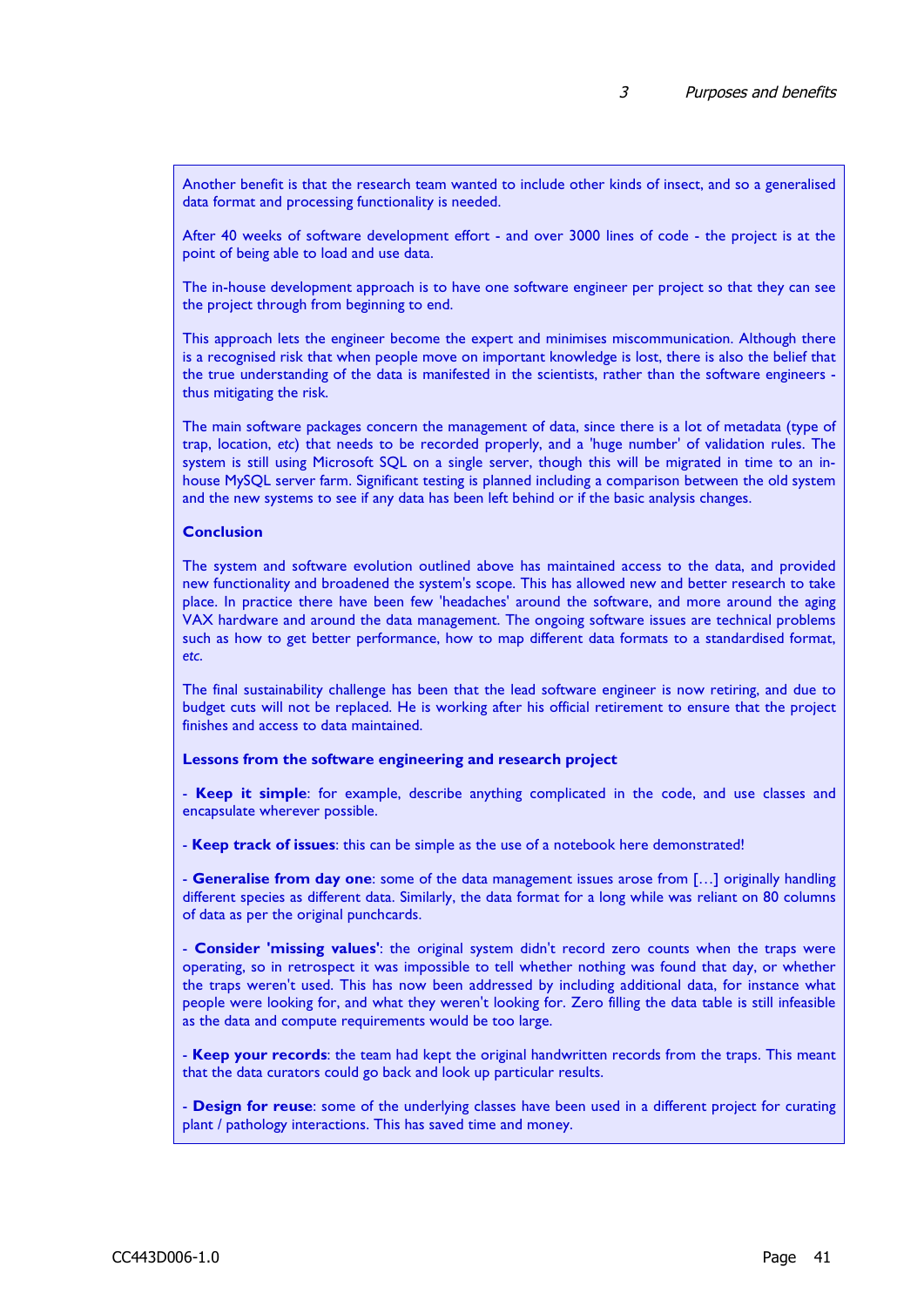### **Institutionalising education software led to sustainability, and reuse elsewhere**<sup>45</sup>

Talks.cam<sup>46</sup> was designed as a clearing house of user-generated event information, to help academics easily publicise seminars they organise, and to learn about intellectually stimulating events in Cambridge which they might be interested in. Organisers of lectures or seminar series can submit details of their events, which are put online on a public website, and which are shared via various methods including RSS feeds, Calendar feeds, email reminders, embeddable website widgets, *etc*.

Talks.cam broke the traditional university software development model, being a grass-roots development project initially, created by academics to meet a need they themselves perceived. As such, it broke several of the traditional tenets of institutional software design and development; for instance, it was not built by a central IT provider or with thought to an eventual place within institutional systems and was not built following traditional 'large IT system' planning and processes. Instead Talks.cam's creators identified their personal needs and rapidly prototyped a system which met them, deploying it on local computers which they had access to through their departmental computer officers. There was no official support for the system, only that provided by the creators in their 'own time'. Some departments and thematic research initiatives began to use Talks.cam wholeheartedly and provided some modest and fairly informal support to the system in terms of staff time. In the long term, this was found not to be sustainable as Talks.cam grew popular and people began to depend on it, without realising in many cases that it was not a fully official and supported system.

In response a project was undertaken to build sustainability of the software and service. A JISC-funded project (~£50k of external funding) the 'Engaging Responses to Emerging Technologies' (EGRET) project successfully institutionalised Talks.cam, a user-generated content and events syndication system. The project had various strands, including technical work to improve the codebase, but also operational (as the organisation absorbing Talks.cam had not prior experience of the Ruby on Rails system) and governance (as control and oversight moved more from the creators to the organisation). From its origins as a grassroots software experiment created by academics, but with potential value to the whole institution, Talks.cam now has been successfully and completely absorbed into CARET, an innovation unit within the University which supports teaching, learning and research activity. This is an exemplar project, demonstrating the process of service handover, from initial idea to full institutional service.

#### **Development, preservation or sustainment?**

Though the opportunity was taken to improve the codebase at the same time, it was the need to sustain the service that drove the project. Because only the core functionality needed to be migrated, it could be said that this was preserved.

#### **Lessons**

One of the major realisations of the project team (who are now looking to institutionalise other services) is that a robust process is required to ensure that universities are supporting the best applications only, and not committing resources to those of limited utility or high running cost. Useful categorisations for them are software tools that (a) with work may make it; (b) which may look suitable but which settle at a lower stage of growth; and, (c) which although their authors are passionate about them, may never achieve the requirements needed for institutionalisation.

#### **Software reuse**

Furthermore, because Talks.cam source code continues to be publicly available under an open source licence it has seen uptake elsewhere, including at the University of Birmingham and at Imperial College.

<sup>—&</sup>lt;br>45 46

Taken and adapted from JOS Work Programme: Second Evaluation Report, Curtis+Cartwright Consulting, V1.0, 17 May 2010 and EGRET Final Report, Laura James, V1, 20 August 2009.

 <sup>&</sup>lt;http://talks.cam.ac.uk> accessed 4 October 2010.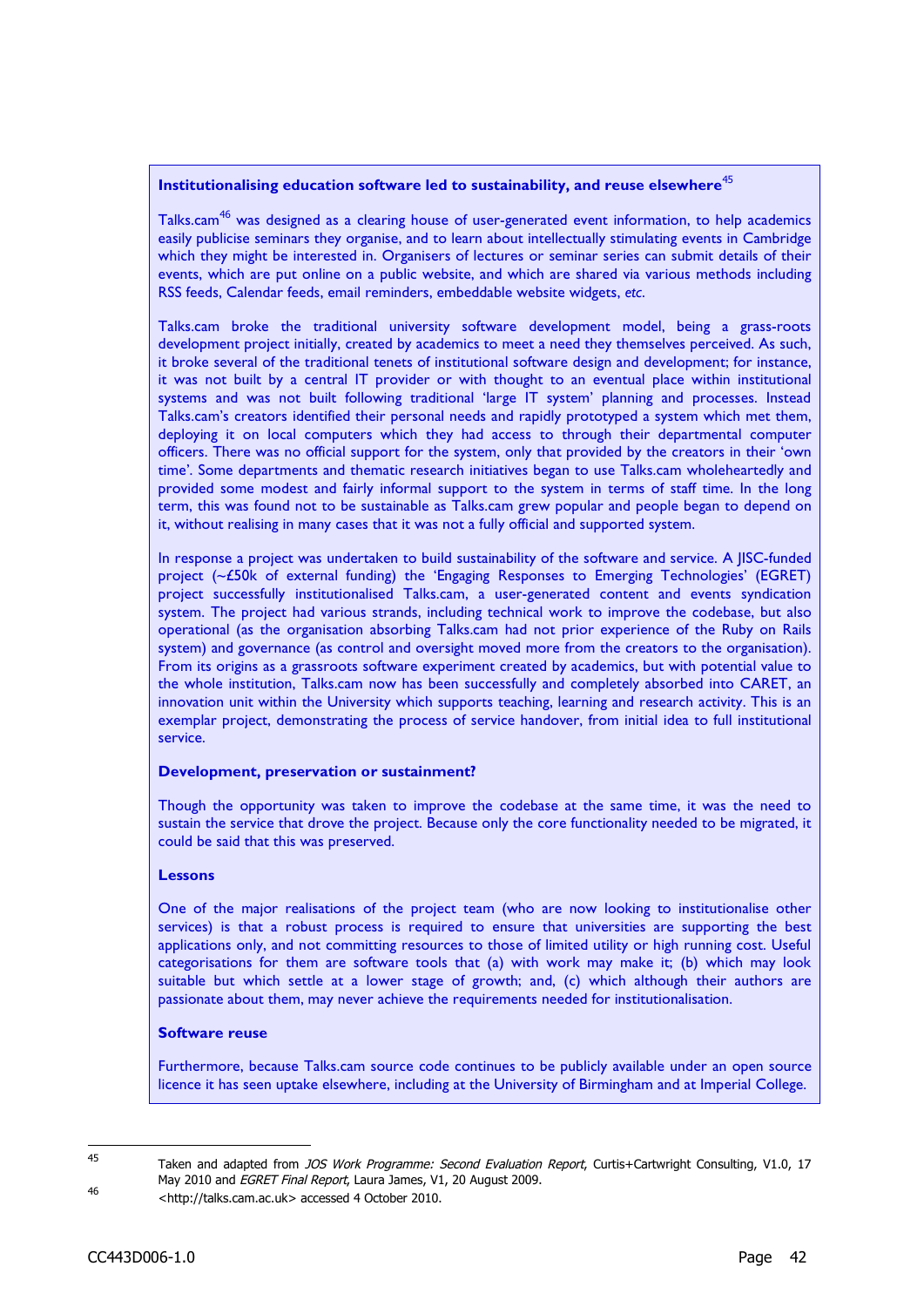### **PARSE.Insight<sup>47</sup> explores preservation for research**

"Researchers consider the possibility of re-analysis of existing data as the most important driver for preservation of research data (91%), closely followed by future validation purposes (90%), the advancement of science (89%), and public funding (87%).

At the same time, researchers (as a whole) regarded 'lack of sustainable hardware, software or support of computer environment may make the information inaccessible' as the most important threat to preservation out of the seven threats presented (though this varied by discipline). This is the same as for data managers."<sup>48</sup>

"When asked why data become unusable, all [data manager respondents] reported experiencing situations in which data was lost because the software to interpret the data was no longer available. The lack of contextual information (*eg* manuals, notes, documentation) was also a problem."<sup>49</sup>

#### **The High Energy Physics (HEP) research community responds**

"In HEP, preservation of the data is usually pursued only a few years beyond the end of data taking, allowing the analysis to be completed. In most cases the experiment's heritage thus disappears soon after due to the rapid changes in storage technology, computer hardware and software systems.

For any experiment, the potential use-cases define the level of complexity at which the data shall be preserved. The Study Group for Data Preservation in High Energy Physics (DPHEP) came up with different […] levels of increasing complexity (higher-level models, below, include the use-cases of all the lower-level models):

- **Level I: Provide additional documentation**. An enhanced [level of] documentation would be a recommendation to any preservation model. This could include more information associated to publications, analysis code, detailed information on systematic errors, internal reports, minutes, slides, *etc*. ...
- Level 2: Preserve the data in a simplified format. A simple [data] format could be useful for education and outreach purposes but would not be sufficient to perform a full re-analysis. In terms of person-power, this option would require a dedicated expert effort to define the relevant information set for a relatively modest technical implementation and long-term maintenance.
- Level 3: Preserve the analysis level software and data format. This level introduces a supplementary dependence on the longevity of the experiment-specific software. More personpower is thus required, and issues of backward compatibility (within the lifetime of the experiment) arise. However, this option would be sufficient for a complete analysis, provided that the existing data is sufficient for the pursued goal.
- Level 4: Preserve the reconstruction and simulation software and basic level data. High-level analyses may require "raw", detector-level data and the full simulation and reconstruction software. Significant person-power is needed to prepare for preservation at this level of complexity and to maintain long-term access and usability of the data. However, the clear benefit is the enabling of a full-fledged re-analysis and combination with new data, thus maintaining the full physics potential.

 $\frac{1}{47}$ PARSE.Insight was a two year European project that started in March 2008.

<sup>48</sup> <http://www.parse-insight.eu/downloads/PARSE-Insight\_D3-6\_InsightReport.pdf> accessed 11 October 2010.

<sup>49</sup> <http://www.parse-insight.eu/downloads/PARSE-Insight\_D3-3\_CaseStudiesReport.pdf> accessed 11 October 2010.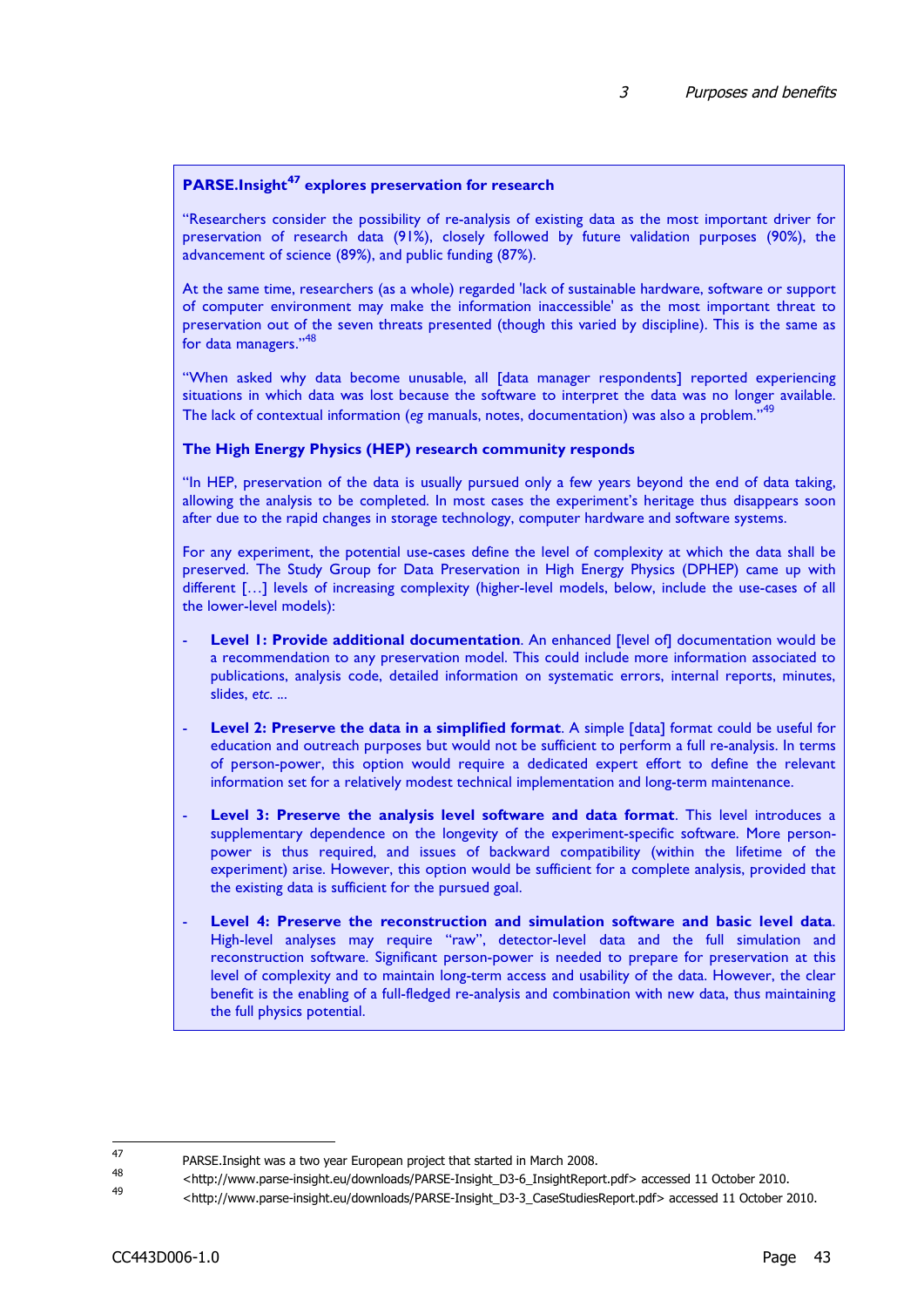The Study Group recommends that the preservation effort should be built into the experiment strategy at an early stage, such that the archival phase is done with a reduced effort. Open software should be used as much as possible. The data preservation project should start early in order to benefit from the expertise during the lifetime of the collaboration. In the longer term, it should be taken as a permanent activity, implemented in the host laboratory or computing centre associated to the experiment."<sup>50</sup>

### **Decades of Software Sustainability at the Infrared Processing and Analysis Center<sup>51</sup>**

The Infrared Processing and Analysis Center (IPAC)<sup>52</sup> was established in 1986 and originally provided expertise and support for the processing and analysis of data from the Infrared Astronomical Satellite. IPAC was designed to be a center staffed by a team of scientists, development specialists, and administrative staff that would work together closely, and to facilitate frequent interactions with both CalTech and the astronomical community at large.

This concentration of scientific and technical expertise led to IPAC becoming the U.S. science support center for the European Infrared Space Observatory, Wide-field Infrared Explorer, Midcourse Space Experiment, and the Two-Micron All-Sky Survey. As these missions came to an end, IPAC continued its archiving activities and institutional support of the US-based community.

This means that IPAC operates as a long term archive for data from a number of infrared and submillimeter astronomy programs handling both the curation of the data, and its dissemination to the community. As a result IPAC has had to take an active approach to software sustainability that seeks to continuously develop the software tools used by the astronomy community, whilst retaining support for all the data archives.

#### **Build an engaged user community that is encouraged to contribute**

IPAC embarked on a concerted program of user engagement to attract new users and build a user community. This included user surveys, an end user group (drawn from the community), exhibits and demos at conferences and workshops, advertisements in newsletters, and even "coffee pot" conversations.

Contributions from the user community were not normally code contributions. Instead, the IPAC team actively sought feedback *eg* watching users as they tried services and seeing where they got stuck, and undertaking user surveys where respondents were asked to write down their views, rather than answer questions. This is a more time-intensive approach to start with, but more successful in the longterm: the number of IPAC end-users has increased to 18,000 and 12% of peer-reviewed papers in the area cited IPAC archives or data. This is because IPAC have listened to their users – particularly the advice they didn't want to hear! – and undertaken an active migration approach to software preservation and sustainability.

### **Legacy software can have a legacy: Modernisation of Scanpi<sup>53</sup>**

Written in 1983, the Scanpi analysis code developed and supported by IPAC co-adds scans from the previous far-infrared IRAS survey. It gives a much improved sensitivity gain over survey data products and improves spatial resolution of extended or confused sources.

52 <http://ipac.caltech.edu> accessed 3 November 2010.

 $\frac{1}{50}$ 51

<sup>&</sup>lt;http://www.parse-insight.eu/downloads/PARSE-Insight\_D3-3\_CaseStudiesReport.pdf> accessed 11 October 2010.

Synthesised from <http://astrocompute.wordpress.com/2010/09/23/software-sustainability-workshop-stories-andstrategies/>, <http://astrocompute.wordpress.com/2010/06/12/one-model-for-software-sustainability/> and <http://astrocompute.files.wordpress.com/2010/09/cardiff\_slides.ppt> accessed 3 November 2010.

<sup>53</sup> <http://astrocompute.wordpress.com/2010/06/20/a-case-study-in-software-modernization/> accessed 3 November 2010.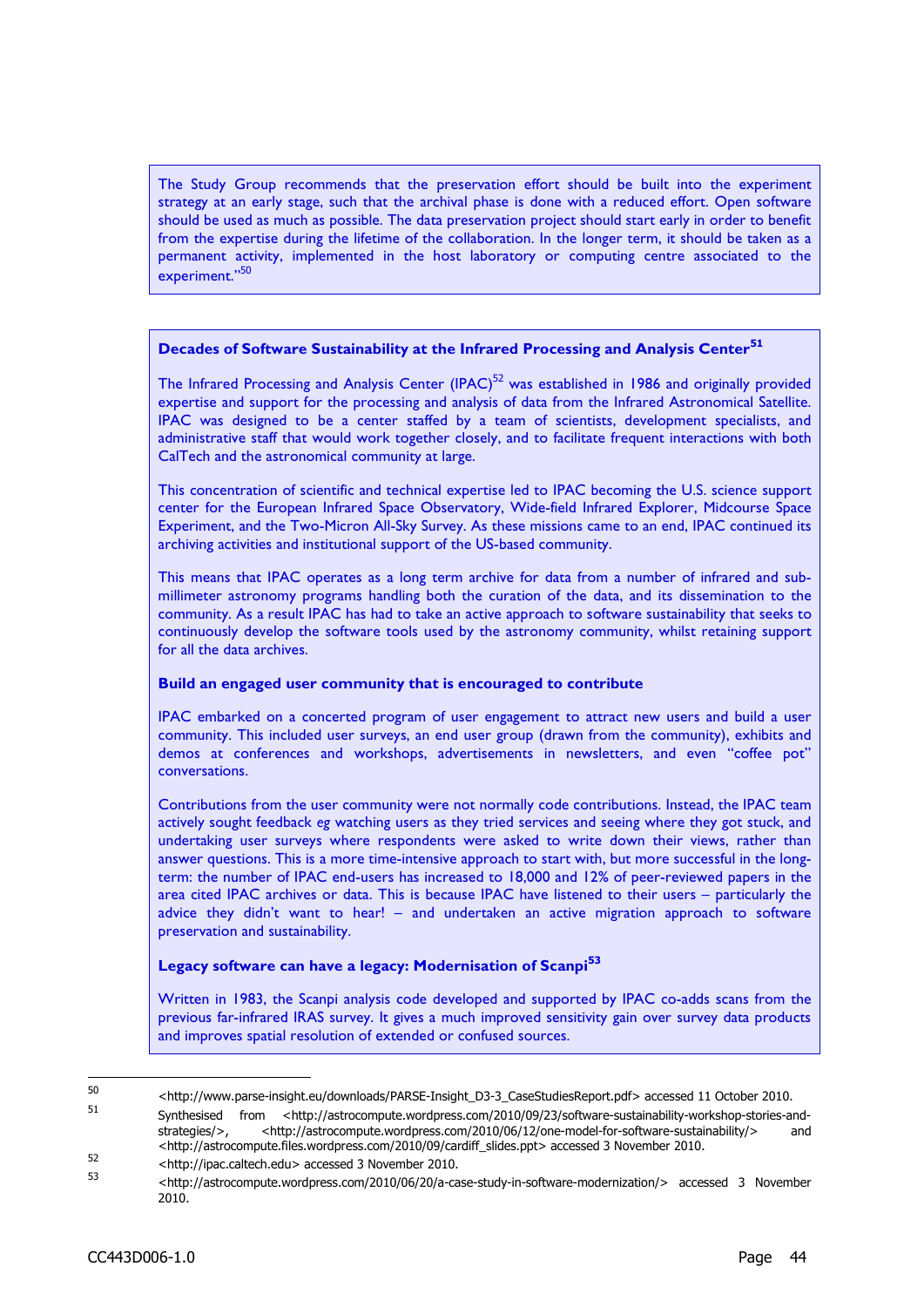However, Scanpi is also a classic legacy code: written in Fortran 66, it had evolved into a patchwork of scripts and bug fixes, and was a maintenance nightmare. Several dependent modules (*eg* for data compression) were no longer supported, the software was stranded on Solaris 2.8 and the developer was retiring.

In most cases, it might be assumed that the right approach for Scanpi would be to retire it gracefully, but the IPAC user panel strongly recommended modernisation because of its value in supporting interpretation of data from the current Spitzer and Herschel IR missions.

The software was rewritten from the ground up in C and developed as a workflow application which gave visibility to the processing steps. Several existing components were isolated and refactored for better reuse, leading to a reduction in the code base from 102,000 lines of code to just 21,000 again making the software easier to sustain.

This has led to a legacy application finding a new use, and also represents a compelling argument for user-led migration of software: the existing software took 0.5 FTE to support but by investing a slightly larger effort of 1.25 FTE over a year that maintenance cost has been reduced to 0.1 FTE.

Size and usage of the IPAC archives have grown, but the software and effort to support it has scaled because it's based on common hardware and software architecture, driven by user input.

#### **Lessons in good practice in software sustainability**:

- Design for sustainability, extensibility, re-use and portability;
- Build an engaged user community that encourages users to contribute to sustainability; in particular listen to the advice you don't want to hear;
- Be careful about new technologies: do a cost benefit analysis before adopting them;
- Use rigorous software engineering practices to ensure well-organized and well-documented code; in particular control your and manage your interfaces and make source code and test and validation data available.

### **Collaborative Computational Projects: in it together<sup>54</sup>**

The Collaborative Computational Projects (CCPs) bring together leading UK expertise in key fields of computational research to tackle large-scale scientific software development, maintenance and distribution projects. Each project represents many years of intellectual and financial investment.

The aim of the CCPs is to capitalise on this investment by encouraging widespread and long term use of the software, and by fostering new initiatives such as linking to high end computing consortia.

The focus of the CCPs are to provide and support a software infrastructure on which important individual research projects can be built. This means that CCPs are typically grouped around particular research areas, eg electronic structure of molecules, protein crystallography or biomolecular simulation, and they support both the R&D and exploitation phases of computational research projects. CCPs support a relatively small set of researchers (~1000 in total) but represent the majority of the leading groups in each area, which leads to over 500 papers a year (12% in high-impact publications) based on CCP software. This high impact in turn leads to improved chances of sustaining the software.

The main activities of the CCPs are to:

Carry out flagship code development projects;

—<br>54

 <sup>&</sup>lt;http://www.ccp.ac.uk> accessed 3 November 2010.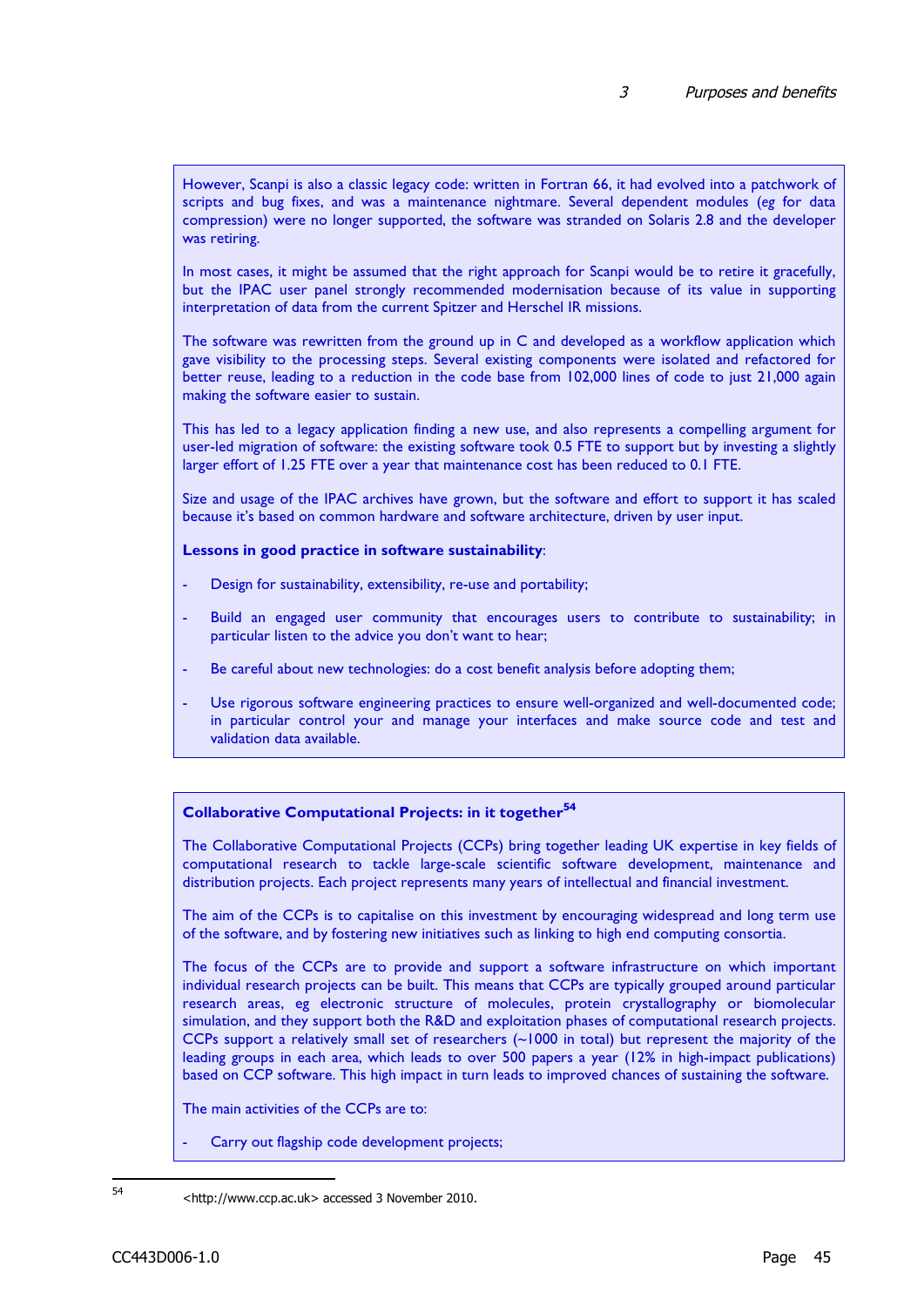- Maintain and distribute code libraries;
- Organise training in the use of codes;
- Hold meetings and workshops for users of the codes;
- Invite overseas researchers to engage in collaboration;
- Issue regular newsletters.

A good example is CASTEP.<sup>55</sup> This is a software package which uses density functional theory to provide a good atomic-level description of all manner of materials and molecules. In 1999 a group of UK academics came together to develop a new plane-wave density functional code. This group was to become the CASTEP Development Group. The aims of the project were to produce a clean, stable, portable code which would be easy to maintain and develop. In particular the code was to be designed and specified in advance, with a consistent design philosophy throughout. Since then many new features have been added and continues to be developed actively. CASTEP is marketed commercially by Accelrys, along with Materials Studio, their graphical frontend for Microsoft Windows. In the UK there is an academic distribution, which is available from CCPForge.

The flagship and library model is an interesting approach to ongoing software preservation. Flagship projects represent innovative software developments at the leading edge of a CCP's area of science or engineering. They normally last for three years, funded by research councils, and may support a researcher associated with the project. At the end of a flagship project, the resulting software usually becomes part of the code library supported by the CCP. In some cases, code is released under closedsource licenses which allow income to generated to support  $\sim$  1FTE of staffing specifically for software maintenance.

This flagship model suits most CCPs. It provides a mechanism for responding to advances in the appropriate subject area and maintains the interest of participating staff in cutting-edge research. Other CCPs, especially those involved closely with experimental research (CCP4, CCP14, CCPN), focus more on the collation, standardisation, and development of data analysis codes. Here, it is vital to keep pace with rapid developments in instrumentation.

The CCPs are funded competitively through regular Research Council grants. They have also benefited from support by staff at STFC's Daresbury Laboratory, funded via an agreement with the Research Councils. Such staff provide expert technical and administrative support, including the CCPForge development infrastructure, and are frequently involved in large-scale program development projects. This centralisation of some technical and administrative functions enables more efficient support for the software, but also ensures that best practice can be passed between individual CCPs.

This collaborative approach makes the community able to adapt and respond to developments in computer science, information technology and hardware. One of the strengths of the model is that the focus of each CCP has evolved to maintain international scientific (not just technical) topicality and leadership within its community, whilst supporting the continued use and development of software for over three decades.

### **Further information and useful resources**

Sustainable economics for a digital planet: Ensuring long term access to digital information http://brtf.sdsc.edu

<sup>—&</sup>lt;br>55

 <sup>&</sup>lt;http://www.castep.org> accessed 3 November 2010.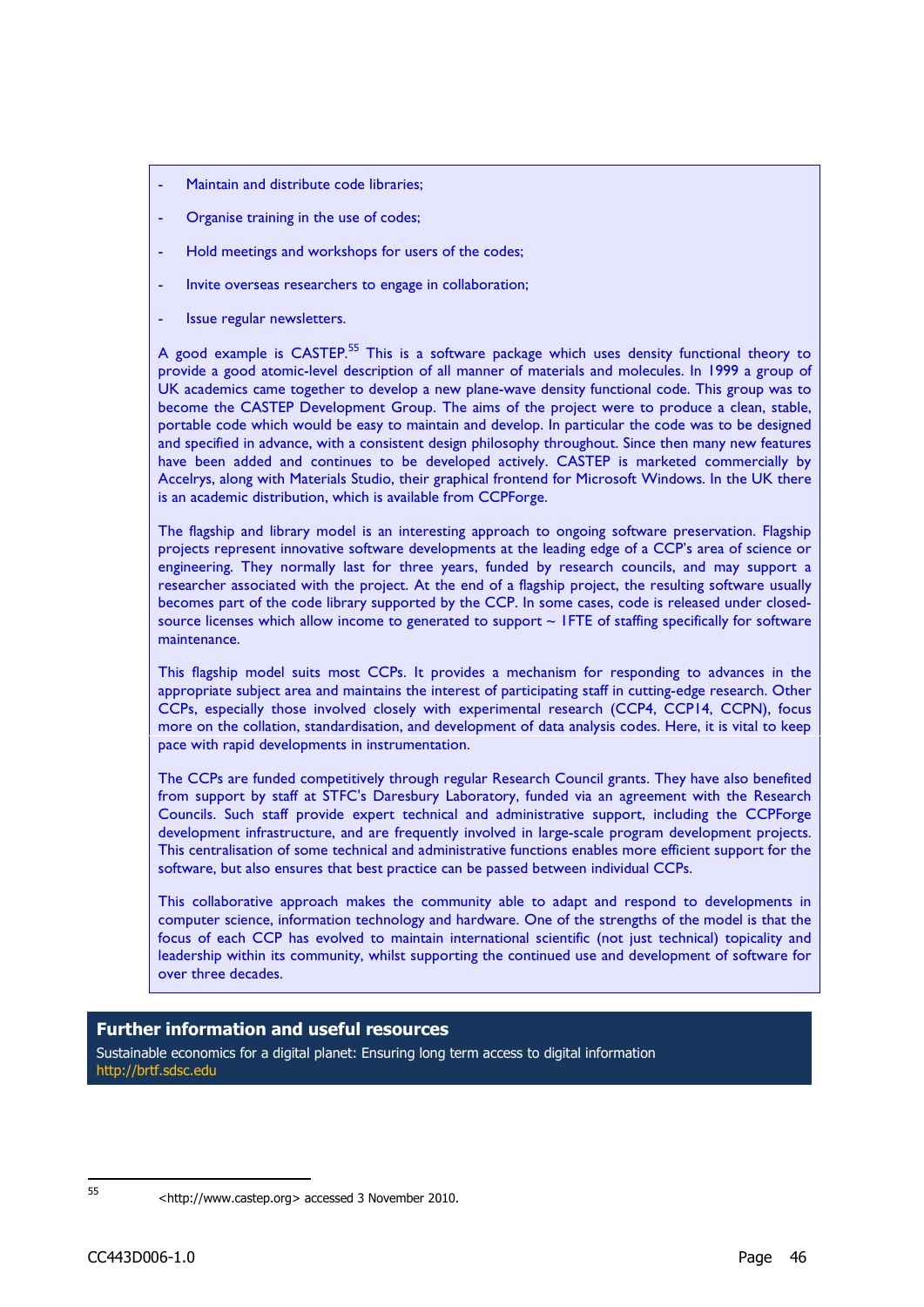# **3.6 Software developer benefits**

- 3.6.1 The benefits given in the sub-sections above accrue mostly to the users of the software, or their organisation, or the higher education sector, or (most broadly) society itself.<sup>56</sup> In order to redress the balance somewhat to the developers who are likely to be contributing to software preservation efforts, some personal level benefits are given below. These, necessarily, are subjective and apply selectively in each situation.
	- skill mastery at making longer-lived, more durable software;
	- kudos from continued (and wider) use;
	- recognition of creativity and problem solving skills (the 'technical challenge of software preservation');
	- personal satisfaction from full lifecycle engineering;
	- nostalgia value in revisiting old software;
	- time and effort savings from better software engineering (that could be used on more interesting problems);
	- personal satisfaction from seeing organisational, sector-level or societal benefits ('contributing to the greater good');
	- personal satisfaction in formally finishing a task ('achieving closure');
	- professional satisfaction in forging new partnerships (eq working with archivists or members of an open source community).

 $\frac{1}{56}$ 

Misalignment of incentives was a key theme in the Blue Ribbon Task Force Final Report: "Misalignment of incentives among stakeholders may occur between communities that benefit from preservation (and therefore have an incentive to preserve), and those that are in a position to preserve (because they own or control the resource) but lack incentives to do so." We believe there is a risk of this with software preservation, and so present some benefits to the developer.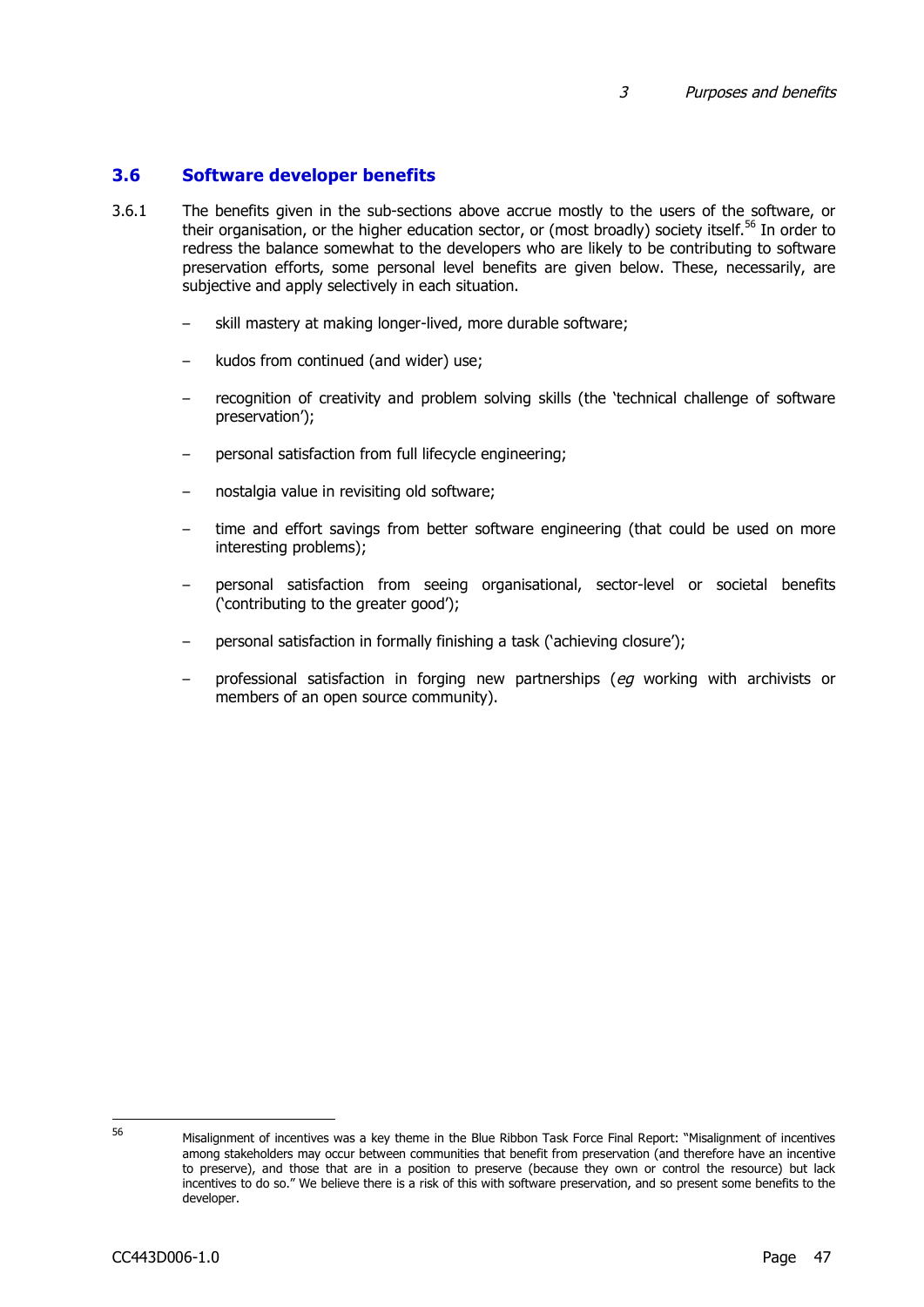This page is intentionally blank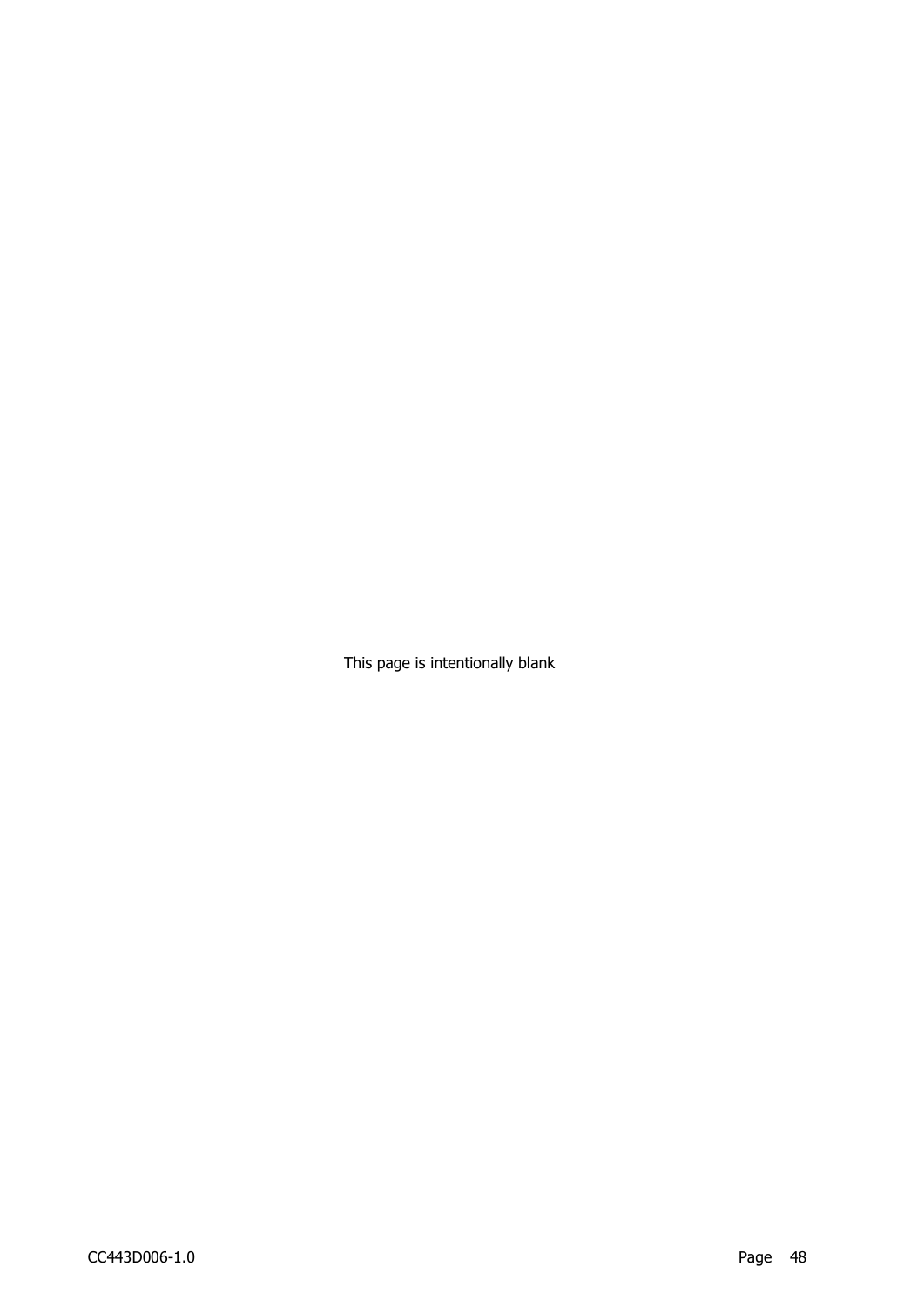# **4 Making better decisions about software preservation**

# **4.1 Introduction**

- 4.1.1 This section sets out guidance to help you decide if your software needs to be preserved, and how to go about preserving it. We do not believe that there is a simple and universally applicable formula for determining this, so instead present thought-provoking questions and a range of factors which should be taken into account. This section is best used by reading through and giving careful consideration to those aspects relevant to the software you are interested in.
- 4.1.2 Note that if at all possible, it's advisable to turn a software preservation problem into a data preservation problem. These problems are invariably easier to handle.
- 4.1.3 This section is divided into the following three sub-sections that seek to guide on the question posed:
	- Does this software need preserving?
	- How should this software be preserved?
	- Should preservation measures be built into your software development processes?
- 4.1.4 Considering these three questions should help you decide your strategy and immediate actions for preservation. The first two are interrelated questions, not least because examples have been found where things have been preserved because it was relatively easy to do so $^{57}$ , and so both should be answered in turn. The first two questions should also answer the question of whether it is viable for the software to be preserved in its current state. In some cases this will be yes, in other cases further development work, further documentation or other activities will be required.
- 4.1.5 The second of the questions refers to different approaches to software preservation. Our set builds and elaborates on the traditional three used within digital preservation. The set of approaches (and hence options to choose from) are described in Annex A.

# **4.2 Does this software need preserving?**

4.2.1 This question is best answered by considering a set of sub-questions. If clear, positive and compelling answers are available for each, then there is a good case for preservation.

# **Is the software covered by a preservation policy / strategy?**

4.2.2 Firstly, every organisation should have a preservation policy or strategy that covers software. Check whether you have an institutional duty to preserve the software. Where there are external funders involved, there may be small print in your funding agreement.

 $\frac{1}{57}$ 

If the cost of preservation is low and the benefits uncertain but potentially significant then it makes sense to preserve.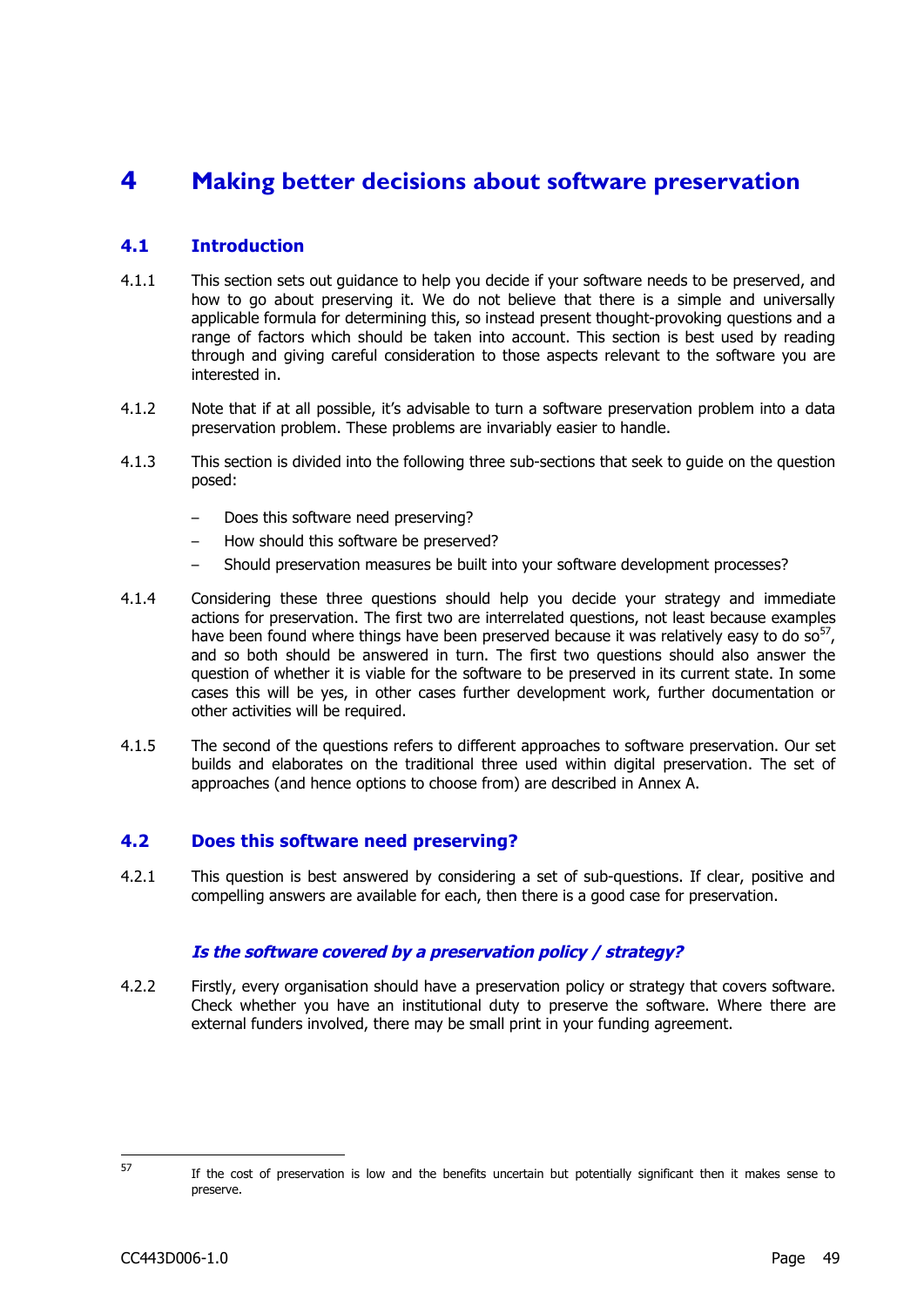4.2.3 When an organisation's preservation policy or strategy is first developed and applied, it may require an audit of all used and held software. The Component Obsolescence Group (COG) details a risk management-based process for undertaking such an audit in an operational computing environment. It is applied by reviewing each system in turn.<sup>58</sup> The process diagram is repeated for illustrative purposes, with kind permission, below:



Figure 4-1: COG Process Overview

 $\frac{1}{58}$ 

The Software Obsolescence Minefield, COG and Graeme Rumney, Issue 1, 2007.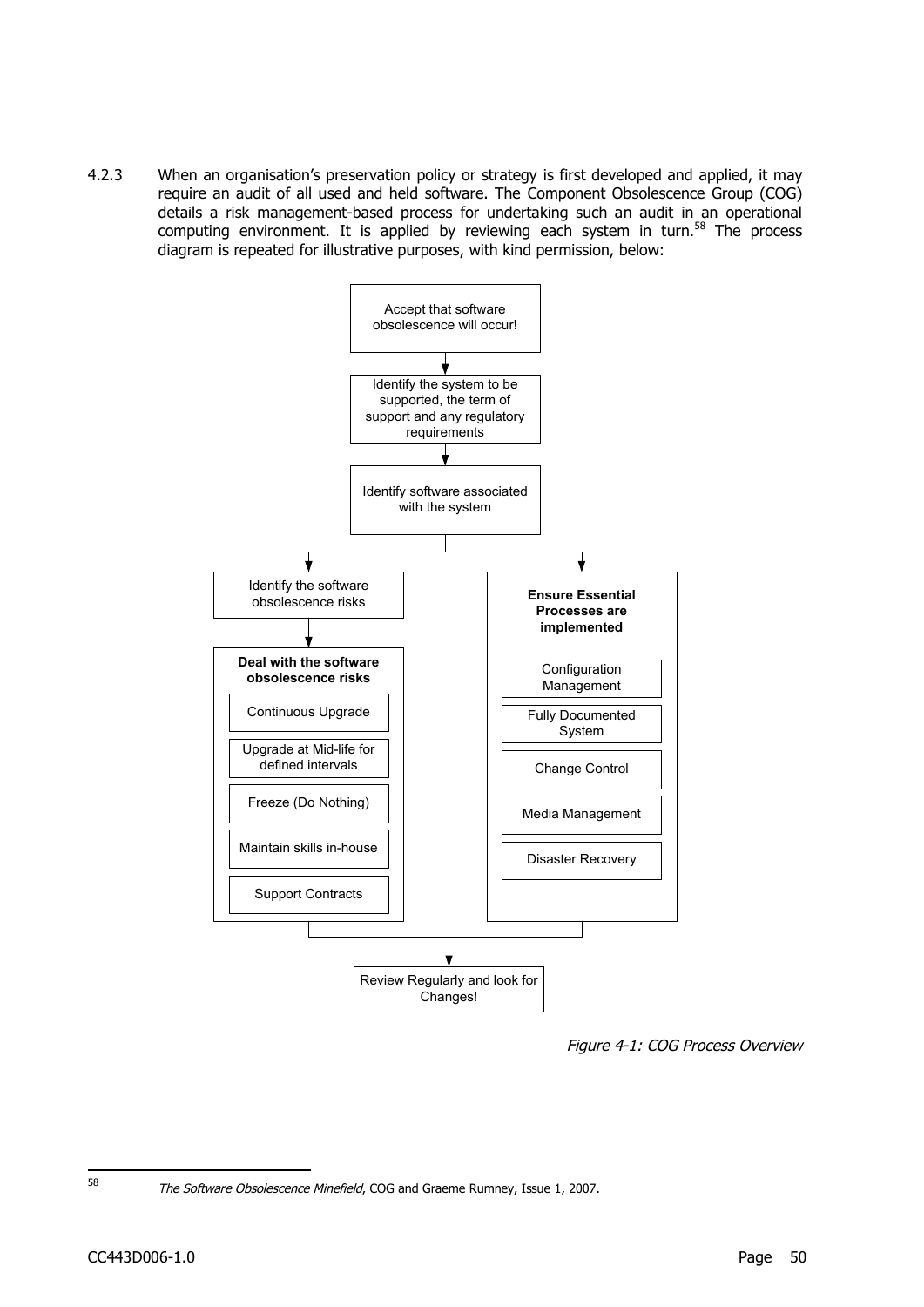### **Is there a clear purpose in preserving the software?**

- 4.2.4 Whereas an organisational preservation policy or strategy will have been written with organisational purposes in mind, there may be one or more purposes specific to your situation that then demands preservation. Reviewing the four purposes from the previous section may identify one as particularly relevant. If one can be identified, how compelling is it? A clear and compelling purpose is an absolute must for choosing to invest in software preservation.<sup>59</sup>
- 4.2.5 With respect to the four purposes from the previous section, some additional pointers are:
	- **Encourage software reuse:** The key point here is if the software is suitably mature for reuse. The NASA Reuse Readiness Levels  $(RRLs)^{60}$  can be used to assess if something is mature enough to release for reuse. If the RRL is 3 or above then reuse is a consideration. If the RRL is 1 or 2, and even at 3 and 4, then further work is required to make it ready for reuse.
	- **Achieve legal compliance and accountability**: It should be self evident if there is a mandatory requirement for preservation. What type and degree of accountability are necessary should already be a consideration in all activities, especially publicly funded ones. Working with valuable or sensitive data (eq corporate data, medical research, projects relevant to government policy) may fall into this category.
	- **Create heritage value**: Based on work by Sellam Ismail at the Computer History Museum<sup>61</sup> some selection criteria for software might be:
		- could reasonably be considered an important example of its type;
		- introduced a new paradigm, product family or launched a new industry;
		- developed using a new and significant software development methodology;
		- serves to demonstrate a significant and colossal failure;
		- significant copies sold or large install base;
		- underlying code has qualities of merit worth preserving;
		- was utilised in something of historical or cultural importance;
		- sufficiently antiquated;
		- supports other preserved software.
	- **Enabled continued access to data and services**: This purpose explicitly shifts the focus to the data and/or services that the software supports, and the nature of the relationship between the data/services and software. Software preservation might be essential when data and software can't be decoupled, and when there may be a future requirement to verify results. Software preservation may be desirable when considerable investment has been put into software, and when there is a strong need or motivation to reuse data, for instance where data was expensive to obtain or is non-reproducible.

<sup>—&</sup>lt;br>59 "Articulate a compelling value proposition", in the words of the Blue Ribbon Task Force report <http://brtf.sdsc.edu> accessed 7 October 2010.

<sup>60</sup> < http://www.esdswg.com/softwarereuse/Resources/rrls/> accessed 14 October 2010.

<sup>61</sup> A list of the Software Selection Criteria developed by Sellam Ismail was included as part of a May/June 2005 interview published at <https://softwaretechnews.thedacs.com/stn\_view.php?stn\_id=1&article\_id=30> accessed 30 September 2010. It was noted that the prospective software "must meet one or more, preferably two, of the […] conditions".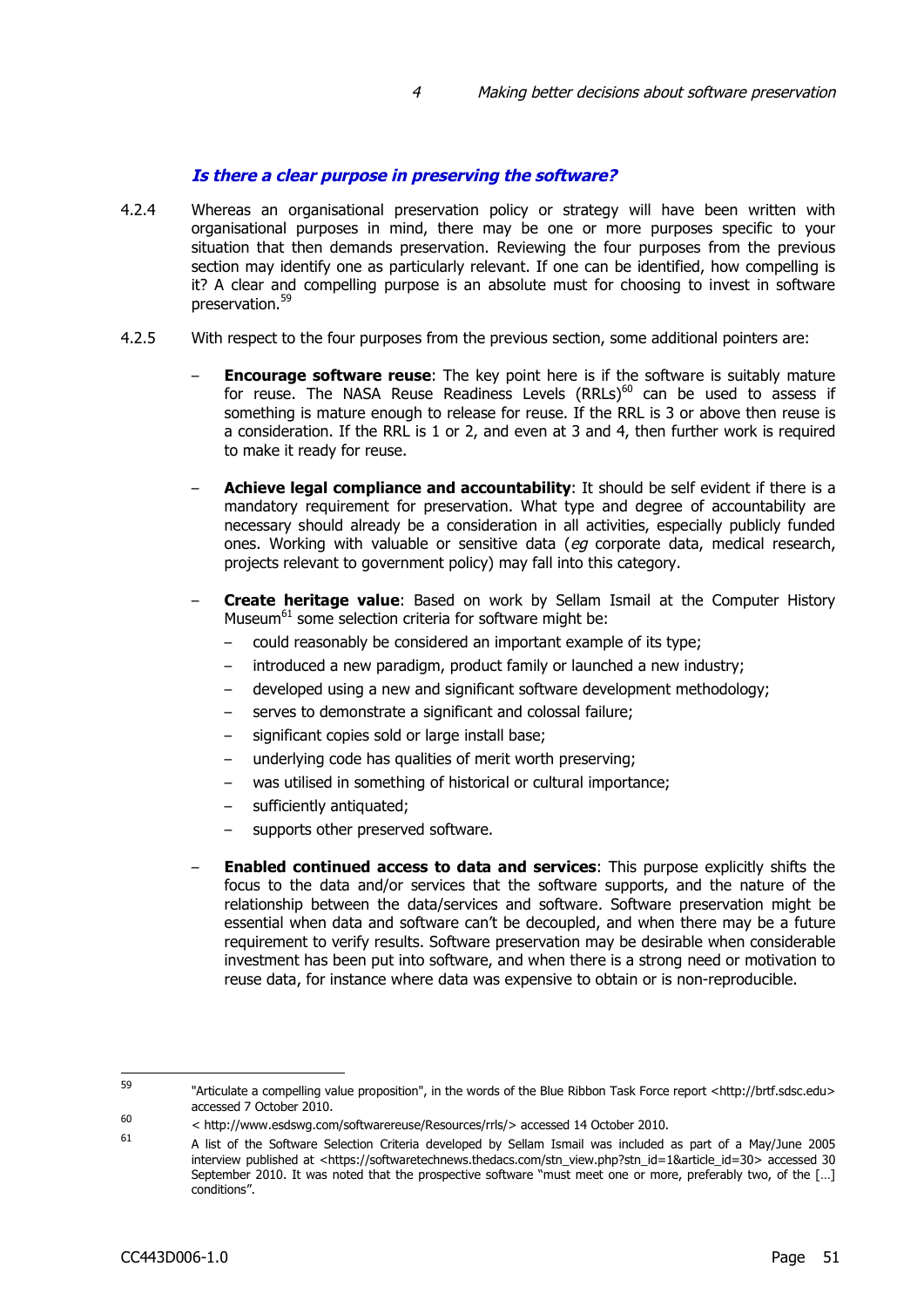### **Is there a clear time period for preservation?**

- 4.2.6 Ideally as part of a requirement for preservation (rather than a 'nice to have') there would be an associated time period in which the software is stored, retrievable, reconstructable and executable. For instance, if software forms part of a particular records or audit system then there should be a defined retention period. Some Research Councils have mandated certain periods of preservation for research outputs (including software).
- 4.2.7 Note that the answer does not need to be 'long'. Short or mid-length decisions are fine. As the Blue Ribbon Task Force report says, "a decision to preserve now need not be thought of as a permanent or open-ended commitment of resources over time. In cases where future value is uncertain, choosing to preserve assets at low levels of curation can postpone ultimate decisions about long-term retention and quality of curation until such time as value and use become apparent."

# **Do the predicted benefit(s) exceed the predicted cost(s)?**

- 4.2.8 Despite the inherent uncertainty in digital preservation issues, some sense of whether the predicted benefit(s) exceed the predicted cost(s) is useful for informing whether some software should be preserved. Benefits were outlined in the previous section, and some of the costs principles associated with particular approaches are set out in Annex A. This report has tried to outline many factors and, as stated earlier, each instantiation of a cost-benefit analysis, or business case, or benefits realisation plan, should, obviously, carefully consider and justify each benefit they assert.
- 4.2.9 A good question to ask is: how much use is there, and how many users are there? Is this different from anticipated use or users in the future? Usually 'classic' preservation (rather than active development, maintenance or sustainability) is a consideration where the number of users is zero, low or on the decline. Active preservation is more applicable where the number of users is increasing, or could increase, and so there could be immediate benefits from use as well as preservation benefits.
- 4.2.10 It is not just a question of quantity of use and users, since the utility, impact, dependence, etc are all indicators of the value of use. For instance, having many users of a software package that is useful and not critical, and where many alternatives exist, is a different situation from where there are fewer users but where the software offers a unique function and that function is critical to the users' work.
- 4.2.11 The Blue Ribbon Task Force final report also usefully points out that "The value proposition is not a one-time declaration. Benefits can decline or be eclipsed by other priorities, and the value proposition must be revisited and re-articulated over the course of the digital asset lifecycle. But in all cases, the ultimate threat to persistent access to digital assets occurs when those responsible for preserving the materials decide that the cost of preservation exceeds the perceived benefits to them of long-term access."
- 4.2.12 The principal disbenefits of allocating effort to software preservation are the costs involved.<sup>62,63</sup> Each approach (see Appendix A) requires some, if not considerable, effort and

 $\frac{1}{62}$  The ITT for this study called for inclusion of 'disbenefits'. These can be thought of as disadvantages. The Office of Government Commerce defines a 'disbenefit' as 'an outcome perceived as negative by one or more stakeholders; disbenefits are actual consequences of an activity, whereas a risk has some uncertainty about whether it will materialise'.

<sup>63</sup> As the Blue Ribbon Task Force final report states "In some cases, the benefits of preservation may be most compellingly expressed in terms of negative benefits—the costs incurred if data are not preserved. These costs may reflect the time and effort needed to recreate the information or, if it cannot be recreated, the kinds of uses that would then not be possible. For classes of data that carry ethical issues—human subject and animal research,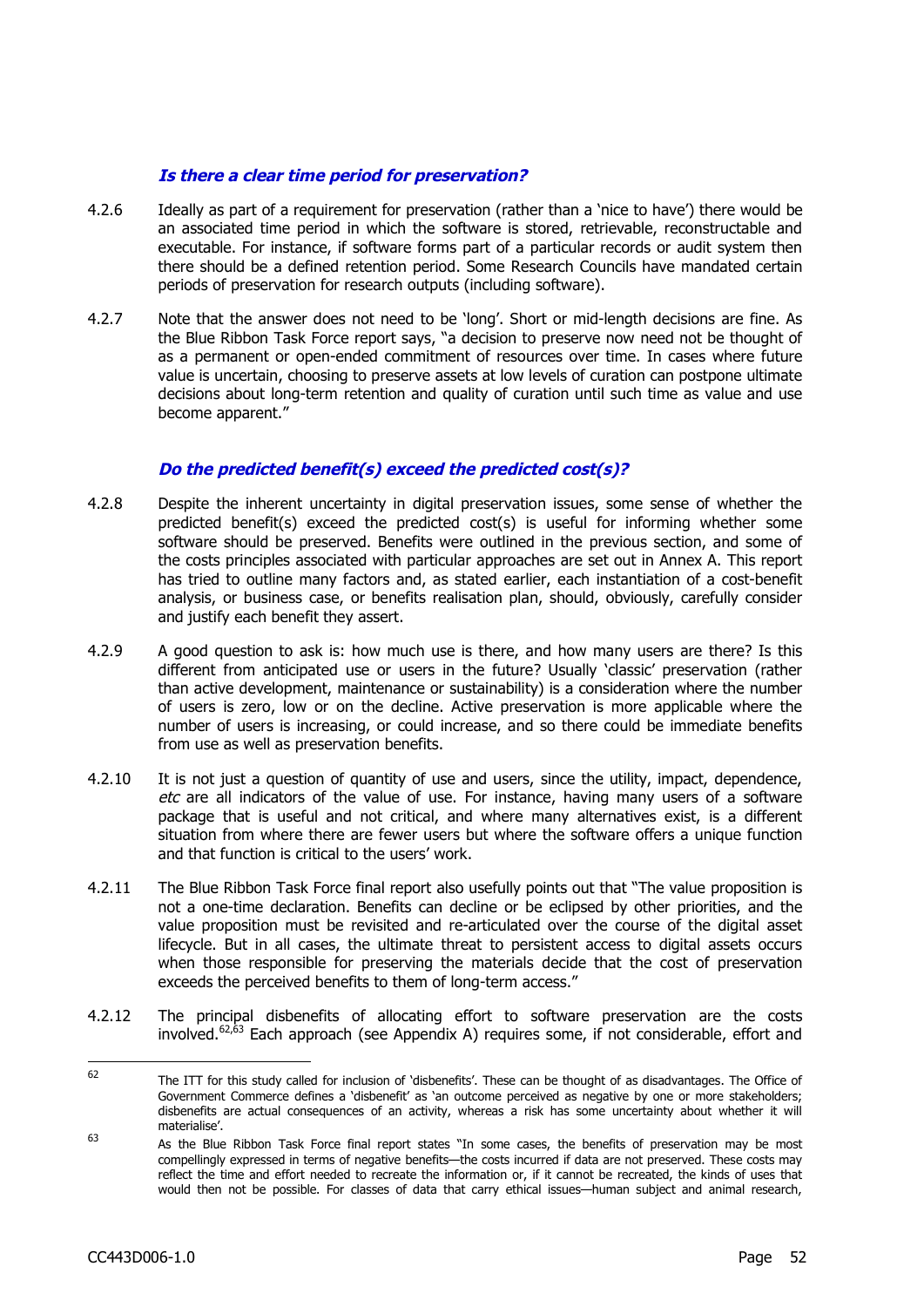perhaps financial investment too. Also important is the opportunity cost  $-$  *ie* if not used for preservation, what outcomes could have been achieved with the best alternative use of the effort and money? For instance, if a researcher who has coded some software for their academic use and then polished the code and archived it on sourgeforge.net but then it sees no further use – could that time have been better spent conducting research, formulating new ideas, attending a conference,  $etc$ ? The potential loss of not preserving software (ie all the activity that it could have enabled) also bears consideration. All costs are important given the often inherent uncertainty about the long-term value from software preservation.

### **Is there motivation for preserving the software?**

4.2.13 With digital preservation there is often a misalignment of incentives. And, even if the person with responsibility, power or expertise has the incentives they still may not be interested in using their time for software preservation. Finding someone with drive and enthusiasm would help.

### **Is the necessary capability available?**

4.2.14 Certain technical capability (systems, skills, etc) and non-technical capability (information, soft skills, support, etc) might be required for a particular preservation approach. Understanding whether the right capability is available is important.

archaeological sites, or extinct species and languages—the benefits of preservation are often better framed as mitigating the risks of unacceptable loss—unacceptable because the loss violates shared ethical standards."

-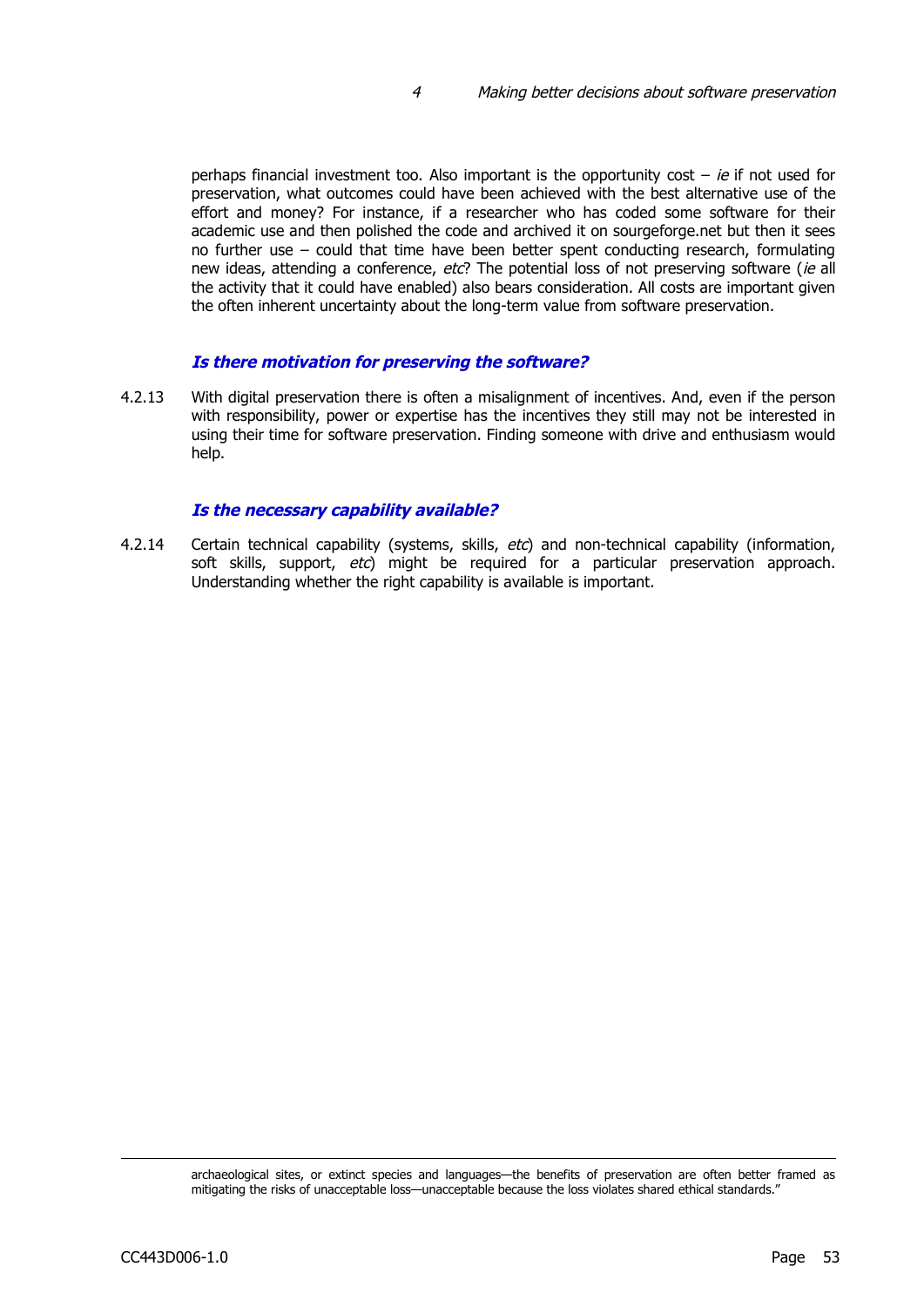4.2.15 A good example of this is the decision flowchart from the SigSoft team. This highlights the importance of whether the significant properties are available and elicitable (via personnel, documentation, etc). This flowchart is repeated below:



Figure 4-2: SigSoft Process Overview

4.2.16 Project management capability (eq planning and risk management skills) may well be required, especially if the proposed preservation activities are substantial.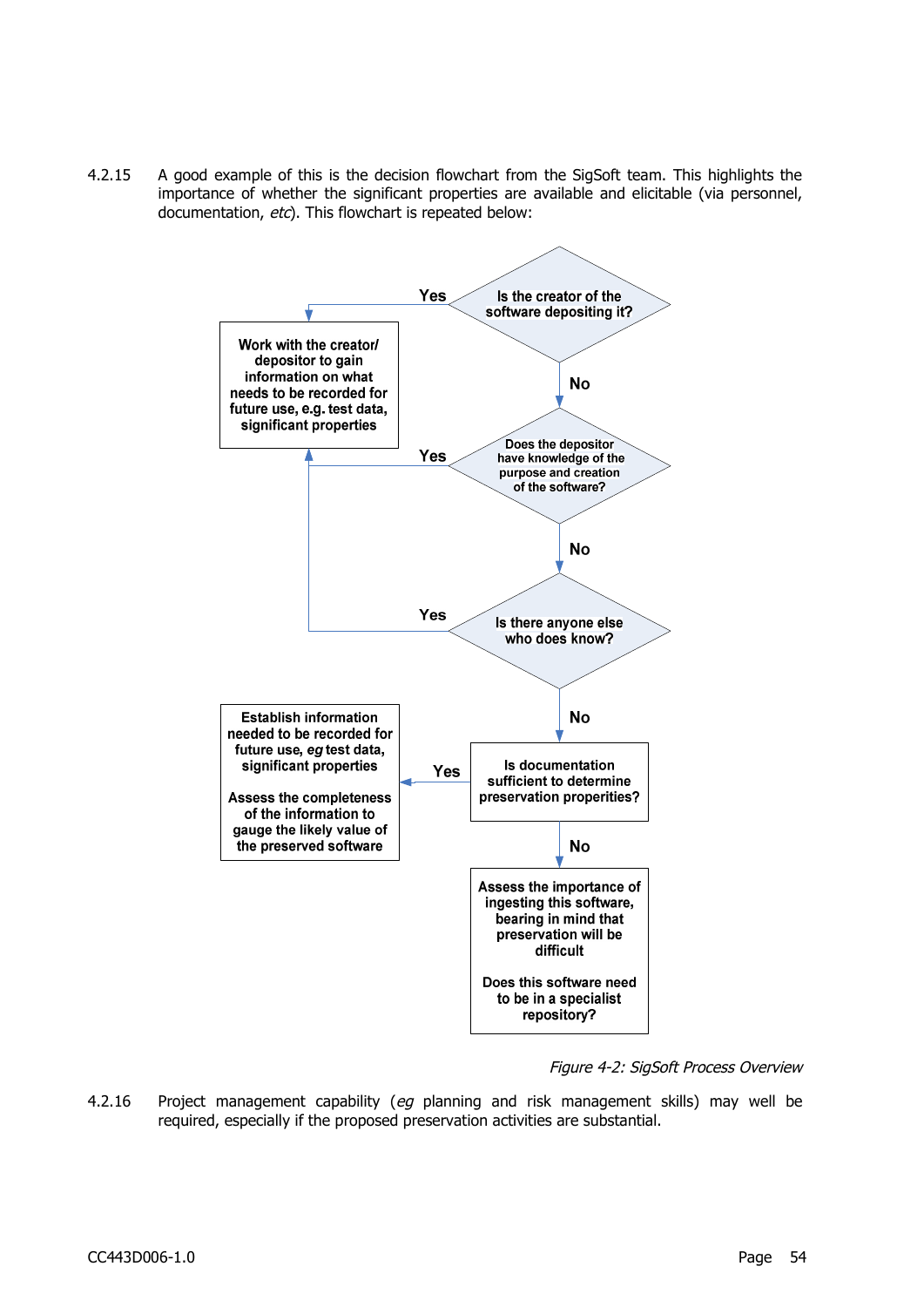### **Is the necessary capacity available?**

- 4.2.17 This question addresses whether preservation is affordable, both in terms of effort and money. You could consider different models, for example bringing in specialists if the necessary capacity is not available in-house.
- 4.2.18 It should be noted that availability and affordability of capacity changes over time, another justification for viewing preservation activities as an ongoing review process, not a one-off decision.

# **4.3 How should this software be preserved?**

- 4.3.1 So, you have decided to preserve your software. How should you go about it? Seven different approaches to preservation are detailed in Annex A, and are summarised here as:
	- **Technical preservation (techno-centric)** Preserve original hardware and software in same state;
	- **Emulation (data-centric)** Emulate original hardware / operating environment, keeping software in same state;
	- **Migration (functionality-centric)** Update software as required to maintain same functionality, porting/transferring before platform obsolescence;
	- **Cultivation (process-centric)** Keep software 'alive' by moving to a more open development model, bringing on board additional contributors and spreading knowledge of process;
	- **Hibernation (knowledge-centric)** Preserve the knowledge of how to resuscitate/recreate the exact functionality of the software at a later date;
	- **Deprecation** Formally retire the software without leaving the option of resuscitation/recreation;
	- **Procrastination** Do nothing.
- 4.3.2 A whole range of considerations are pertinent to choosing between these options. These include:
	- How much access do you have?
		- Are you the owner of the code?
		- Are you the developer of the code?
		- Do you have access to the source code?
		- Do you have access to the hardware the software is running on?
		- Are you a user of the software? $64$
	- Do you have the necessary Intellectual Property Rights (IPR)?
	- What are you needing to preserve?

 $\frac{1}{64}$ 

Even end users can influence whether software is sustained. For example, weight of customer opinion forced Microsoft to extend its support for Windows XP when it perhaps would have preferred wholescale migration to Windows Vista. On the smaller scale of niche academic software user opinion should carry greater weight.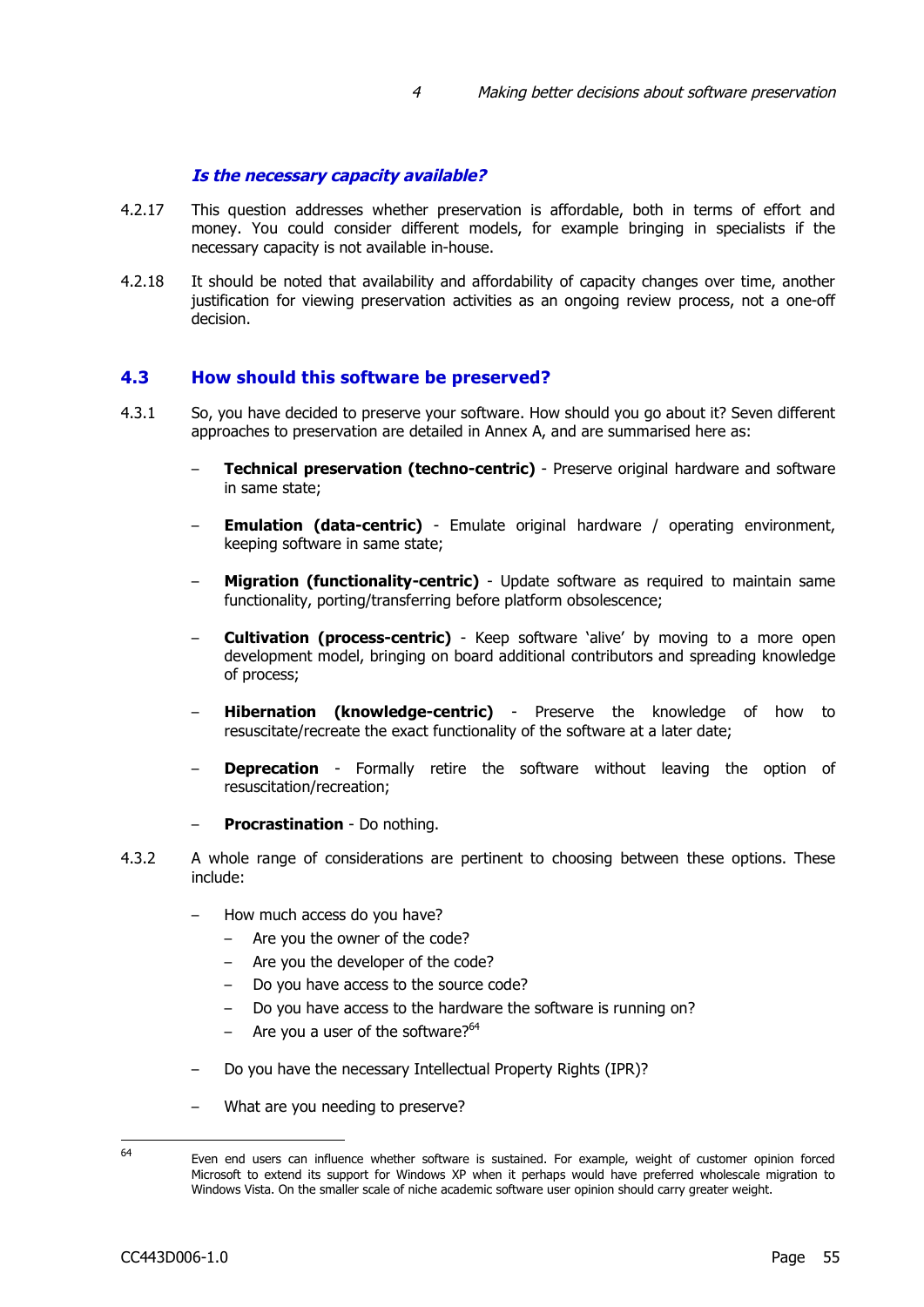- A few major pieces of functionality;
- Most of the functionality, but tolerant of minor deviations;
- All functionality, but fixing errors when found;
- Must perform exactly as original.
- What is your likely effort profile?
	- Something now, nothing in future;
	- Something now, something in future;
	- Nothing now, something in future;
	- Nothing now, nothing in future.
- What is the maintainability of underlying hardware?
- Is maintaining integrity and/or authenticity an important requirement?<sup>65</sup>
- How long do you want to preserve it for?
	- In general, source code can be preserved for longer than binaries.
	- Design documents, pseudo-code, test data, etc lasts longer than source code.
	- Standards last longer than software product series, which last longer than software versions.
	- If software needs to be preserved for a decade or more, this is multiple generations of technology.
- Can you afford it?
	- Do you have the necessary funding and effort to commit to preservation?
- Are you also interested in further development or maintenance?
	- For example, new or improved functionality might be a parallel interest.
- What development effort has been invested into the software so far?
	- Whilst 'sunk costs' should not influence whether software is preserved, the effort that has gone into the software may reveal whether code or binaries should be preserved, or should efforts go into preserving the design, test data, algorithm, etc. For instance, if a trivial script was written to produce a particular graph for a paper and the method has already been documented in the algorithm, then perhaps it is better to retain the capability to rewrite the software rather than preserve the software with other approaches.
- Is the software already open source, or could it be made open source?
	- Are there any barriers to making it open source?

<sup>—&</sup>lt;br>65

Sometimes maintaining the chain of custody is critical. For example, the preservation of some computer games has required that the 'taking off of the shrink-wrap' is logged and tracked.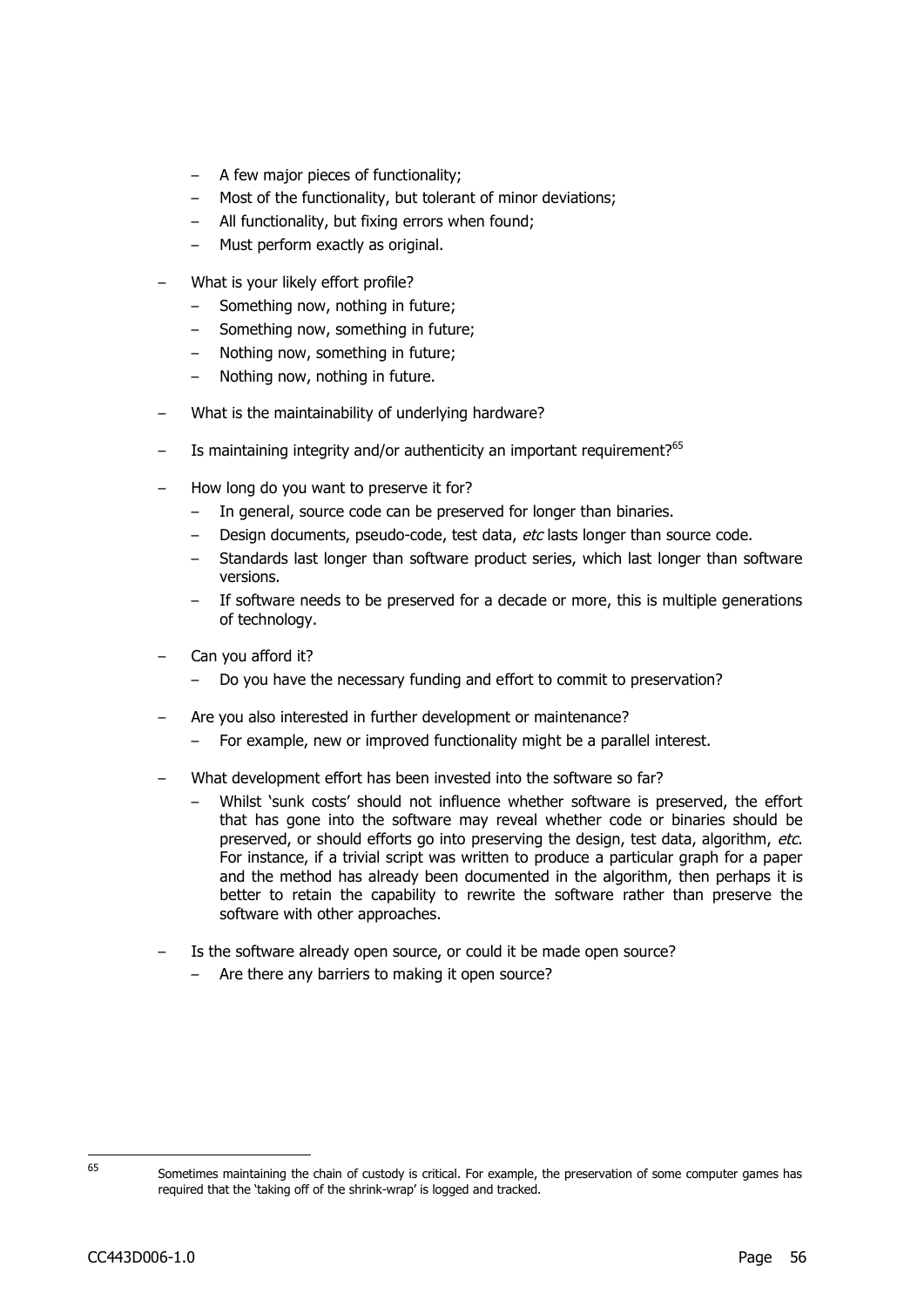# **Is each approach appropriate to every purpose?**

4.3.3 No. Some approaches are better suited than others to each purpose. The table below provides an indicative mapping between the four purposes and appropriate approaches.

|                                                           | <b>Technical</b><br>preservation | <b>Emulation</b> | <b>Migration</b> | <b>Cultivation</b> | <b>Hibernation</b> |
|-----------------------------------------------------------|----------------------------------|------------------|------------------|--------------------|--------------------|
| <b>Achieve legal</b><br>compliance and<br>accountability  |                                  |                  |                  |                    |                    |
| <b>Create heritage value</b>                              |                                  |                  |                  |                    |                    |
| <b>Enable continued</b><br>access to data and<br>services |                                  |                  |                  |                    |                    |
| <b>Encourage software</b><br>reuse                        |                                  |                  |                  |                    |                    |

4.3.4 We do not consider procrastination to be an appropriate approach to any software.

### **What are the relative advantages and disadvantages of each approach?**

4.3.5 Understanding the advantages and disadvantages of your intended approach is key to making a final decision. The table below sets out some advantages and disadvantages.

| <b>Approach</b>                                      | <b>Advantages</b>                              | <b>Disadvantages</b>                                                              |
|------------------------------------------------------|------------------------------------------------|-----------------------------------------------------------------------------------|
| <b>Technical</b><br>preservation<br>(techno-centric) | Clearly defined approach                       | Risky to rely on hardware and                                                     |
|                                                      | Can often change to emulation at later<br>date | software which is no longer<br>supported or is considered obsolete                |
|                                                      | Access to source code not necessary            | Does not guarantee future access if<br>dependent on other                         |
|                                                      | Will perform exactly as original               | hardware/software (eg networking)                                                 |
|                                                      | Minimal technical capability required          | Can be vulnerable to malicious<br>attack                                          |
|                                                      | Well suited to embedded systems                | Access may be limited to a specific<br>-<br>physical location                     |
|                                                      |                                                | Use is limited to those users with the<br>—<br>specific hardware / software setup |
|                                                      |                                                | Long-term hardware degradation<br>make this a short-term approach                 |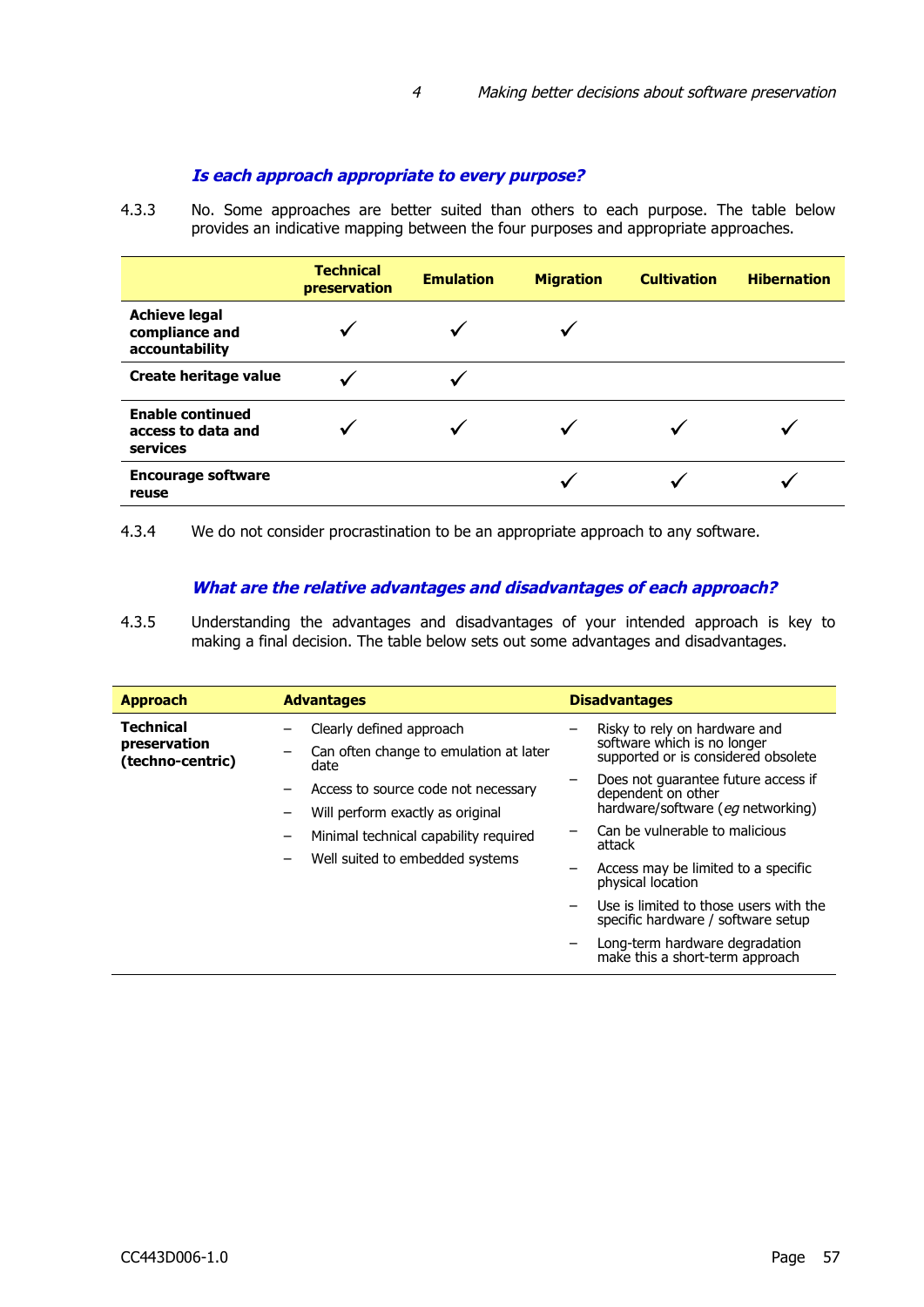| <b>Approach</b>                                 | <b>Advantages</b>                                                                                              | <b>Disadvantages</b>                                                                                                                                                              |  |  |
|-------------------------------------------------|----------------------------------------------------------------------------------------------------------------|-----------------------------------------------------------------------------------------------------------------------------------------------------------------------------------|--|--|
| <b>Emulation</b><br>(data-centric)              | Little technical capability and effort<br>$\overline{\phantom{0}}$<br>required if reliable emulator exists     | Need all aspects of hardware to be<br>emulated correctly, including flaws                                                                                                         |  |  |
|                                                 | Easier to manage virtualised hardware<br>$\qquad \qquad -$                                                     | Should perform exactly as original                                                                                                                                                |  |  |
|                                                 | If emulator continues to be<br>developed/supported, software can<br>continue to be run indefinitely            | but there may be subtle nuances or<br>annoying quirks; at worst it ought to<br>provide general functionality but<br>sometimes there are more serious                              |  |  |
|                                                 | Access to source code not necessary                                                                            | problems                                                                                                                                                                          |  |  |
|                                                 |                                                                                                                | May need a licence for emulator                                                                                                                                                   |  |  |
|                                                 |                                                                                                                | If emulator ceases to be developed<br>need an alternative approach                                                                                                                |  |  |
|                                                 |                                                                                                                | Can be vulnerable to malicious<br>attack                                                                                                                                          |  |  |
|                                                 |                                                                                                                | Performance often suffers                                                                                                                                                         |  |  |
| <b>Migration</b><br>(functionality-<br>centric) | Allows further continued maintenance<br>of software                                                            | Requires intellectual property of<br>-<br>software to be held                                                                                                                     |  |  |
|                                                 | Allows further development of<br>software for new or enhanced                                                  | Requires continued effort for<br>maintenance and porting                                                                                                                          |  |  |
|                                                 | functionality<br>Enables access on other platforms                                                             | Requires enduring technical<br>-<br>capability                                                                                                                                    |  |  |
|                                                 | Source code approaches likely to<br>outlast binary based approaches                                            | Little quarantee that it will perform<br>exactly as original, but major<br>functionality should be preserved<br>and is better for where there is<br>tolerance of minor deviations |  |  |
|                                                 |                                                                                                                | Frequency of update is unpredictable<br>(technologies are volatile)                                                                                                               |  |  |
| <b>Cultivation</b><br>(process-centric)         | Shares the sustainability workload<br>—                                                                        | Not a quick nor guaranteed fix                                                                                                                                                    |  |  |
|                                                 | Increases chances of continued<br>maintenance of software                                                      | (building a self-sustaining<br>community takes time and often<br>fails)                                                                                                           |  |  |
|                                                 | Allows further development of<br>$\qquad \qquad -$<br>software for new or enhanced<br>functionality            | Requires intellectual property of<br>software to be held                                                                                                                          |  |  |
|                                                 | Potential for better migration to other                                                                        | Requires more coordination                                                                                                                                                        |  |  |
|                                                 | platforms                                                                                                      | Possibility of loss of control of<br>direction                                                                                                                                    |  |  |
|                                                 | Source code approaches likely to<br>outlast binary based approaches                                            | Technical and community-building<br>capability required                                                                                                                           |  |  |
| <b>Hibernation</b><br>(knowledge-centric)       | Useful when you have a known break<br>in effort                                                                | Can be difficult to check if<br>-<br>hibernation processes are rigorous<br>until after it is too late                                                                             |  |  |
|                                                 | Supports repeatability/reproducibility<br>of results as the same or similar<br>algorithm can be re-implemented | Requires familiarity and<br>understanding of software                                                                                                                             |  |  |
|                                                 | Documentation-based approach could<br>be longest lived                                                         | Returning to any code after a long<br>delay will always be hard                                                                                                                   |  |  |
| <b>Deprecation</b>                              | Threat of deprecation may stir latent<br>users into action                                                     | Closes option of future use, which is<br>—<br>often hard to predict                                                                                                               |  |  |
|                                                 | Unambiguous statement of status of<br>the software                                                             | May require software archaeology<br>skills in the future                                                                                                                          |  |  |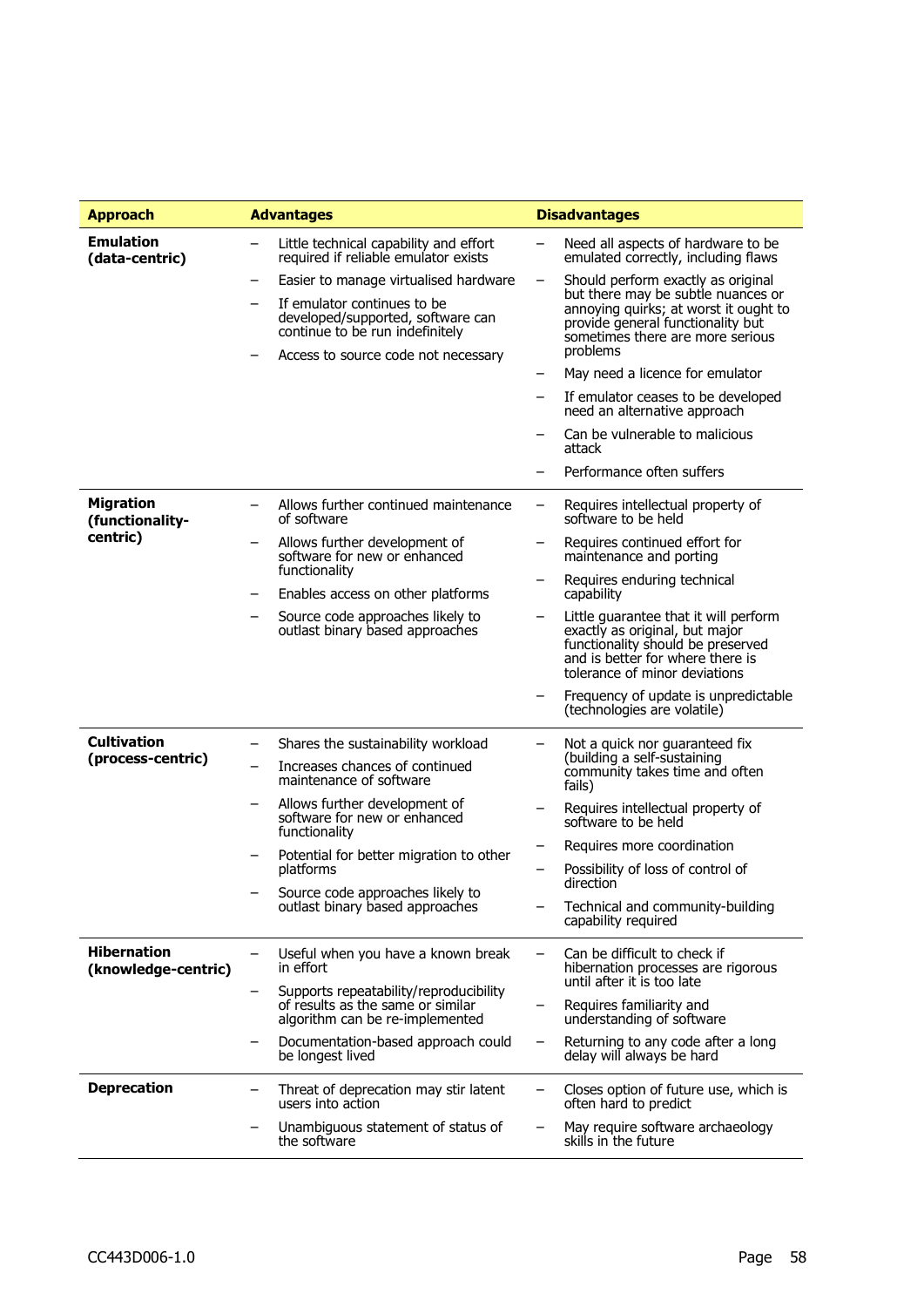| <b>Approach</b>        | <b>Advantages</b>                                                                                                                                                                               | <b>Disadvantages</b>                                                                                                                                                           |
|------------------------|-------------------------------------------------------------------------------------------------------------------------------------------------------------------------------------------------|--------------------------------------------------------------------------------------------------------------------------------------------------------------------------------|
| <b>Procrastination</b> | Comes naturally<br>No upfront cost<br>May be the best approach where trivial<br>effort was needed to develop<br>software, or it was a useful training<br>exercise, and there are no other users | $-$ Entirely reactive: not a valid<br>preservation approach!<br>May require software archaeology<br>skills in the future<br>Largest later cost, if software is<br>needed again |

#### **Identifying purposes, benefits and scenarios for the DMAREL software**

The purposes, benefits and approaches in this section have been applied retrospectively to the DMAREL software, showing how a rationale can be created and a preservation strategy (migration with a hint of emulation) chosen. DMAREL is an application in the domain of computational chemistry that allows energy minimisation of rigid molecules with the electrostatics described by a distributed multipole. It was written by Maurice Leslie who was in the Computational Chemistry Group (CCG) at Daresbury Laboratory under the auspices of the Engineering and Physical Sciences Research Council (EPSRC) for the EPSRC's Collaborative Computational Project for the Computer Simulation of Condensed Phases (CCP5).<sup>66</sup>

DMAREL was a key component of a computational workflow used by Prof Sally Price's group at UCL in order to predict the theoretical existence of different crystal structures of molecules.

#### **Motivations**

However, there was an increasing need to move on from DMAREL. A key motivation for this was whilst DMAREL could successfully predict crystal structures on the size of *eg* a Benzene molecule, the UCL research team had requirements to predict structures for much larger molecules. Another motivator was that the major author and maintainer of DMAREL was in the process of retiring but was maintaining the software on a goodwill basis which was clearly not sustainable.

As part of the CPOSS (Crystal Prediction of the Organic Solid State) project<sup>67</sup>, Prof Price's group decided to develop a new codebase themselves. In order to achieve this, they first negotiated the intellectual property transfer from Daresbury to UCL.

### **The Migration and Deprecation Process**

Following this, they began a process of knowledge transfer from the original author to the present team. Still a Fortran application, they were constrained in that DMAREL formed part of a much wider community of use where it was embedded in other application workflows.

 The replacement would have to be backwards compatible with respect to all inputs, outputs and application options to ensure plugin-compatibility into existing DMAREL related workflows.

<sup>—&</sup>lt;br>66 67

 <sup>&</sup>lt;http://www.cse.scitech.ac.uk/ccg/software/DMAREL/index.shtml> accessed 14 October 2010.

See DMACRYS pages on <http://www.cposs.org.uk> accessed 14 October 2010.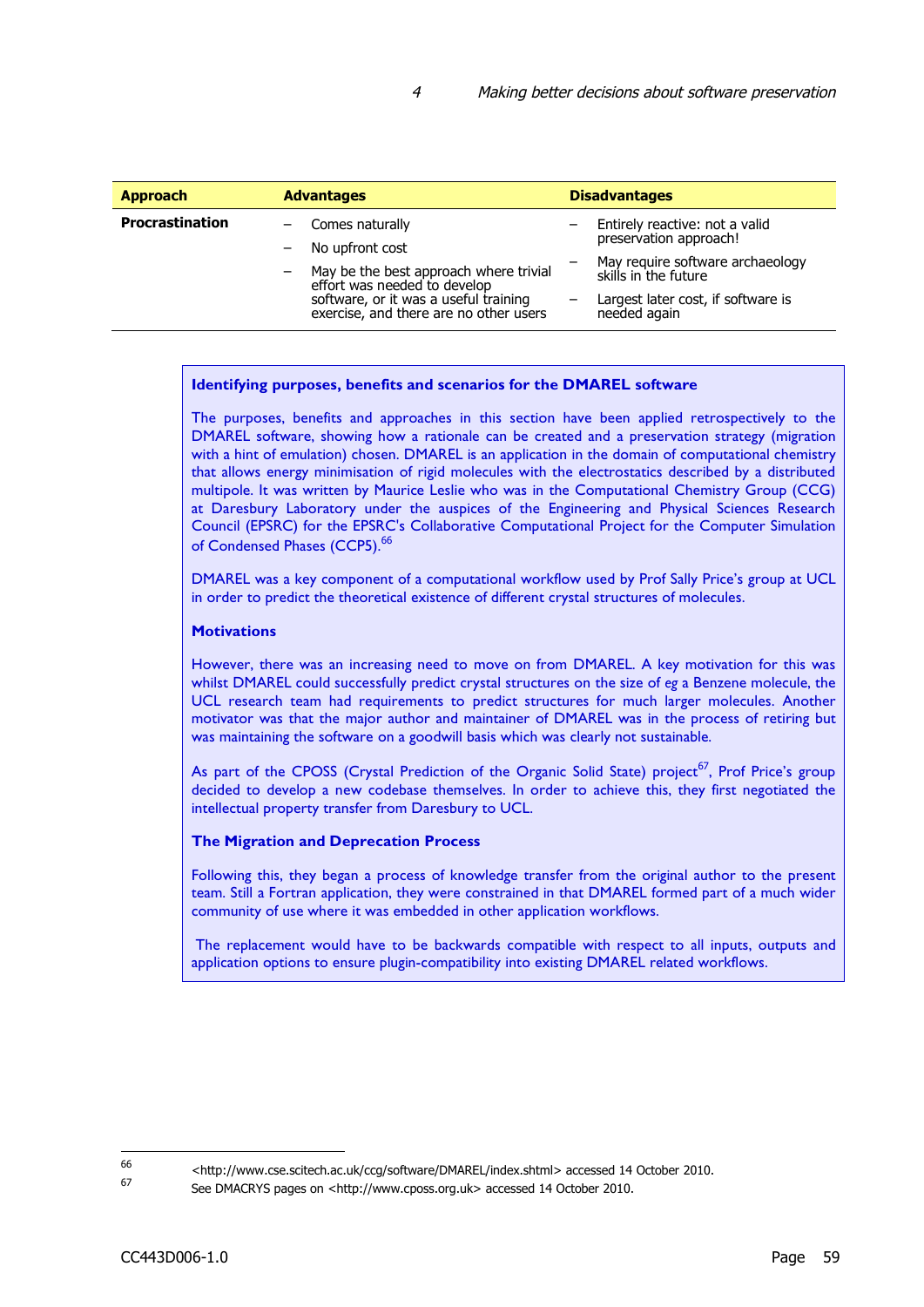This essentially meant they had to work to understand the current usage of DMAREL outside of their own group in other workflow ecosystems. Having done this, they replaced DMAREL in their own workflow with DMACRYS to validate its behaviour, which was successfully achieved within the ENGAGE-CPOSS project<sup>68</sup>. They clearly recognised the need to duplicate previous results from DMAREL with DMACRYS, and went to great lengths to verify that workflows where DMAREL was used produced identical results when replaced by DMACRYS.

With the new version, not only could UCL do bigger scale science, but anyone using DMAREL could use DMACRYS in the same environments, which acts the same as DMAREL in all appropriate respects. Now they are confident DMACRYS is a suitable successor to DMAREL, they have taken ownership of links with DMAREL and are actively deprecating it. This requires actively seeking changes to the website of the original supplier and replying to any requests for DMAREL with e-mail that strongly encourages that new users use DMACRYS and warning that DMAREL is no longer supported.

The principle preservation approach was migration of the software's function to new software/There is also an element of emulation - in the sense of 'pluggable' compatibility within an application environment (*ie* precise emulation of previous input and output formats, options and application behaviour). This extends the emulation concept beyond the emulation of an operating system or other similar environment. Finally the original code was actively deprecated in order to prevent bifurcation of the user community.

#### **How this relates to the framework**

#### **Encourage software reuse**

The relevant scenarios within this purpose in the framework are:

- Continuing operational use in institution;
- Increasing uptake elsewhere.

But in addition, they needed a superior product with the constraint that it was backwardly compatible with its predecessor.

The benefits were:

- Increased quality and dependability the codebase was reengineered and provided improved and larger-scale functionality;
- Focused use of specialists  $-$  by centralising development within UCL;
- Reduced duplication superseded and actively deprecated predecessor;
- Opportunities for commercialisation pharmaceutical companies would find it impossible to be able to analyse modern drug candidate compounds using DMAREL - too small-scale.

#### **Enable continued access to data and services**

The relevant scenarios within this purpose in the framework are:

- Reproducing and verifying research results  $-$  the emulation aspect;
- Repeating and verifying research results (using the same or similar setup);

-68

 <sup>&</sup>lt;http://www.engage.ac.uk/documents/engage/pb-summary-

pdfs/ENGAGE%20Project%20Brief%20Crystal%20Energy%20Landscape%20-%20public.pdf> accessed 14 October 2010.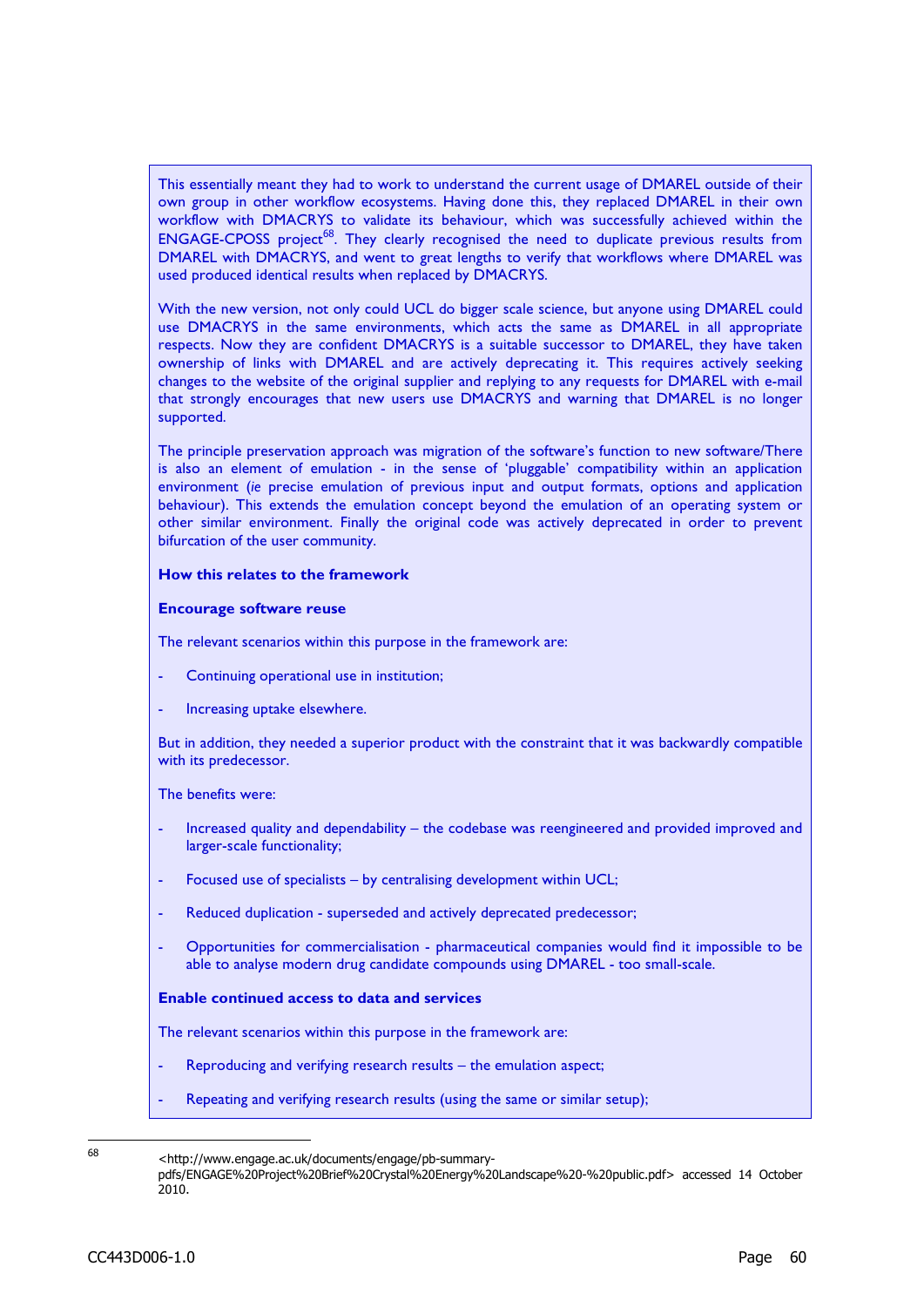- Reusing data in combination with future data can re-analyse previous data in more detail and in more ways;
- 'Squeezing' additional value from data more analysis detail can be provided from prior input data;
- Identifying new use cases from new questions;
- Maintaining legacy systems (including hardware) the CPOSS ENGAGE project was not possible without development of DMACRYS; DMAREL needed to keep operating for a while so that they could validate results;
- Ensuring business continuity;
- Avoiding software obsolescence the most important in this case.

The benefits in terms of data were:

- New insight and knowledge due to the magnitude of the science now possible with DMACRYS;
- Increased assurance in results.

Additionally, it enabled them to raise their profile within field. And although not a primary goal, a 'nice-to-have' was the commercial licensing opportunities that grew out of this work since DMACRYS could meet the scale required by industry.

The benefits in terms of services were:

- Current operations maintained the revised software is fully backwards compatible with its predecessor;
- Opportunity for improved operations via corrective maintenance  $-$  the software is being developed within a more sustainable environment so corrective actions are more tractable.

An additional benefit, in itself, is that the team is more sustainable as a software development group.

#### **Lessons learnt**

- The effort required for the transfer of intellectual property was underestimated observing the legal formalities was time-consuming but strictly necessary in order to clarify the IP position.
- From a development perspective, adoption of a source code Revision Control System is far more sustainable than their previous manual process of merging updates.
- Good technology knowledge transfer is very important in migration of development to the new team; they were fortunate to have the previous software author as a retired consultant.
- Understanding of the wider ecosystem of DMAREL was critical to understanding how best to approach the development of DMACRYS – the identified need to maintain the Input / Output (IO) formats and options was critical.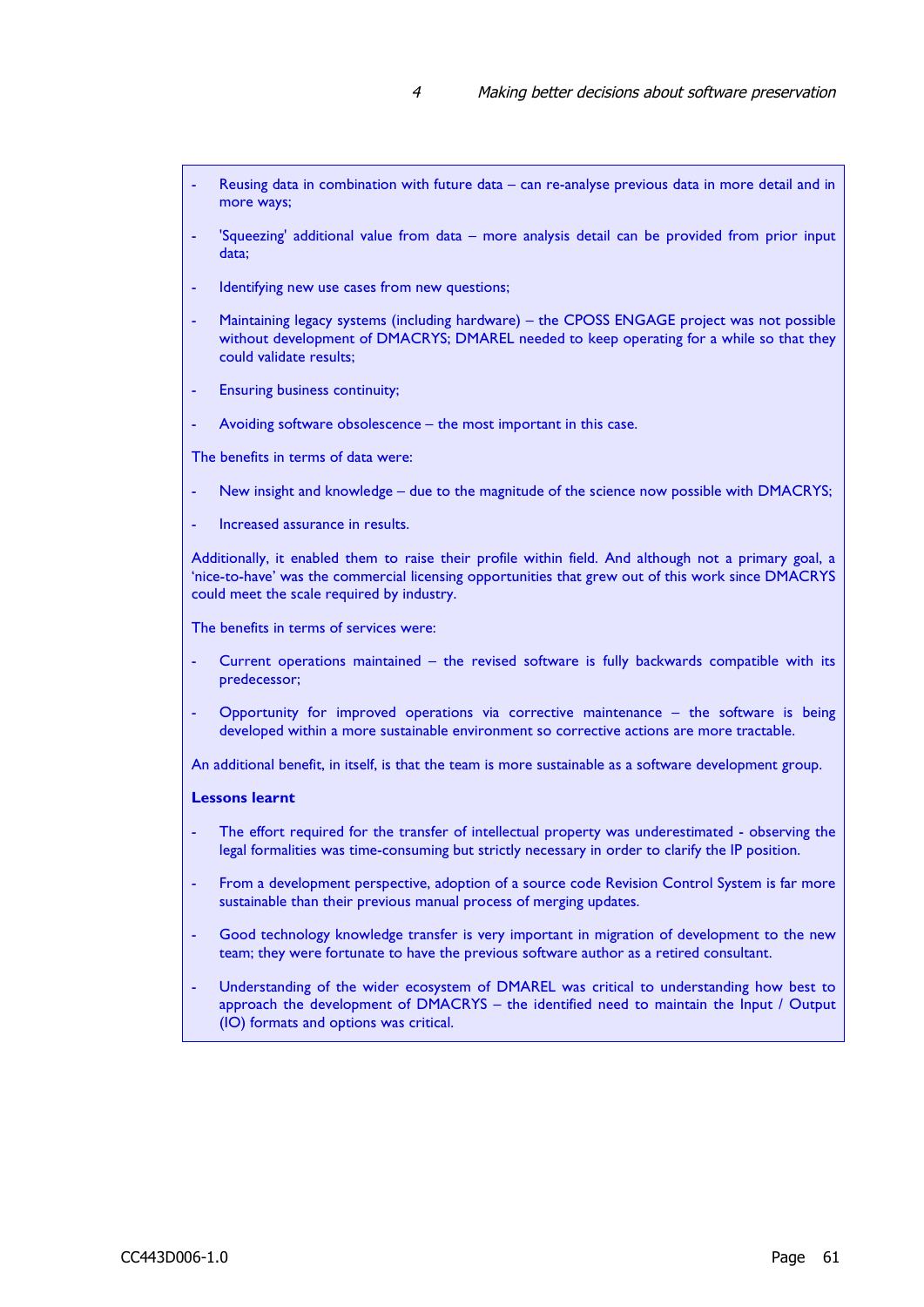# **4.4 Should preservation measures be built into your software development processes?**

- 4.4.1 A principle from other areas of digital preservation<sup>69</sup> and a strong lesson from the case studies in this report is that considering preservation, sustainability, etc upfront (and again regularly) is important. This would imply that building preservation measures into software development measures is good practice. But what are these 'preservation measures'? Two measures are apparent:
	- **Software engineering**: As sub-section 2.5 stated, 'good software preservation arises from good software engineering' so encouraging better software engineering practice will benefit software preservation if and when required. Software engineering practice includes the Significant Properties concept.
	- **Identifying explicit preservation requirements**: Requirements capture and management is an upfront activity in software development, and preservation requirements should be considered along with other requirements on functionality, interfaces, performance levels, security/privacy, etc. Explicitly agreeing and building in preservation requirements means that the specification, design, maintenance, etc will all reflect the need for preservation. Changing preservation requirements can be accommodated as with any other type of requirement.
- 4.4.2 The extent to which both software engineer practice and preservation requirements should be a priority depends on both the intended functionality of the software *(ie* whether it fits one or more of the four purposes) and the nature of the software itself. For example, is the software meant to be a proof-of-concept demonstrator, something more heavyweight like a pilot, or perhaps an operational service for a defined set of users? Each allows a different approach to be taken with different expectations of robustness and longevity. For instance, the development of large-scale, complex software always benefits from software engineering, so this supports software preservation too.
- 4.4.3 A strong analogy can be made to the well-understood place of risk management in software development processes. By building software preservation measures into existing software development processes is similar way to the application of risk management measures through the development of a piece of software. One can therefore take an appropriate approach to preservation dependent on the many factors (software maturity, impact of use, availability of effort  $etc$ ) and review this as part of the ongoing software development process.

<sup>—&</sup>lt;br>69

For example, an action articulated in the Blue Ribbon Task Force final report was "Take preservation steps early in the digital lifecycle; create and codify contingency plans; make and implement plans for handoffs to address economic risks over the digital lifecycle.", Sustainable economics for a digital planet: Ensuring long term access to digital information, Final Report of the Blue Ribbon Task Force on Sustainable Digital Preservation and Access, February 2010, <http://brtf.sdsc.edu> accessed 5 October 2010.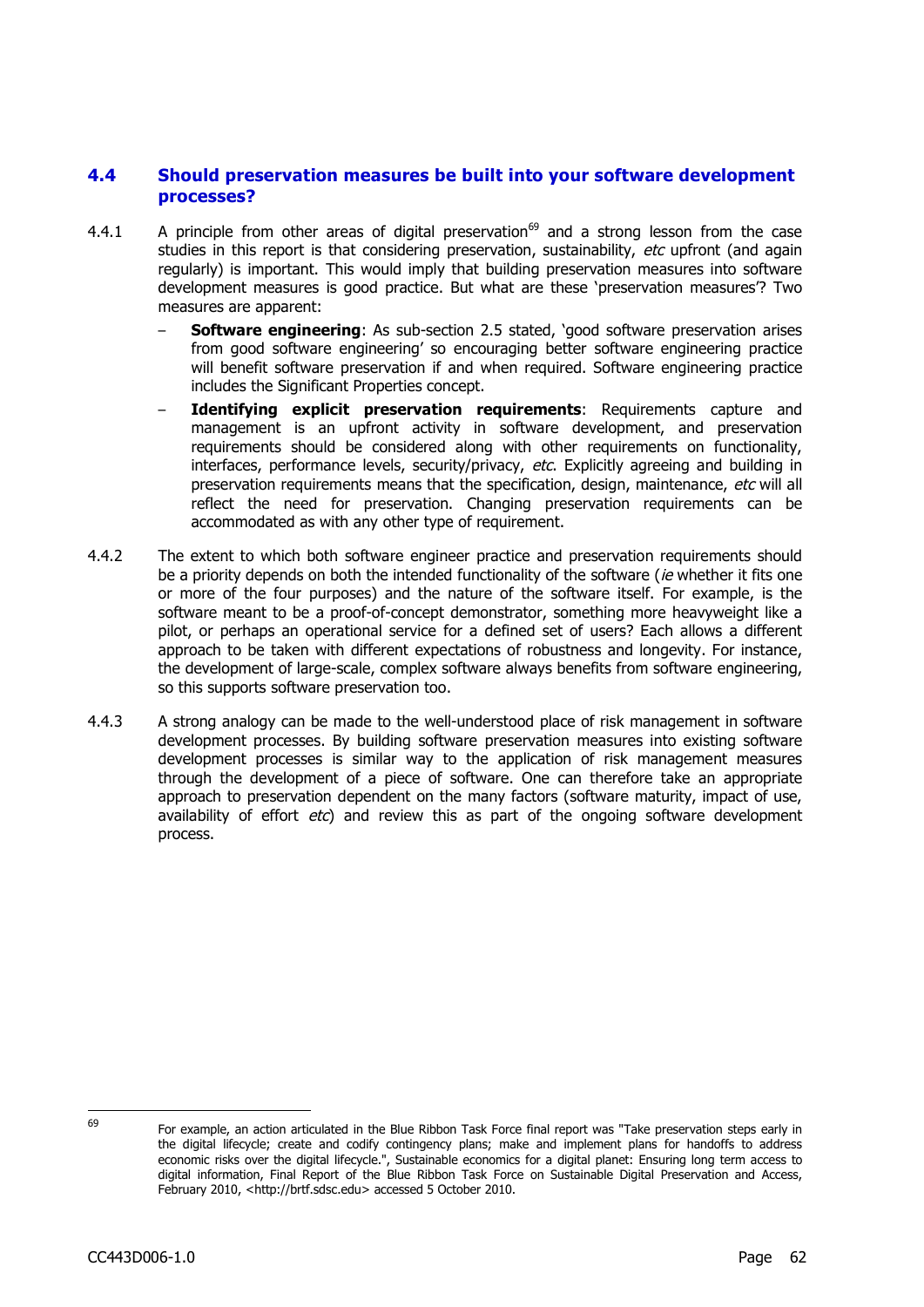# **A Different approaches to software preservation**

# **A.1 Summary**

- A.1.1 This annex provides a brief overview of different approaches to software preservation. This helps set the context and guidance in the main body of this framework document. The approaches set out are an extended set from those traditionally covered.<sup>70</sup> This is done to give proper coverage of approaches specific to open source software, to include a more pragmatic option that gives additional flexibility and to include a 'default' option for a baseline. The different approaches therefore covered are:
	- **Technical preservation (techno-centric)** Preserve original hardware and software in same state;
	- **Emulation (data-centric)** Emulate original hardware / operating environment, keeping software in same state;
	- **Migration (functionality-centric)** Update software as required to maintain same functionality, porting/transferring before platform obsolescence;
	- **Cultivation (process-centric)** Keep software 'alive' by moving to a more open development model, bringing on board additional contributors and spreading knowledge of process;
	- **Hibernation (knowledge-centric)** Preserve the knowledge of how to resuscitate/recreate the exact functionality of the software at a later date;
	- **Deprecation** Formally retire the software without leaving the option of resuscitation/recreation;
	- **Procrastination** Do nothing.
- A.1.2 Each approach is provided with a description, a set of activities, notes on costs and some pointers to further information and useful resources.
- A.1.3 Some metrics (or more general indicators) are also proposed to determine if the approach is going to plan. These will need to be tailored to the specific software preservation plan being used. A suitable set of metrics will inevitably cover a broader scope than software preservation (eg the software development process) and include technical, process and economic factors. Some concepts and examples are identified for each approach.
- A.1.4 Good questions to ask in undertaking each approach are: What would happen if the lead developer were hit by the proverbial bus? What would happen if the project (or organisation) were to be shut down urgently? Continuity (in each of the four aspects of storage, retrieval, reconstruction and replay) is necessary for software preservation.
- A.1.5 This annex can be used either as a refresher for the different approaches or as a starting link to a more detailed investigation. For a comparison of the different approaches see subsection 4.3.

 $\frac{1}{70}$ The three main preservation approaches to digital preservation - Technical Preservation, Emulation and Migration and their origin are described in the Cedars Guide to Digital Preservation Strategies (2002), <http://www.webarchive.org.uk/wayback/archive/20050410120000/http://www.leeds.ac.uk/cedars/guideto/dpstrate gies/dpstrategies.html> accessed 7 October 2010.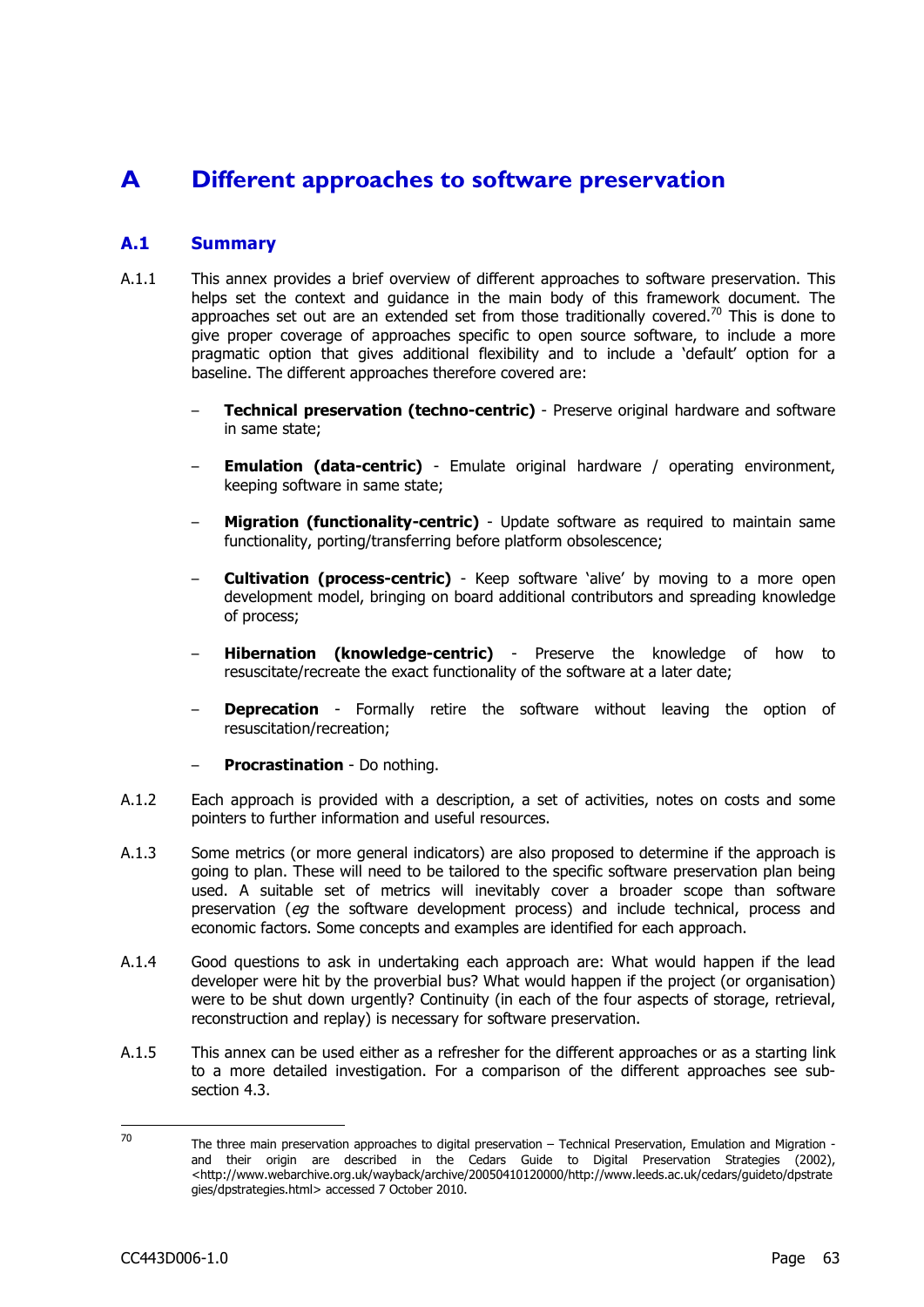# **A.2 Technical preservation (techno-centric)**

- A.2.1 Technical preservation is a planned and intentional decision to keep the software and hardware running in the same state. There is also the option of purchasing and spares so that components can be replaced as they fail. Bear in mind that no obsolete technology can be kept functional indefinitely. Technical preservation generally works best for when there is a known preservation period (especially if this is less than known support periods).
- A.2.2 Software is reliant on hardware, and hardware changes as each new model is released. Over time, hardware will change to such an extent that older software will not run on the latest hardware. Without the hardware to run on, software becomes redundant.
- A.2.3 The easiest way to ensure that there will always be hardware to run your software is to preserve the hardware. Technical preservation has one big benefit: it's easy. You simply continue business as usual. There are drawbacks to this approach. The first is maintenance. Over time, hardware components will wear out and must be replaced. If the hardware is no longer manufactured, components become scare and expensive. Ultimately, you may find yourself with broken hardware and no way of fixing it – leaving you with redundant software. The second drawback is isolation. Your software only works with very specific hardware, which limits your users to those people with the right hardware. This might be a very small group.
- A.2.4 Technical preservation is a straightforward approach to sustainability, but it's only as reliable whilst you have a stockpile of spare parts.
- A.2.5 Specific activities within this approach are likely to include:
	- purchasing spares;
	- regular checking that the system works;
	- maintaining hardware;
	- replacing hardware elements as they fail;
	- scheduling review points in the calendar.
- A.2.6 There are some points to factor in about the costs of this approach:
	- Some upfront costs to purchase spares;
	- Low cost initially (maintenance only) to keep the hardware and software running;
	- Costs likely to rise over time as maintenance gradually becomes more difficult;
	- At some point a large cost will be incurred as hardware fails and a replacement approach is necessary.
- A.2.7 Some metrics or indicators to monitor to know how well this approach is proceeding could be designed around one or more of the following:
	- continued executability (eq percentage monthly uptime, or number of failures a month);
	- ongoing maintenance overheads (eg effort per month, or direct/indirect cost per month);
	- number of remaining spares;
	- expected cost of a replacement system (NB: this will change non-linearly over time).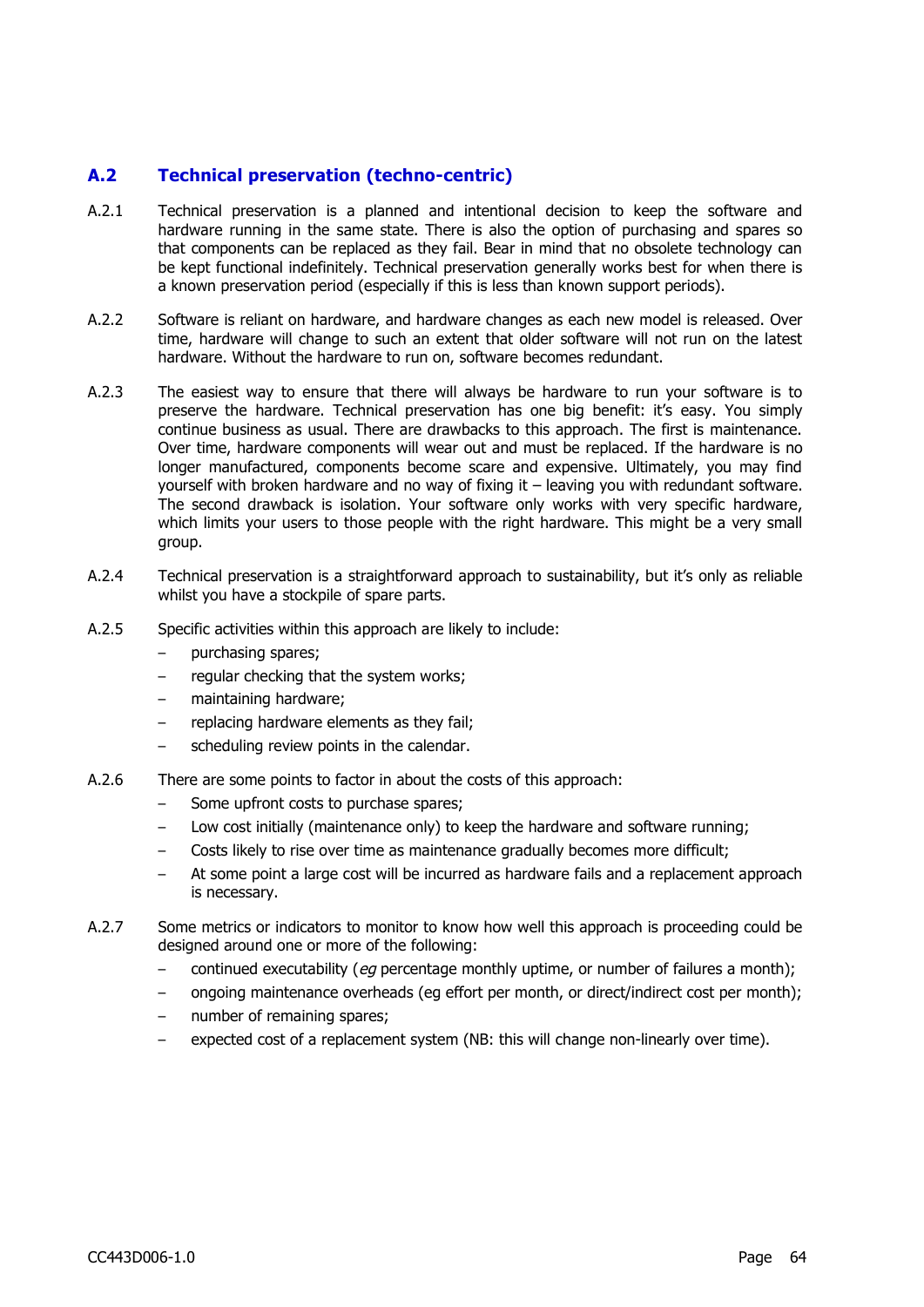### **Data preservation, not software preservation<sup>71</sup>**

The UK Data Archive (UKDA) is curator of the largest collection of digital data in the social sciences and humanities in the UK. Since the 1970s it has taken a data migration-based approach to preservation. This seeks to entirely separate and decouple data from the software. This strategy was founded on the premise that, at some time in the future, the software used to create or analyse data will not be executable. Therefore both software and platform neutrality is critical. The alternate strategy would be to maintain and disseminate (or provide online access to) older versions of software alongside the legacy file formats. While this approach is increasingly technically feasible with virtual machines it still faces significant challenges over the rights to use and disseminate commercial software packages and limits users access to functionality offered by modern revisions of those packages. They still need the software applications for data they are going to curate in order to prepare the data for migration, but placing complete dependence on the existence of new versions of the software would be to avoid the questions of software dependency. Implementing this strategy is made easier because they actually have few software packages to consider: ten packages cover around 95% of the data. They also periodically announce the software packages they can support to retain their focus. However, because they need to migrate data (from old to new) the software they run is sometimes unsupported and legacy. Their approach is strictly to support this software rather than preserve it; and this support will diminish over time, as fewer instances of legacy file formats are deposited for ingest by the Archive. The Archive's Preservation Policy is: <http://www.data-archive.ac.uk/curate/preservation-policy>.

This approach does mean that there are challenges around hardware maintenance and backwards compatibility of different versions of software. An instance of these challenges was faced with SPSS, the common statistical package. The UKDA wrote scripts in 2003 for their workflow. These scripts were dependent on running v13 of SPSS. Because of the significant investment in writing the scripts (approximately one-person year of specialist effort) the UKDA continued to run machines with v13 on them for as long as possible. Eventually the support overhead for the obsolete software and hardware became untenable and the team created a data conversion tool that could convert between SPSS file formats for any version between v6 and v18. This tool allowed them to retain their data migration-based approach to digital preservation. However, this too will need to be upgraded periodically.

The tool was created as part of a 12 month JISC-funded project - Data Exchange Tools and Conversion Utilities (DExT). The final report<sup>72</sup> from the project reaffirmed the importance of open data exchange formats: "Data conversion and proprietary data entry and analysis are particularly important and problematic aspects of data management and curation... The main issues involve the buying-in to a dedicated analytic strategy and typically a particular software package. Over the years the UKDA has seen a number of such softwares quickly become obsolete. To address the problem of incompatibility between software various data conversion tools have come of the market. However in the qualitative data analysis software field there are no such inter-software conversion tools. Open data exchange formats are necessary for maximising the opportunities for data sharing and long-term archiving."

### **Further information and useful resources**

The National Museum of Computing http://www.tnmoc.org

Computer History Museum http://www.computerhistory.org

Keeping Old Computers Alive http://www.techsoup.org/learningcenter/hardware/archives/page9667.cfm

 $\frac{1}{71}$  Personal communication with Matthew Woollard, 11 June 2010. 72

 <sup>&</sup>lt;http://ie-repository.jisc.ac.uk/393/> accessed 14 October 2010.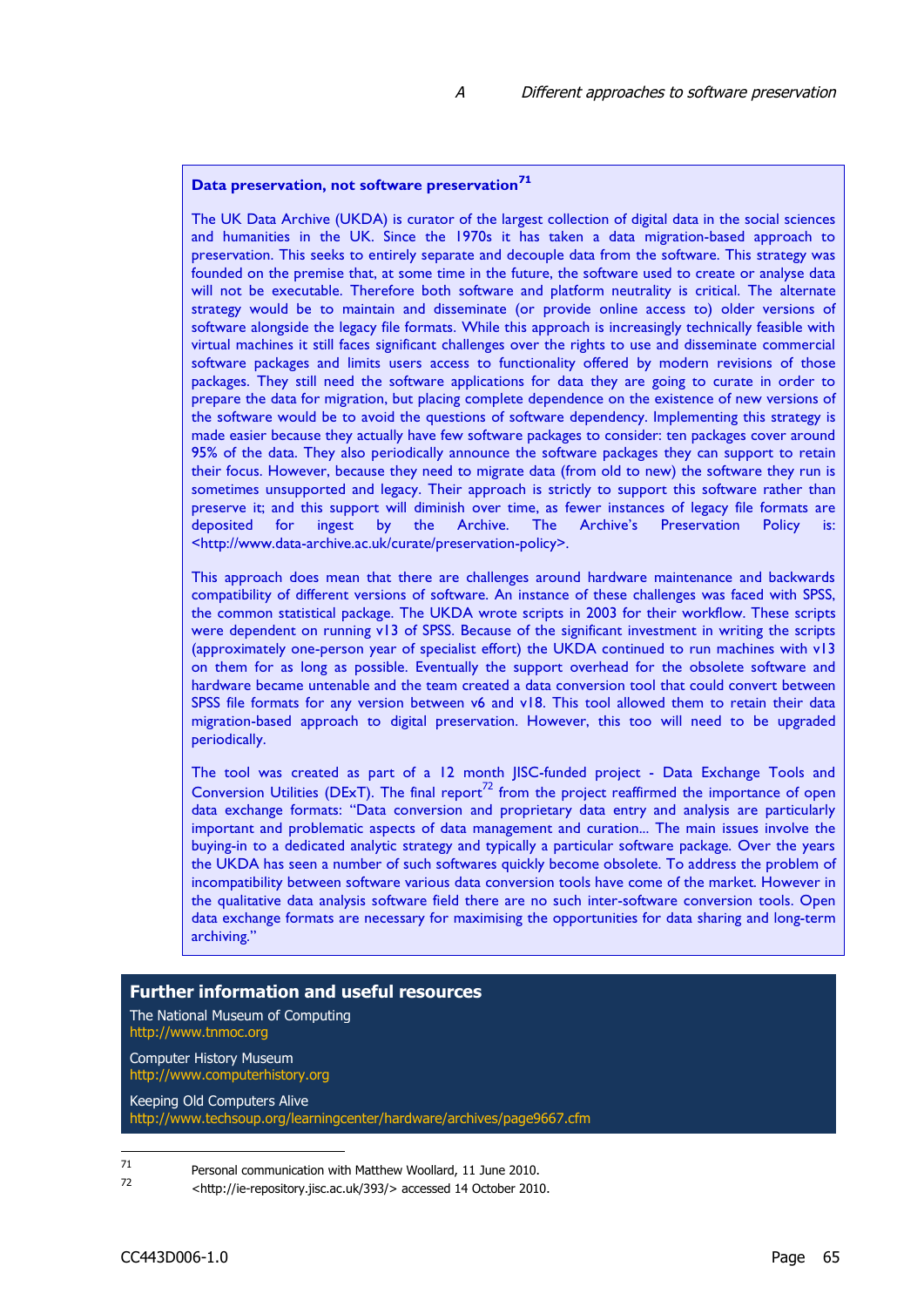# **A.3 Emulation (data-centric)**

- A.3.1 You want to keep your software, but you're worried that technical-preservation might leave you with no hardware or an expensive maintenance bill. The alternative may be emulation. An emulator is a software package that mimics your old hardware and/or operating environment, and can be run on any computer.
- A.3.2 Emulation gives you the flexibility to run your software on new hardware, which gives your software a new lease of life. As always, there are drawbacks. You need to find an emulator. You might be lucky and find one available under a free-to-use licence, or you might be able to buy one. However, if your old hardware was rare, you may find that no emulator exists. In this case, you either have to write an emulator yourself, which requires specialist skills and could be expensive, or explore another of the sustainability approaches. It is difficult to write an emulator that perfectly mimics the old hardware. This can lead to differences between the operation of the old hardware and the new emulator, which could manifest themselves in annoying quirks or more serious problems.
- A.3.3 Specific activities within this approach are likely to include:
	- regular checking that the system works;
	- regression testing;
	- verifying and validating results;
	- updating the emulator (or maintaining it if developed in-house);
	- scheduling review points in the calendar.
- A.3.4 There are some points to factor in about the costs of this approach:
	- Low cost if emulator exists as costs borne by someone else;
	- Emulators themselves need sustaining;
	- At some point a large cost may be incurred as emulator ceases to work and a replacement approach is necessary.
- A.3.5 Some metrics or indicators to monitor to know how well this approach is proceeding could be designed around one or more of the following:
	- continued executability (eg percentage monthly uptime, or number of failures a month);
	- $-$  frequency of updates to emulator to know if the emulator being sustained (eq updates per quarter, number of unresolved bugs);
	- cost of emulation (eq total costs in licensing, handling emulation errors, verifying data, etc per month or quarter);
	- emulation performance (eq average response time over a month for a service or the program execution time for a command-line application based on some sequence of test queries or input).

# **Further information and useful resources**

# PI ANFTS project http://www.planets-project.eu/docs/reports/Planets\_PA5-D1-TestingToolsForTechnicalEnvironments-Final\_v2\_public.pdf

Project KEEP http://www.keep-project.eu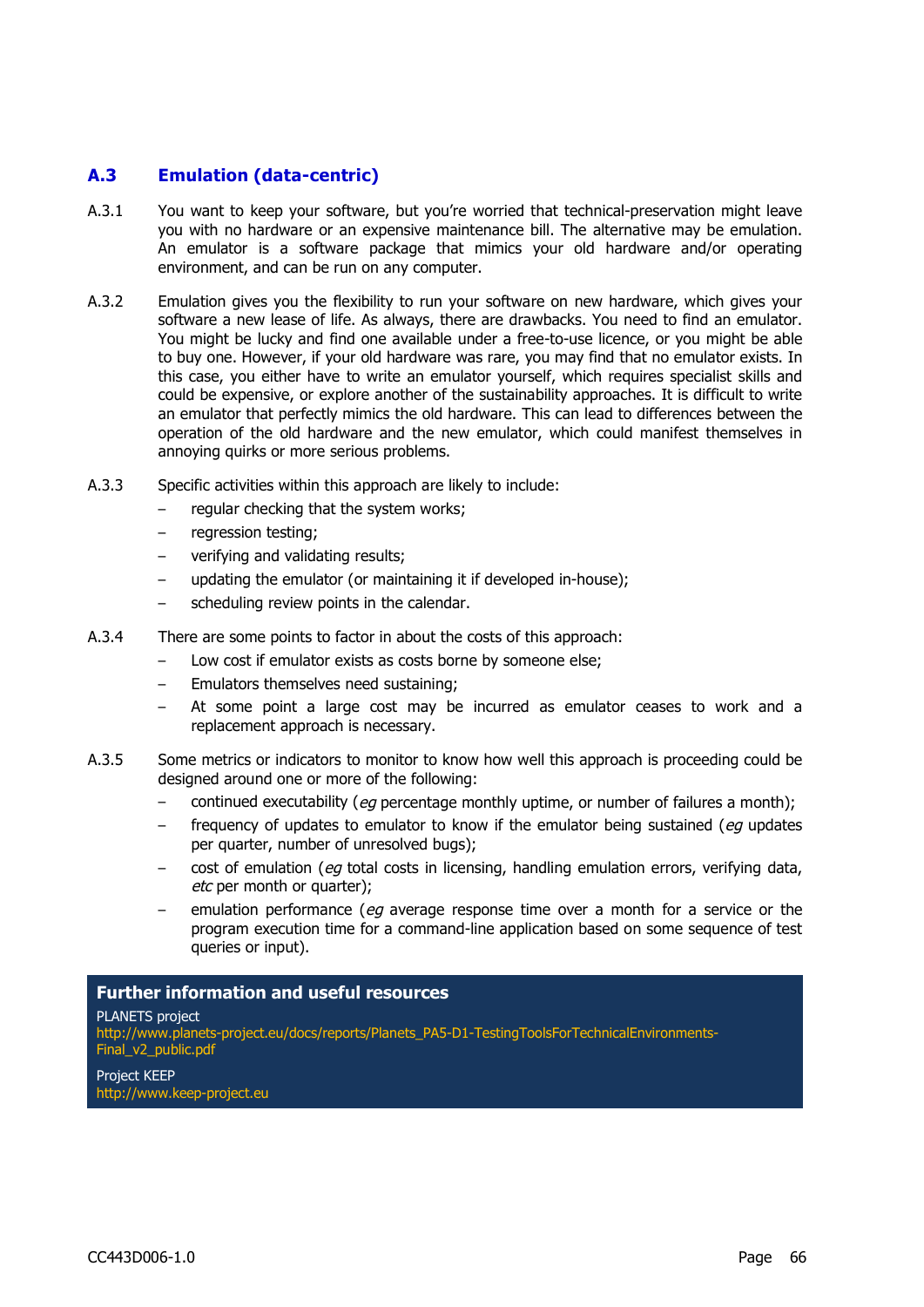# **A.4 Migration (functionality-centric)**

- A.4.1 Migration keeps the system functional with new technology.
- A.4.2 If you need to reproduce the operation of your software reliably, the best choice may be migration. With this approach, you re-code your software so that it will work on new hardware or operate with new reliable software. Re-coding for migration also gives you the perfect opportunity to enhance your software's operation, such as fixing bugs or adding new features.
- A.4.3 There is a wide range of migration approaches from a complete re-write of the code, which allows the software to be used on a completely different system, to continual migration, which keeps your code up to date with the latest (generally small and continual) changes to the hardware and software that your code relies on.
- A.4.4 A complete migration to a new system is the same as writing new software possibly harder because you are constrained by the old architecture. This leads to the biggest drawback: it's resource heavy. Dependent on the complexity of your old software, you may need a lot of development time to be invested into the migrated code.
- A.4.5 At some point in its lifetime, most code will be subject to a change in the hardware and software that it relies on. For example, your code might need to be tweaked to use a new version of Java or the latest version of an operating system.

#### **Technology obsolescence in industry**

"Peter Sandborn is a Professor in the CALCE Electronic Products and Systems Center at the University of Maryland. Dr Sandborn's group develops obsolescence forecasting algorithms, performs strategic design refresh planning, and lifetime buy quantity optimization."<sup>73</sup>

Obsolescence is a major issue in industries with long lifetime systems, since constituent components increasingly become obsolete well before the system's intended end-of-life. Peter describes it thus: "To deal with that growing pile of unavailable supplies, engineers in charge of long-lasting systems must basically predict the future--they must learn to plan well in advance, and more carefully than ever before, for the day their equipment will start to fail… **Call it the dark side of Moore's law: poor planning causes companies to spend progressively more to deal with ageing systems**".<sup>74</sup>

The answer he puts forward is refresh planning. "The goal of refresh planning is to find the best date to upgrade a product and to identify the system components on which the redesign should focus". Peter has "developed one such methodology, called Mitigation of Obsolescence Cost Analysis, or MOCA, which determines when a design refresh should occur, what the new design should accomplish, and how to manage the parts that go obsolete before that time... The key to a successful refresh schedule is deciding on it well in advance, so that a project's budget can include that expense before irreplaceable parts become a serious business liability."<sup>74</sup>

 $\frac{1}{73}$ 

74

 <sup>&</sup>lt;http://www.glue.umd.edu/~sandborn/> accessed 4 October 2010.

<sup>&</sup>lt;http://spectrum.ieee.org/computing/hardware/trapped-on-technologys-trailing-edge> accessed 6 October 2010.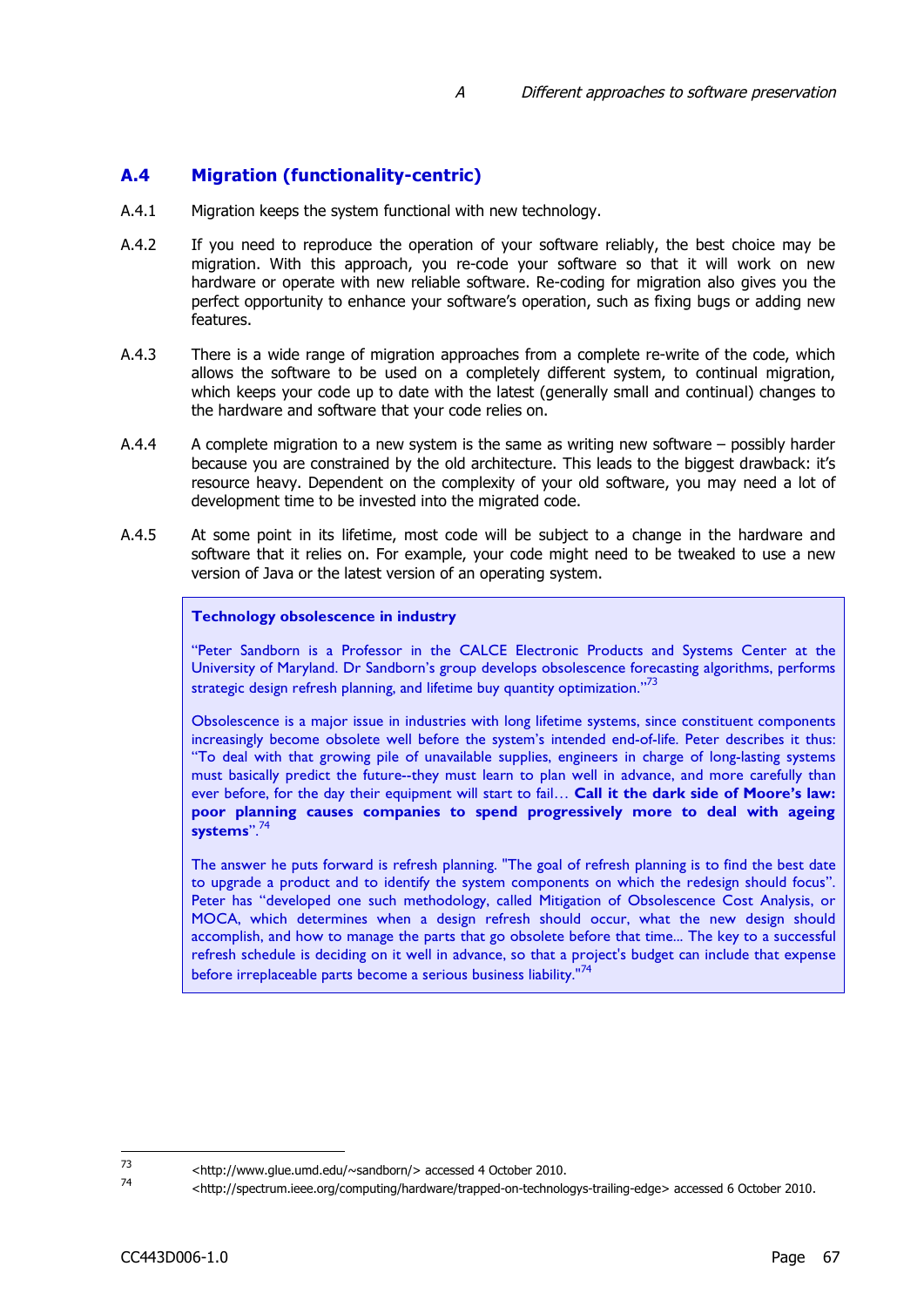Whilst Peter's main interest is in hardware obsolescence, he sees software obsolescence as "a concurrent problem". As his paper<sup>75</sup> on software obsolescence (one of the few on the topic) says "in reality [addressing obsolescence] is a hardware/software co-sustainment problem, not just a hardware sustainment problem" Peter also says "We do handle software obsolescence in MOCA, *ie*, we do lots of refresh planning studies where the bill of materials is composed of a mix of hardware and software. One thing we find is that software often creates constraints on the refresh planning process for the hardware. For example, the end of support date for an operating systems creates a constraint that the operating system has to be off all fielded systems and cannot be used in new systems, which in turn means that there has to be a refresh that includes changes to the operating system and possibly associated hardware prior to the end of support date for the operating system."<sup>76</sup>

- A.4.6 The effort required for migration varies widely from small changes (eg reconfiguration, made necessary by an evolving platform, and easy recompilation), to major updates every so often (eg rewriting the code in a new programming language). At its most extreme, migration (whether part of continuous upgrade or a scheduled mid-life upgrade) involves completely redeveloping software from the original requirements, specification or design.
- A.4.7 Development to improve the functionality, user experience, *etc* can be done at the same time as migration, though the primary purpose of migration is to preserve the function and ensure future maintainability.<sup>77</sup> An improvement in performance is often another benefit of migration as the system is now likely to be operating on a more modern, powerful hardware and software platform.
- A.4.8 A particular type of migration is that of moving to an open licence and/or a community-based development approach. This is covered explicitly in the next sub-section on Cultivation.
- A.4.9 Specific activities within this approach are likely to include:
	- reconfiguring and recompiling ('porting');
	- learning and using new programming languages;
	- (in extremis) rewriting the original code from the specification ( $ie$  re-engineering the system);
	- (in extremis) reverse-engineering from a binary file;
	- scheduling review points in the calendar.
- A.4.10 There are some points to factor in about the costs of this approach:
	- The cost of continual or intermittent migration is likely to match or exceed the initial development cost.
- A.4.11 Some metrics or indicators to monitor to know how well this approach is proceeding could be designed around one or more of the following:
	- continued executability (eq percentage monthly uptime, or number of failures a month);

<sup>—&</sup>lt;br>75 Software Obsolescence – Complicating the Part and Technology Obsolescence Management Problem, Sandborn, IEEE Trans on Components and Packaging Technologies, Vol. 30, No. 4, pp. 886-888, December 2007. The paper identifies three main causes of COTS obsolescence: functional obsolescence, technological obsolescence (end-ofsale, legally unprocurable or end-of-support) and logistical obsolescence. It should also be noted that, electronic parts obsolescence is a well studied field but "the one common attribute of all the methodologies, databases and tools that are in use today, whether reactive, proactive or strategic, is that they focus exclusively on the hardware life cycle. In most complex systems, software life cycle costs (redesign, re-hosting and re-qualification) contribute as much or more to the total life cycle cost as the hardware, and the hardware and software must be concurrently sustained."

<sup>76</sup> Correspondence with Peter Sandborn, May 2010. 77

Though in reality 'perfective maintenance', where the primary purpose is to improve the software for users, is more likely.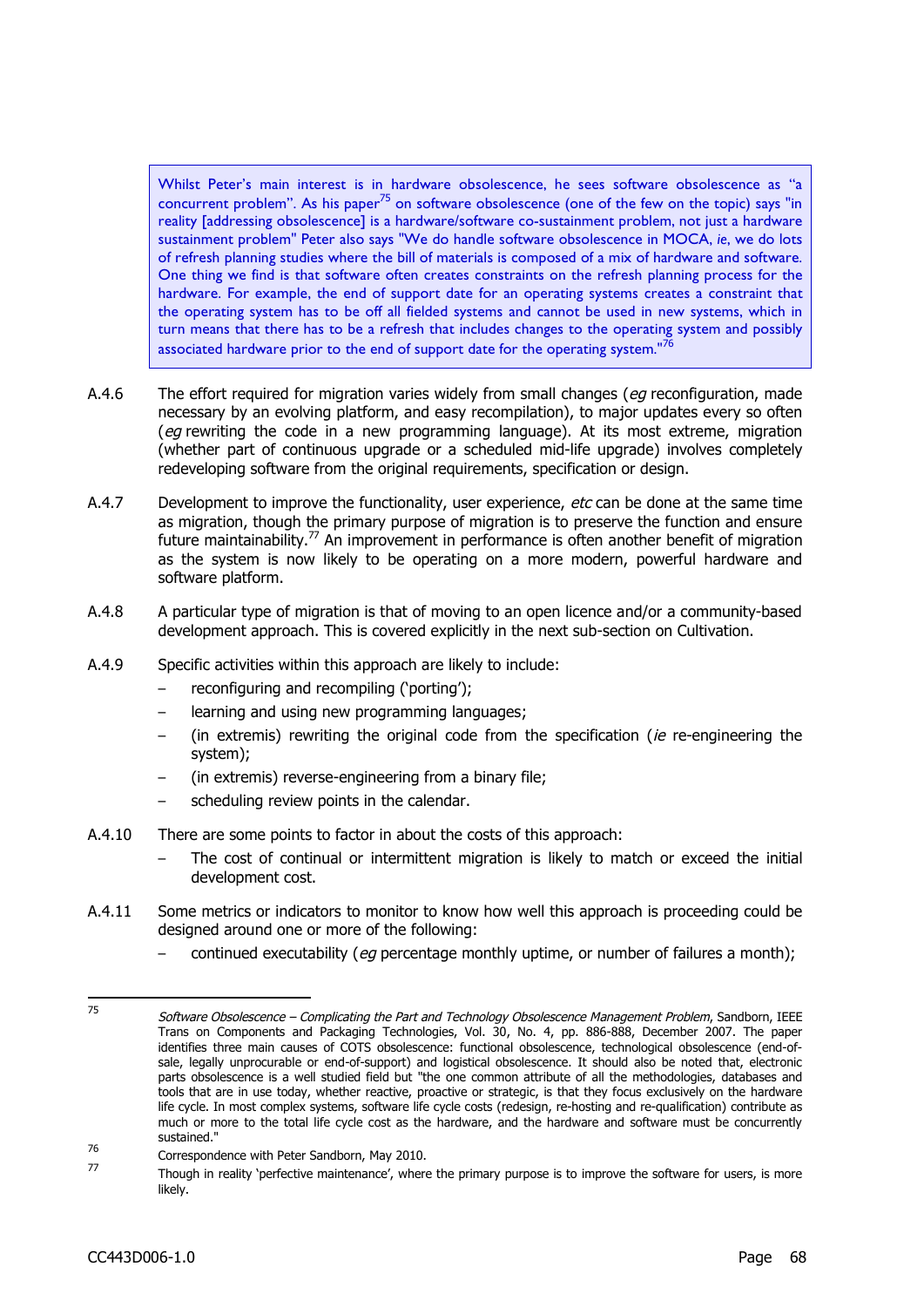- continued compilability (eg binary yes/no for compilation failure, or number of compilation warnings $^{78}$ );
- cost of maintenance (eq developer hours per month);
- coverage of supported system functions (eg the ratio of functions that are supported by the migration approach to the total number of functions upon which the system is reliant).

### **Further information and useful resources**

The Software Obsolescence Minefield (Component Obsolescence Group) http://www.cog.org.uk

DoD Software Migration Planning http://www.sei.cmu.edu/reports/01tn012.pdf

Porting: A Development Primer http://www.mindfiresolutions.com/mindfire/Porting\_DevelopmentTechniques.pdf

Commercial technology translation http://www.greatmigrations.com/resources\_articles.aspx http://www.semdesigns.com/Products/Services/LegacyMigration.html

 $\frac{1}{78}$ 

For instance it could be telling if the code uses a deprecated API and the compiler flags a warning: it still works now but could fail if support for that API is withdrawn.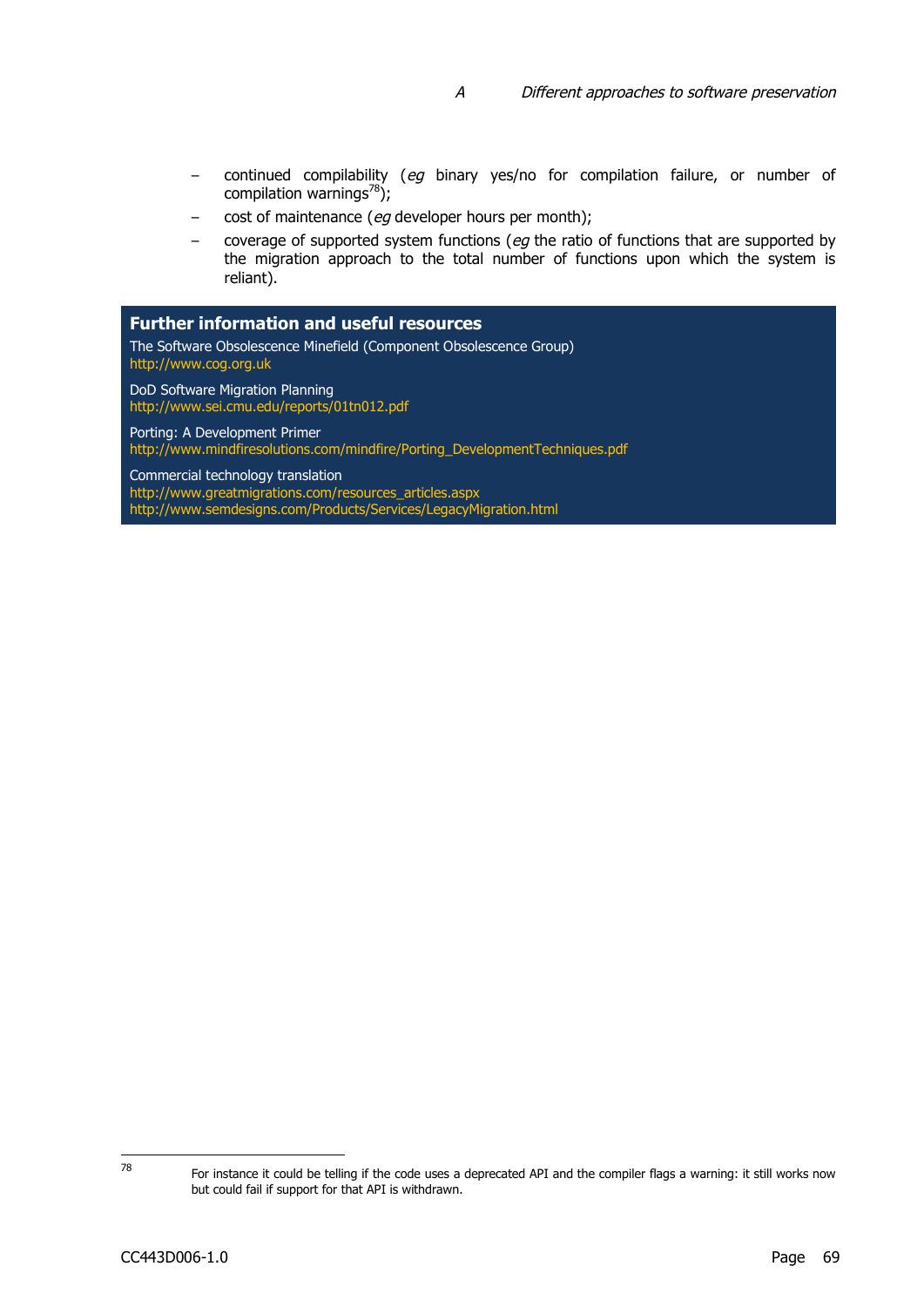# **A.5 Cultivation (process-centric)**

- A.5.1 Sustainability requires the investment of resources, and cultivation is one of the best ways of sharing the responsibility for these resources. Cultivation is the process of opening development of your software. This is where you allow developers access to your code – under a licence – so that they can work with you. The deal is that outside developers can develop your software so that it meets their exact needs, and in doing so, any bugs they fix or new functionality they add can be given back to your project.
- A.5.2 Cultivation allows more contributors to be brought into your project, which helps share the sustainability workload. With more people, knowledge about your software is spread over a wider group, so that the departure of one person is less likely to affect the software's future.
- A.5.3 Cultivation's main drawback is that it's a long-term process. Cultivation is not suitable as a quick fix to ensure sustainability in the short term; instead it requires effort and planning over many months and years. Moving to open development is not as simple as making your source code publicly available. You also need to build a community around the software, and this requires work to understand your community and how to appeal to them. Once in place, your community could become self-sustaining so that the future of your software is assured.
- A.5.4 Cultivation promises a self-sustaining community of developers who work together to keep your software up to date, but requires work to cultivate the right community for your software. A combination of Open Source licensing and Open Development practices make it easier to preserve software by removing barriers to others taking on the preservation of the code. The body of knowledge about a piece of software is more likely to be manifested in electronic form, as opposed to being held in the heads of a few developers. However it is important to reiterate that OSS alone is not enough to enable the preservation of software this also requires aspects of curation and ongoing minimal maintenance to cope with environmental changes.
- A.5.5 Specific activities within this approach are likely to include:
	- choosing an appropriate open source licence;
	- applying an open source licence to an existing codebase;
	- moving code to an open source repository (eq sourgeforge.net);
	- setting up a development website, mailing list, etc;
	- cleaning code to make it presentable for new comers;
	- providing test data for everyone to use to validate functionality;
	- establishing governance for the software;
	- engaging with users and contributors and listening to feedback and ideas;
	- scheduling review points in the calendar.

### **OSS Watch Case Studies - <http://www.oss-watch.ac.uk/resources/casestudies.xml>**

OSS Watch has many case studies covering a range of Open Source Software issues and projects. They offer great insight and are kept updated. One synthesis<sup>79</sup> of seven different OSS projects (including MailScanner, Apache Cocoon, Sakai and Moodle) identified three key learning points:

- continuity of effort and requirement/need is fundamental
- sustainable projects graduate to a service model from a project model, often involving commercial relationships

—<br>79

Sustainability Study: A case study review of open source sustainability models, Metcalfe, V1.0, April 2007.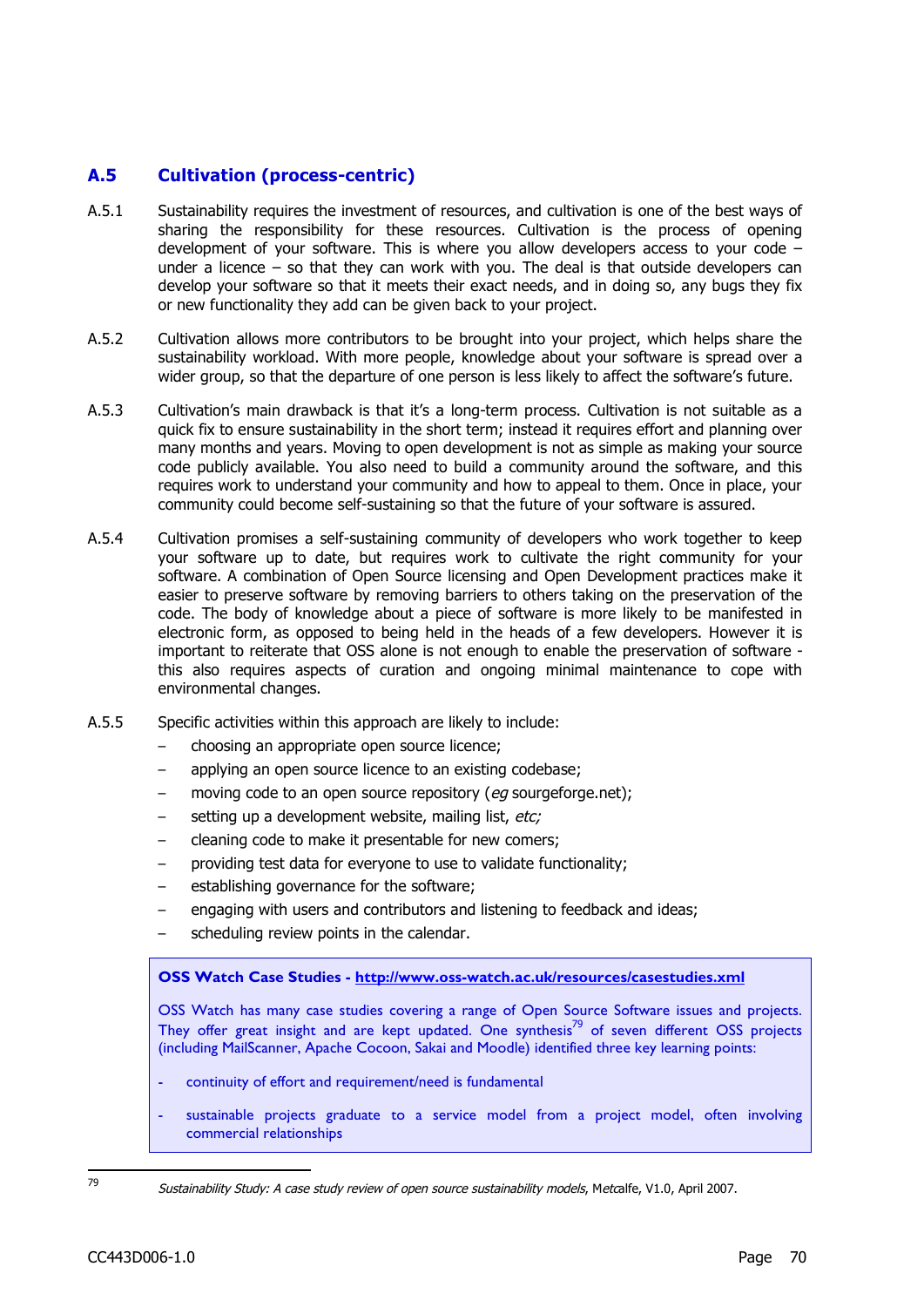- there are multiple maturity stages, decision points, and associated funding decisions and funding decisions should be tied to key success indicators such as adoption.
- A.5.6 There are some points to factor in about the costs of this approach:
	- Ensuring a sufficient maturity of software could add significant costs (eq taking a prototype to reusable software is often a factor of 10);
	- Cultivation will involve a sustained effort to move to a more open development model;
	- The costs and likelihood of eventual success are difficult to predict;
	- If it is successful, it will spread costs over a larger number of individuals and organisations;
	- The ideal outcome is that it becomes financially self-sustaining.
- A.5.7 Some metrics or indicators to monitor to know how well this approach is proceeding could be designed around one or more of the following:
	- OSS Watch Software Sustainability Maturity Model (*ie* the SSMM Level);
	- the Community Roundtable's Community Maturity Model (ie which stage from Hierarchy to Emergent Community to Community to Network);
	- size of user community: rocketing / increasing / a 'known' community / decreasing / plummeting (eg specifically the number of individual active users);
	- spread of user community: internal / external / cross-domain;
	- number and spread of contributors (eq number of individual contributors, or the number of contributions from specific communities);
	- continued executability (eg percentage monthly uptime, or number of failures a month);
	- continued compilability (eq binary yes/no for compilation failure, or number of compilation warnings).

# **Further information and useful resources**

#### OSS Watch

http://www.oss-watch.ac.uk/resources/ssmm.xml http://www.oss-watch.ac.uk/resources/howtobuildcommunity.xml http://www.oss-watch.ac.uk/resources/researchinfrastructure-sustainability.xml

Producing Open Source Software: How to Run a Successful Free Software Project (by Karl Fogel) http://producingoss.com/

Community Roundtable Community Maturity Model http://community-roundtable.com/2009/06/the-community-maturity-model/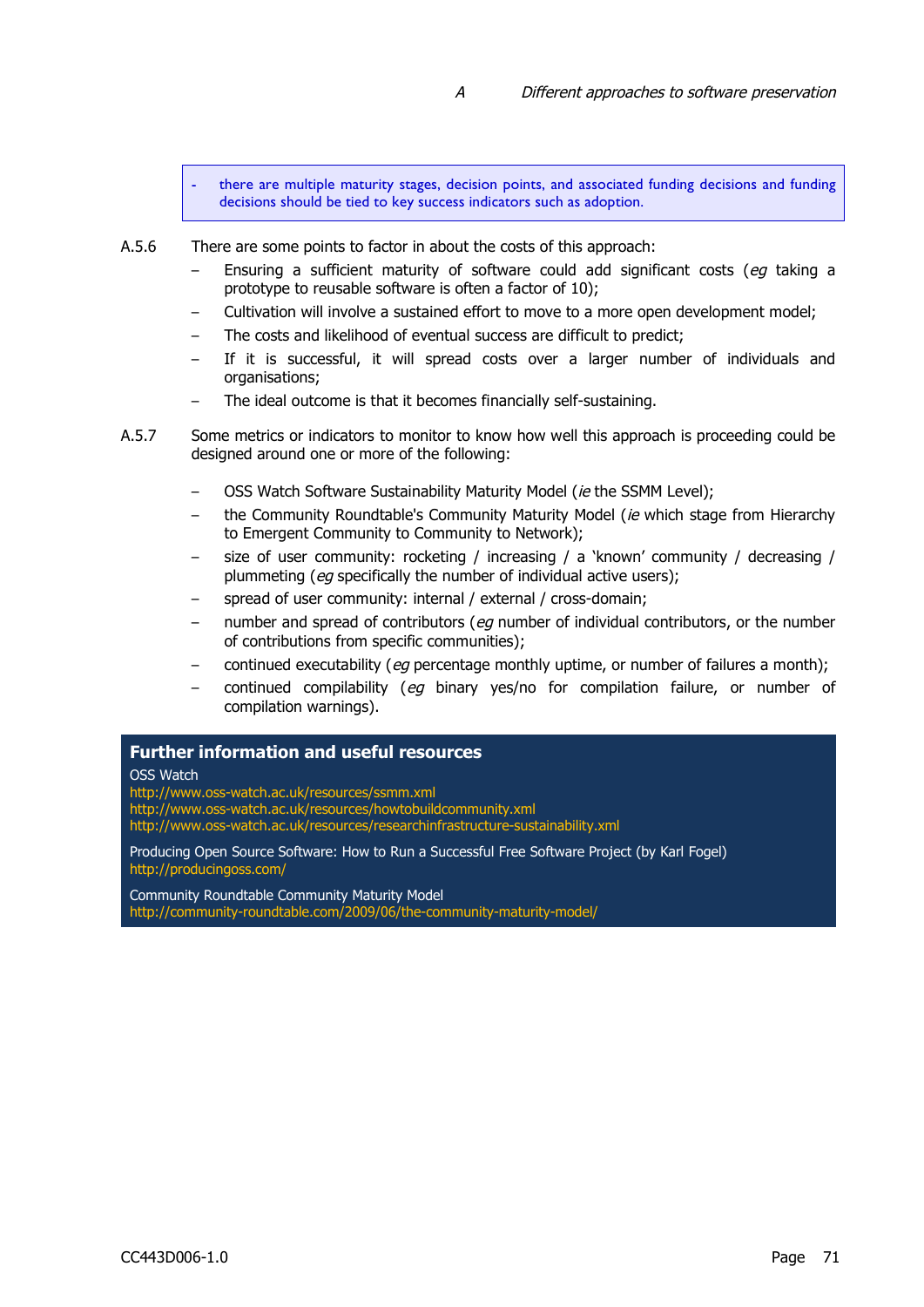# **A.6 Hibernation (knowledge-centric)**

- A.6.1 Rather than sustaining your software as operational software, you may choose to hibernate it. You may choose hibernation when your software has come to the end of its useful life, but may need to resurrect it to double-check analysis or prove a result. Alternatively, there may not be a user community for your software, but you believe one will occur in the future. Hibernation allows you to preserve the knowledge about your software so that it can be resurrected in the future.
- A.6.2 Hibernation can be a one-off process. Unlike sustainability, which requires a continuous investment of resources, the hibernation process can have a beginning and  $-$  importantly  $$ an end. Preparing software for hibernation can be resource heavy, and if the software is never resurrected, you may feel that those resources were wasted.
- A.6.3 Hibernation allows you to store software that you do not currently need, but it requires a significant – if short lived – investment of resources.
- A.6.4 Specific activities within this approach are likely to include:
	- reviewing and improving documentation;
	- recording the significant properties of software;
	- archiving the software along with all documentation;
	- scheduling review points in the calendar.
- A.6.5 If the software is already OSS then hibernation should be relatively straightforward, since there ought to be a code repository, up to date documentation and a means to contact user and contributors (if any).

### **Apache Attic - http://attic.apache.org/**

"The Apache Attic was created in November 2008 to provide process and solutions to make it clear when an Apache project has reached its end of life. Specifically to be: 'responsible for the oversight of projects which otherwise would not have oversight; and be it further ... is not authorized to actively develop and release the projects under its oversight'

It is intended to:

- Be non-impacting to users
- Provide restricted oversight for these codebases
- Provide oversight for active user lists with no Project Management Committee

It is not intended to: Rebuild community; Make bugfixes; Make releases

### […]

Options [for leaving the Attic] are:

- Forking the project we'll link to any forks which have been created so please let us know
- Restarting the community in the Apache Incubator
- Recreating a Project Management Committee for the project"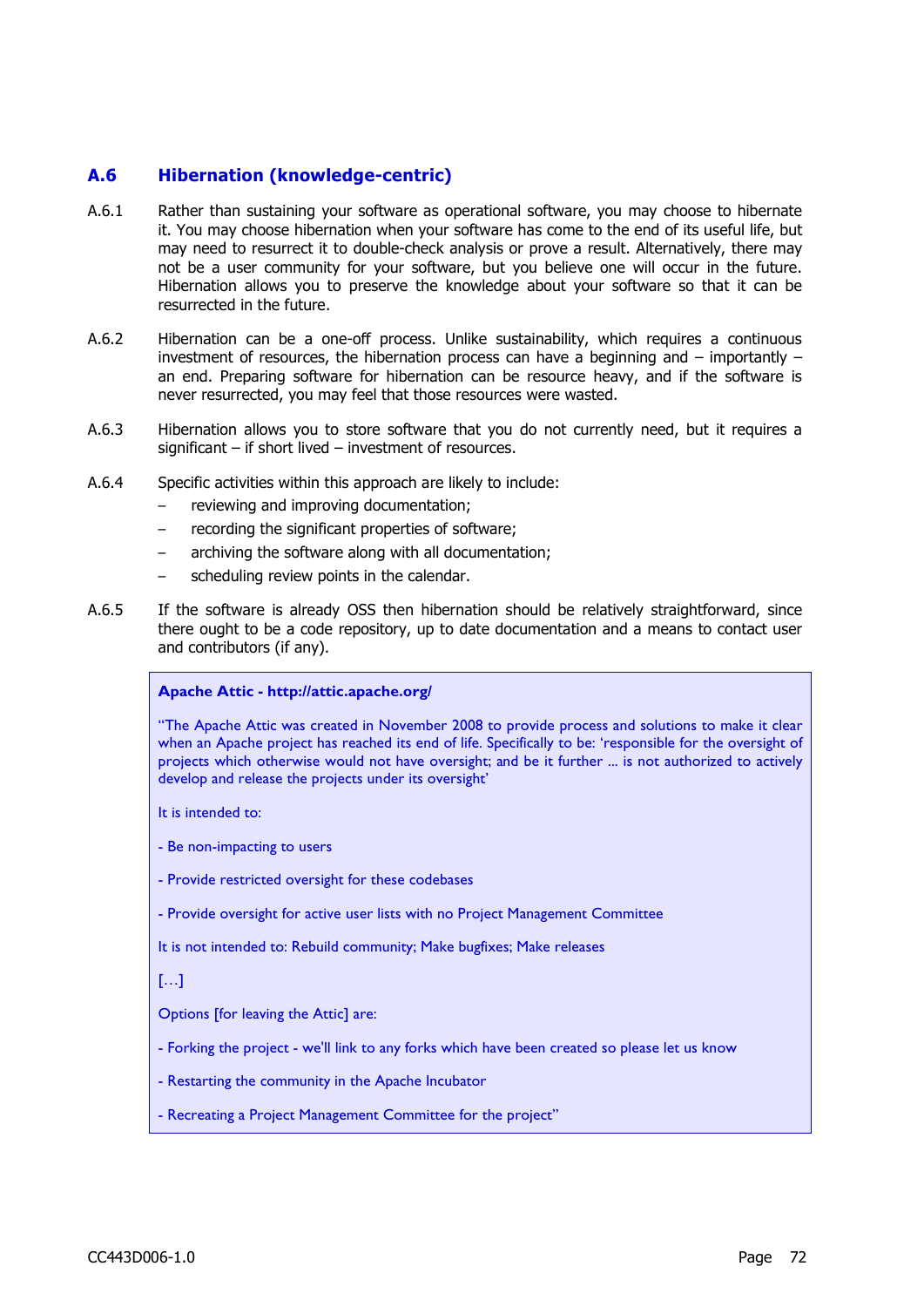- A.6.6 There are some points to factor in about the costs of this approach:
	- At its simplest, hibernation involves documenting pseudo-code (eq publishing the algorithm in a research paper) – this is inexpensive;
	- However, ensuring rigorous documentation, test data, etc is time consuming;
	- There is a small ongoing cost to ensure discoverability, accessibility, etc of hibernated software and materials;
	- The big advantage of hibernation is that it should significantly reduce future development costs.

## **Resurrecting old code**

"Have you ever been haunted by an old open source package that you wrote once, published, and then forgot about?"80

One example where academic code has been properly archived is some audio analysis software developed at Australia's Commonwealth Scientific and Industrial Research Organisation (CSIRO). Maaate is a C++ toolkit to parse and analyse audio data in the compressed/frequency domain. The source code is available under the GNU General Public License. It was first developed and then hosted on a project page on the CSIRO Mathematical and Information Sciences division. Some years later the developer was contacted as the pages and code were being taken down. The developer had now left CSIRO but was "glad" to be contacted. She takes up the story: "Since it is an open source project, I have now resurrected the old pages at Sourceforge. They are available from http://maaate.sourceforge.net/. I have re-instated the relevant web pages and documentation and updated all the links. I discovered that we did some cool things then and that it may indeed be worth preservation for the future. I expect Sourceforge is up to the task."

- A.6.7 Some metrics or indicators to monitor to know how well this approach is proceeding could be designed around one or more of the following:
	- completeness of documentation (code, design, testing, etc) (eg percentage completion of the Significant Properties Framework):
	- currency of programming language, middleware and operating environment (eq number of updates in the past year, number of updates planned for next year, time to end-ofsupport-life in months, total number of months past end-of-support-life, or total number of major new releases that supersede the version used);
	- archive availability and resilience ( $eq$  that defined by Service Level Agreements, frequency of backup, or percentage up time in the last month);
	- compilability and executability at review points ( $eg$  see those defined in Migration, above).

## **Further information and useful resources**

Towards a methodology for software preservation (Brian Matthews) http://escholarship.org/uc/item/8089m1v1.pdf

Appendix 6 of the Blue Ribbon Task Force final report http://brtf.sdsc.edu

 $\frac{1}{80}$ 

 <sup>&</sup>lt;http://blog.gingertech.net/2008/08/23/resurrecting-old-maaate-code/> accessed 6 October 2010.